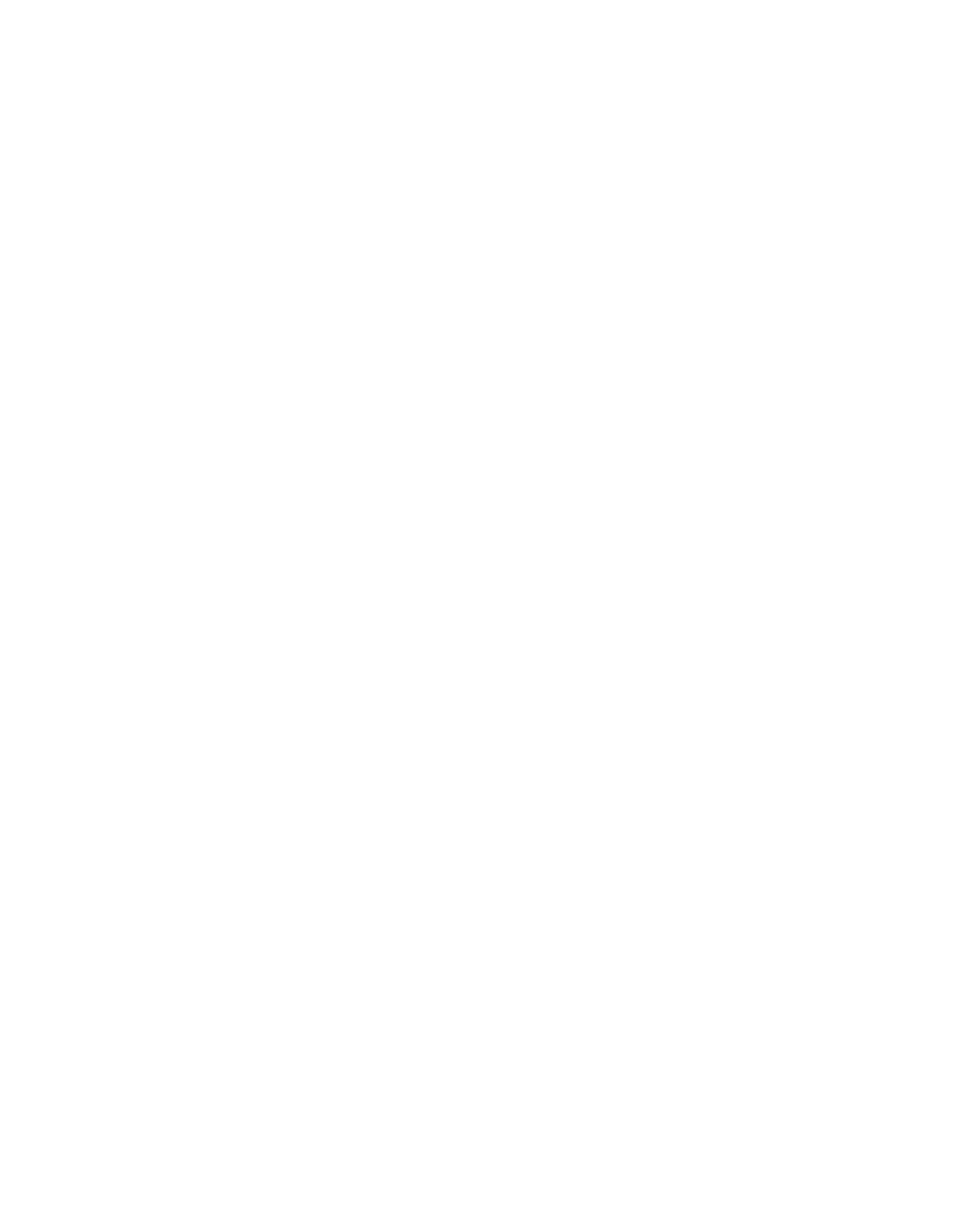#### **ACKNOWLEDGEMENTS**

This updated guide was prepared under the direction of Joseph Lambert, Pay-as-you-Throw (PAYT) Program Manager for the Department of Environmental Protection (DEP) and with the assistance of Karen Michaels, AICP, DEP Regional Planner. We would like to thank John Fischer, DEP Waste Planning Brach Chief for his help in reviewing the guide. The first edition of this guide was prepared in 1995. Many aspects of the guide have been updated and expanded from prior versions to include current data and information on municipal programs.

Special thanks also goes to: the U.S. Environmental Protection Agency (EPA) for permission to use portions of the texts entitled *Pay-As-You- Throw: Lessons Learned About Unit Pricing*  (EPA530-R-94-004), *Pay As You Throw Tool Kit* (EPA530-R-96-013) and *Rate Structure Design: Setting Rates for a Pay As You Throw Program* (EPA530-R-99-006); the East Central Iowa Council of Governments; and the Iowa Department of Natural Resources for permission to reprint text from *Pay-As-You-Waste: State of Iowa Implementation Guide for Unit-Based Pricing*.

For further information on unit-based pricing and assistance with program implementation, contact:

Joseph Lambert, PAYT Program Manager Division of Consumer & Transportation Programs Department of Environmental Protection One Winter Street,  $10^{th}$  Floor Boston, MA 02108 Tel: 617-574-6875 Fax: 617-292-5778 E-mail: joseph.lambert@state.ma.us Website: www.state.ma.us/dep/recycle/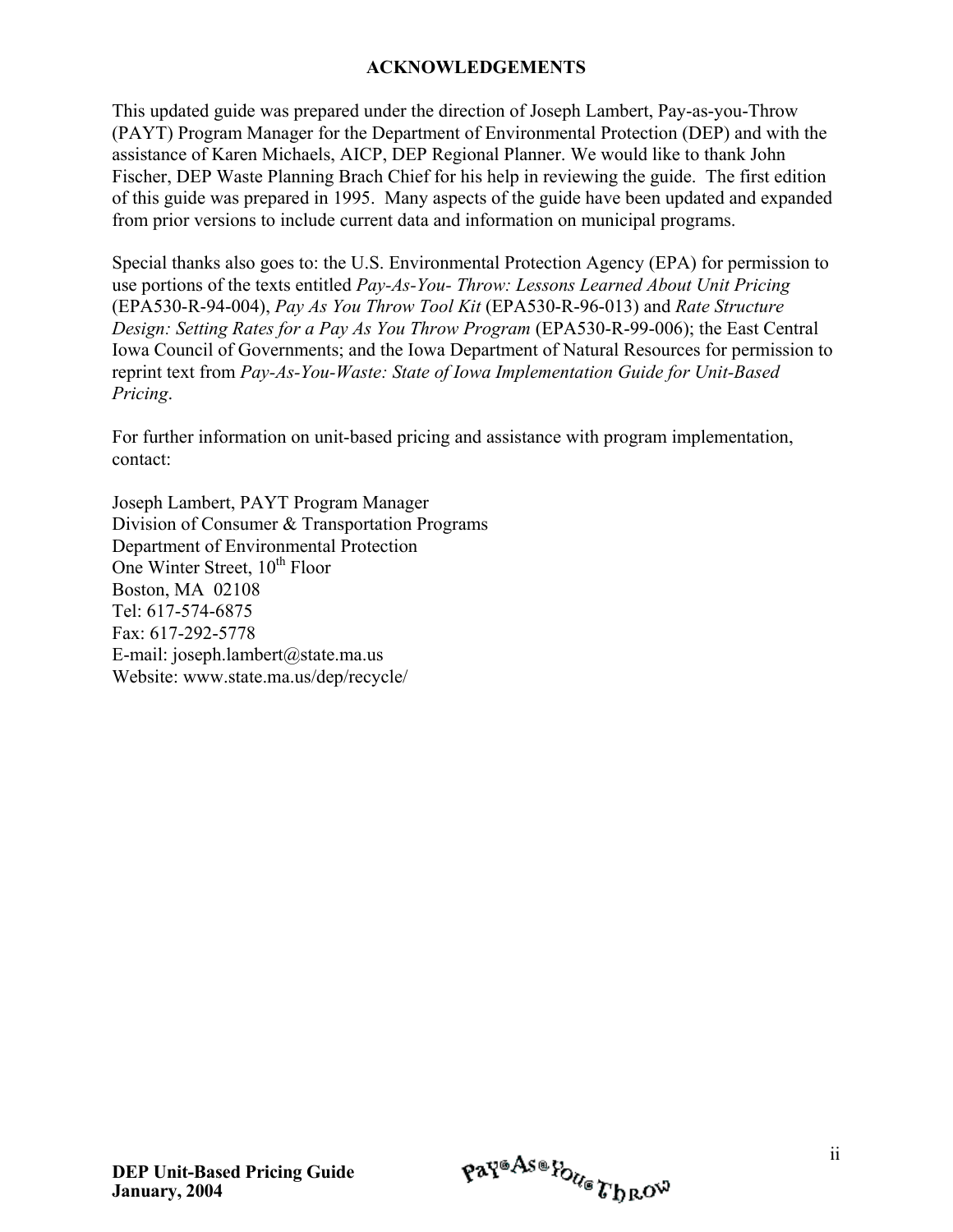#### **ABOUT THIS GUIDE**

This guide provides an overview of solid waste unit-based pricing and assists local decisionmakers and citizens in implementing programs in their communities. It explains the process of planning, developing, and implementing unit-based pricing with emphasis on successful strategies employed by selected Massachusetts communities. The guide is divided into six major sections:

- **SECTION I: TYPES OF SOLID WASTE USER FEES** describes the different types of solid waste user fees.
- **SECTION II: ADVANTAGES OF UNIT-BASED PRICING PROGRAMS** discusses the specific advantages of unit-based pricing.
- **SECTION III: THE ELEMENTS OF UNIT-BASED PRICING PROGRAMS** describes the design options and program elements of successful unit-based pricing programs.
- **SECTION IV: STRATEGIES FOR DESIGNING AND IMPLEMENTING A SUCCESSFUL UNIT-BASED PRICING PROGRAM** provides an overview of the design and implementation considerations associated with establishing a unit-based pricing program.
- **SECTION V: ISSUES TO RESOLVE** discusses issues that should be addressed before program implementation.
- **SECTION VI: STEPS FOR BUILDING CONSENSUS FOR PAYT** describes the important process of building consensus for unit-based pricing and educating the public.

While this guide provides an overview of unit-based pricing, more extensive reports available from DEP and US EPA contain worksheets for setting rates and other important information beyond the scope of this guide. Planners should consult **Section 12** of the companion document, *Information, Case Studies, & Sample Documents for PAYT in Massachusetts* to learn how they can obtain these materials. Planners interested in implementing unit-based pricing also are encouraged to speak with people in communities that have successfully adopted programs. The list of "mentors" cited in **Section 7** of the companion document listed above, is provided for this purpose; these individuals welcome your inquiries.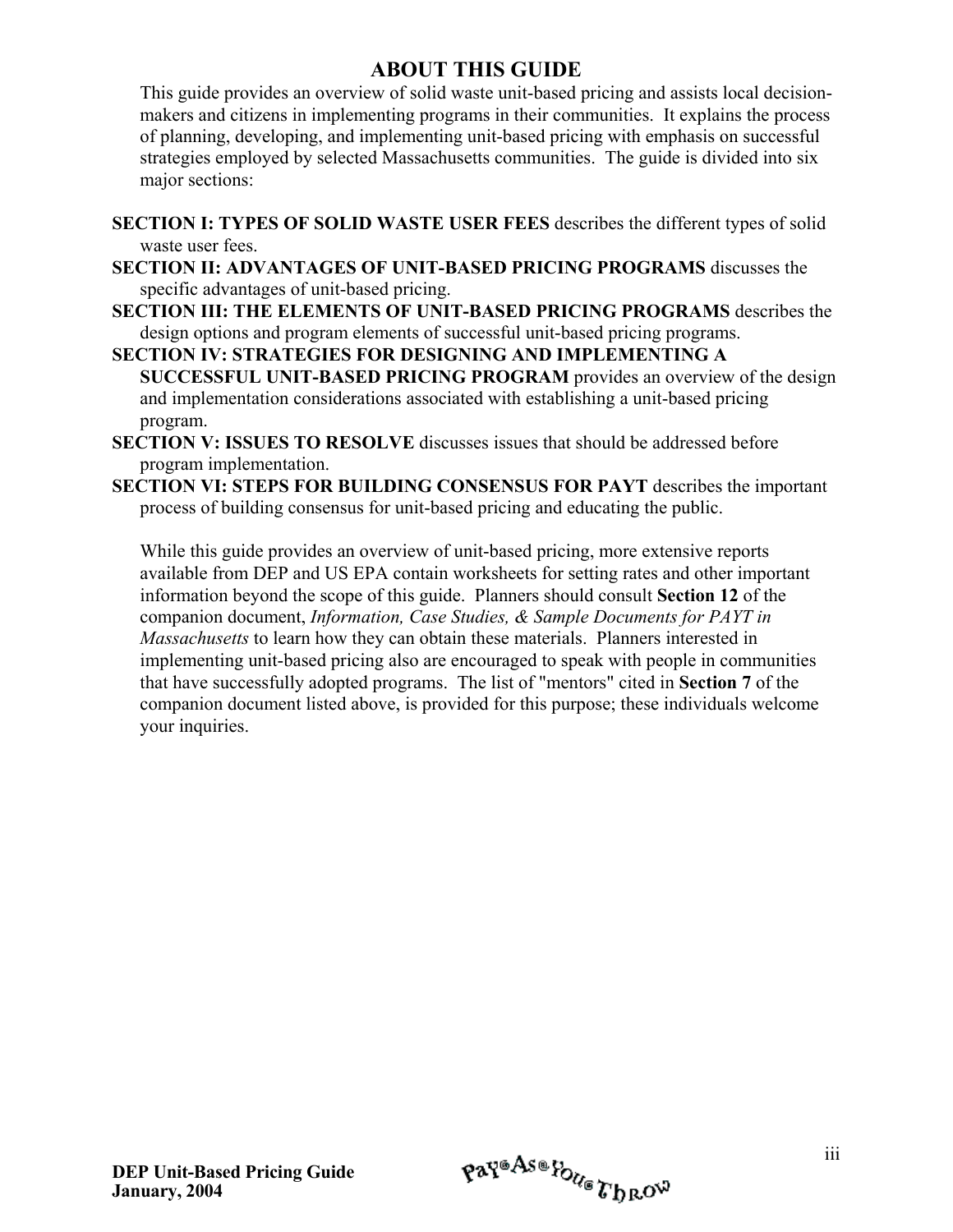# **TABLE OF CONTENTS**

| SECTION III: THE ELEMENTS OF UNIT-BASED PRICING PROGRAMS  13                           |  |
|----------------------------------------------------------------------------------------|--|
|                                                                                        |  |
|                                                                                        |  |
|                                                                                        |  |
|                                                                                        |  |
|                                                                                        |  |
|                                                                                        |  |
|                                                                                        |  |
|                                                                                        |  |
| Add-on Program Elements: Bulky Items, Composting and Source Reduction21                |  |
|                                                                                        |  |
|                                                                                        |  |
| SECTION IV: STRATEGIES FOR DESIGNING AND IMPLEMENTING A                                |  |
|                                                                                        |  |
|                                                                                        |  |
|                                                                                        |  |
|                                                                                        |  |
|                                                                                        |  |
|                                                                                        |  |
|                                                                                        |  |
| Provide Basic Service, One Free Bag, Sticker, Wheeled Cart or Trash Barrel Per Week 28 |  |
|                                                                                        |  |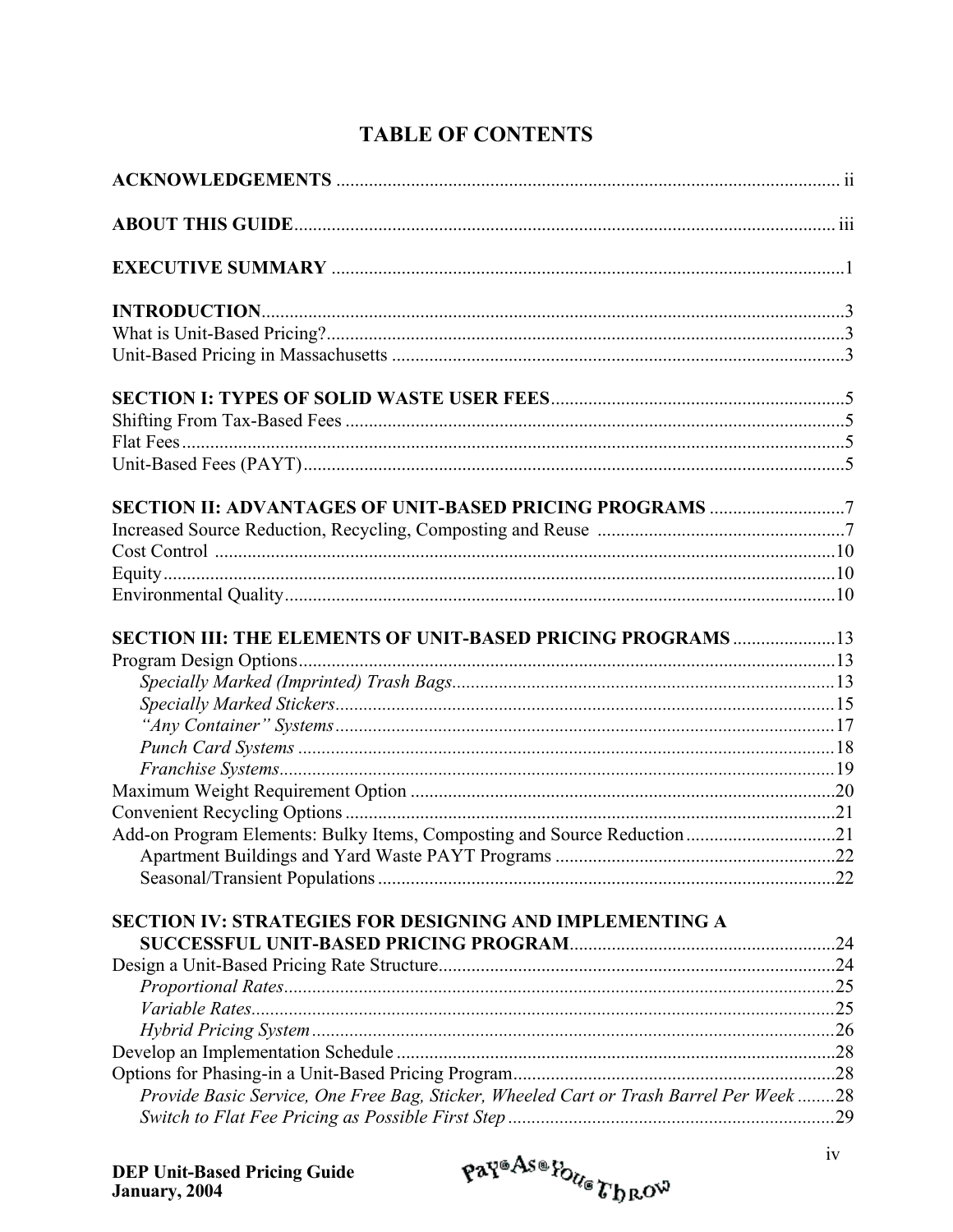### **TABLES AND ILLUSTRATIONS**

| Table 1: Percent Change in Per Capita Waste Disposal for Municipalities After Implementing |     |
|--------------------------------------------------------------------------------------------|-----|
|                                                                                            |     |
|                                                                                            |     |
| Table 3: Partial Environmental Benefits of Increased Recycling in Two PAYT Communities 11  |     |
|                                                                                            |     |
|                                                                                            |     |
|                                                                                            |     |
|                                                                                            |     |
|                                                                                            |     |
|                                                                                            | .20 |
|                                                                                            | .25 |
|                                                                                            | .26 |
|                                                                                            |     |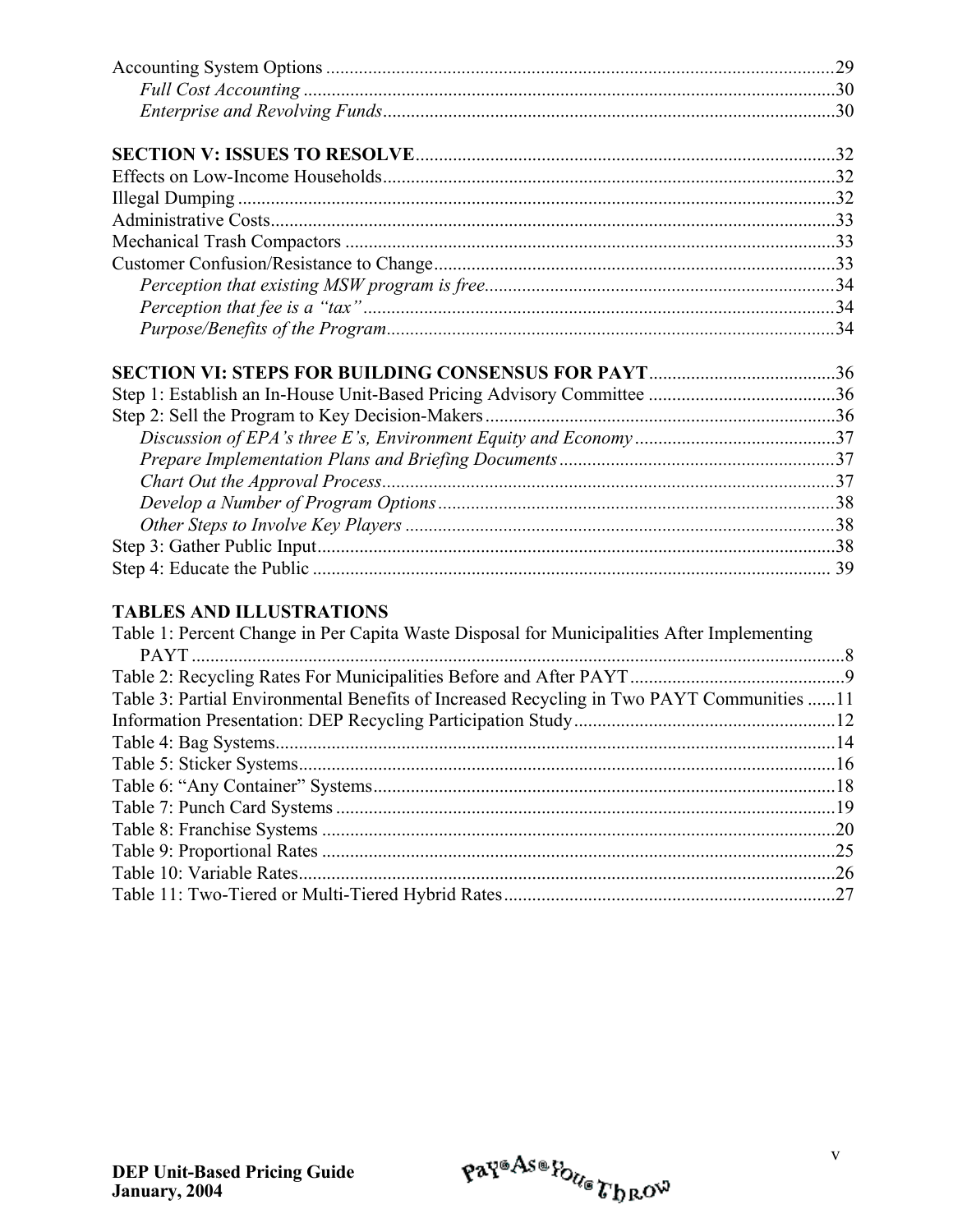# **EXECUTIVE SUMMARY**

This guide provides an overview of solid waste unit-based pricing, the system in which residents pay for municipal solid waste (MSW) management services per unit of waste discarded rather than solely through a fixed fee or property tax. It explains the process of planning, developing, and implementing a unit-based pricing program with emphasis on successful strategies employed by Massachusetts communities. The Department of Environmental Protection (DEP) developed this guide to help local decision-makers and citizens implement unit-based pricing in their communities.

#### **Cutting Costs, Saving Money**

One hundred and six communities in Massachusetts have adopted solid waste unit-based pricing. Across the country, more than  $6,000<sup>1</sup>$  municipalities have such programs. Unitbased pricing is catching on in Massachusetts and across the nation because it makes sense!

Communities with unit-based pricing save money through reduced disposal costs. They also gain control over their waste management budgets and provide secure funding sources for additional programs, such as recycling and composting. Since residents pay directly for disposal services in proportion to the amounts they use, they have a strong financial incentive to throw away less, while recycling and composting more.

In Massachusetts, communities with unit-based pricing have much higher recycling rates, on average, than those without it. In fact, over one-half of the communities with unit-based pricing showed a recycling rate of 40 percent or greater in the Calendar Year 2002 Municipal Recycling Rates published by DEP. The average recycling rate for municipalities with unitbased pricing (44%) was 13 percent higher than compared to the average recycling rate (31%) for municipalities without unit-based pricing programs. DEP consider unit-based pricing to be a primary vehicle for increasing Massachusetts' recycling rate.

#### **Designing a Program**

*Pay-As-You-Throw: An Implementation Guide for Solid Waste Unit-Based Pricing Programs* provides "nuts and bolts" advice on designing and implementing a program in your community. This publication takes you through each of the key steps and provides suggested timelines for performing them. The guide presents both the advantages and possible disadvantages of the different program types currently being used in Massachusetts, including: bag, sticker, punch card, subscription and "any container" programs. The guide also provides an overview of the different rate programs used in Massachusetts: proportional, variable, two-tiered, and multi-tiered systems.

The guide addresses many issues of particular concern to municipal officials: public perceptions that unit-based pricing is just a new tax, worries about increased illegal dumping, and the challenges of integrating multi-family dwellings into unit-based pricing. Many

$$
\mathfrak{p} \mathfrak{a} \mathfrak{p}^{\mathfrak{a} \mathfrak{A} \mathfrak{s} \mathfrak{a}} \mathfrak{p}_{\mathcal{U}_{\mathfrak{S}}} \mathfrak{p}_{\mathfrak{h} \mathfrak{R} \mathfrak{O}^{\mathfrak{W}}}
$$

<span id="page-6-0"></span> $\overline{a}$ <sup>1</sup> This data taken from Lisa Skumatz, Skumatz Economic Research Association, Variable-rate or "Pay-As-You-Throw" Waste Management: Answers to frequently asked questions. July 2002; page 5. Website address: http://www.rppi.org/ps295.pdf.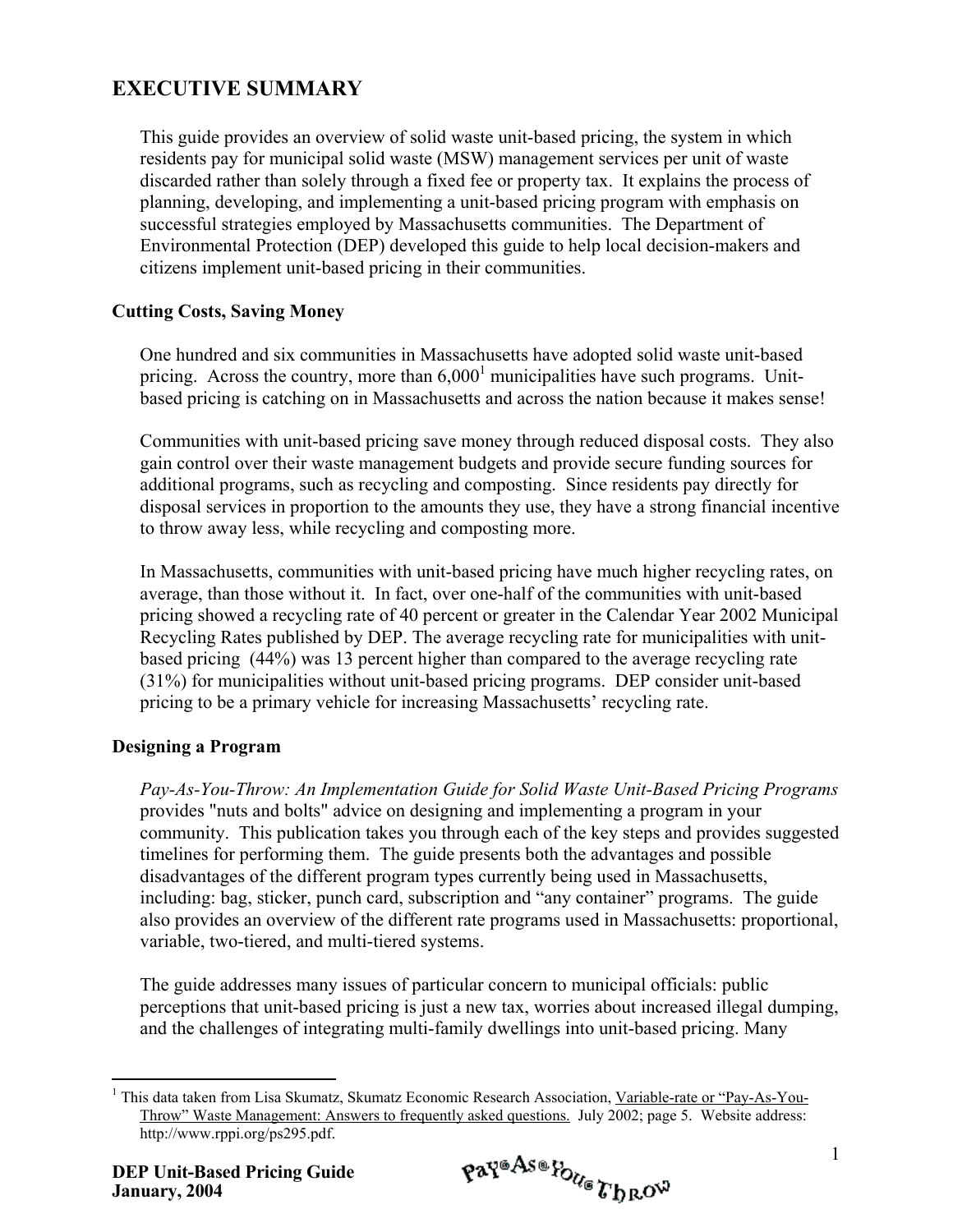Massachusetts towns and cities with unit-based pricing in place have already successfully addressed these concerns.

#### **Gaining Local Support**

The guide also covers how to build consensus for unit-based pricing at the local level, including how to identify and gain the support of key decision-makers. Techniques for gathering public input and performing education and outreach about the program also are provided.

The guide makes suggestions for designing a program that will maximize the potential for waste reduction and recycling while gaining community support. Options are given for phasing-in a program over a period of time so residents can grow accustomed to paying directly for waste disposal.

#### **Learning from the Experiences of Other Communities**

The guide contains numerous case studies that spotlight Massachusetts communities with successful unit-based pricing programs. Additional program details and information about how implementation hurdles were overcome can be found in the guide's companion document, *Information, Case Studies, and Sample Documents for PAYT in Massachusetts*.

One hundred six (106) Massachusetts communities now have unit-based pricing. A summary chart describes the type of program in place in each community, and provides contact names and numbers. Other features include a list of "mentors" - individuals who have launched successful programs and now are willing to make themselves available for one-on-one consultations with other communities. These people are your best source of practical, field-tested information. Appendices also include samples of items used in communities with successful programs, including flyers, stickers and various other program samples. These samples can help you design similar materials for your community.

#### **How the State Can Help**

DEP is another valuable source of information and assistance on implementing unit-based pricing programs. DEP has established a grant program to assist communities with "pay-asyou-throw" program startup costs. The guide provides information on eligibility and describes the application process. Also included in the guide are a list of free publications, reports, and videos on unit-based pricing, full cost accounting and other relevant information, and an order form for those publications.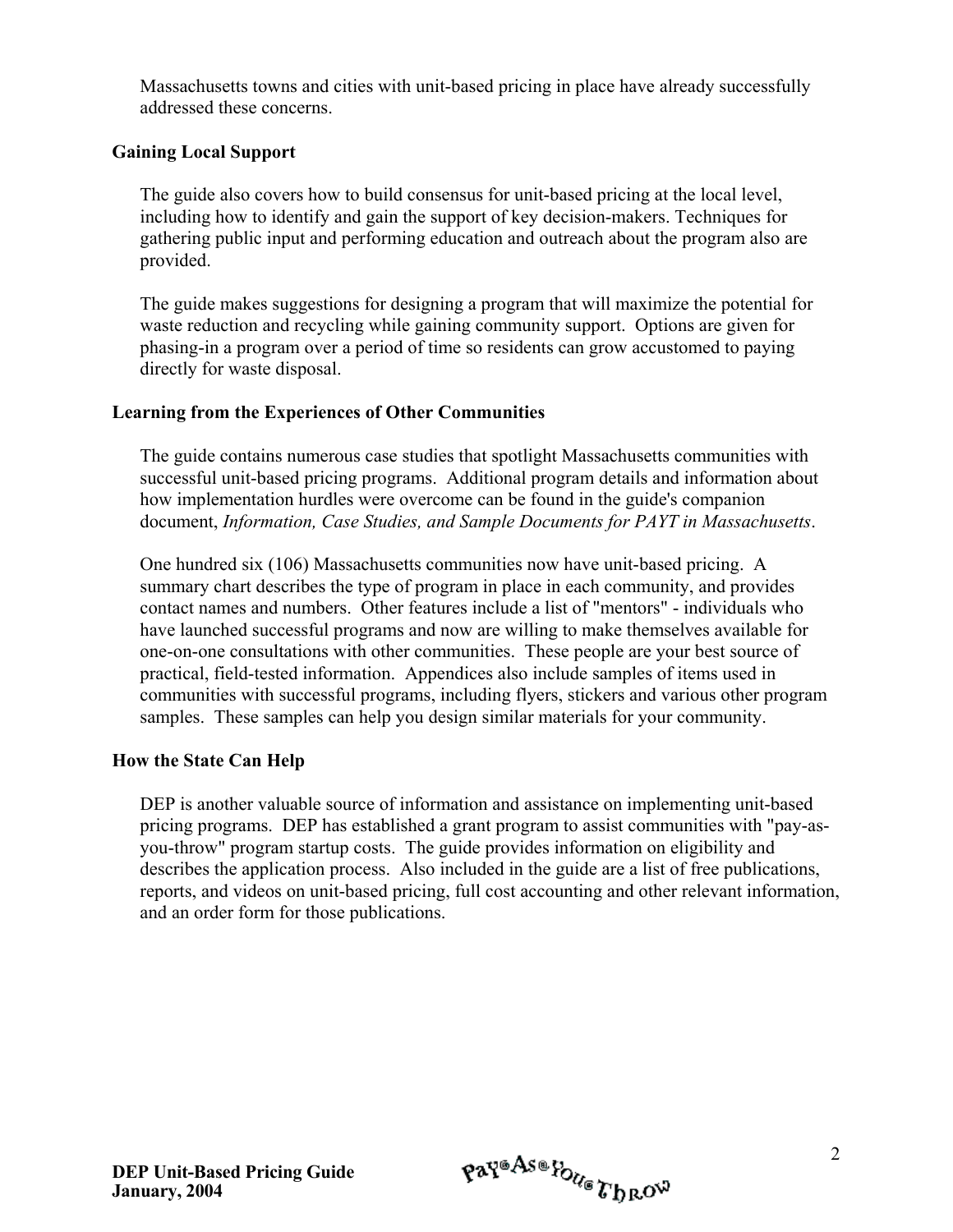# **INTRODUCTION**

Municipalities across Massachusetts are developing strategies to better manage solid waste in a cost-effective manner. Motivated by increased disposal costs, state waste diversion goals, and demand from environmentally aware citizens, nearly all Massachusetts communities have implemented recycling and composting programs. These programs have been highly successful in achieving a 34 percent statewide municipal solid waste (MSW) recycling rate.

One strategy that has contributed to this success and gained widespread popularity involves changing the way waste management services are financed to provide residents with an economic incentive to reduce the amount of waste they discard. Generally referred to as "unit-based pricing," this strategy helps municipalities lower waste management costs and increases recycling and composting. Unit-based pricing coupled with convenient recycling and aggressive education has emerged as the state's top program for increasing recycling and reducing waste generation.

#### **What is Unit-Based Pricing?**

 Unit-based pricing, also known as "variable rate pricing" or "pay-as-you-throw (PAYT)", is a system in which residents pay for municipal solid waste (MSW) management services per unit of waste discarded rather than solely through a fixed fee or property tax. It is equivalent to putting a price tag on each container of trash that is placed at the curb or taken to the landfill or transfer station for disposal. When residents pay directly for waste disposal services, they are provided with a financial incentive to reduce their waste through recycling, composting, and source reduction.

#### **Unit-Based Pricing in Massachusetts**

Once hundred six communities (106) in Massachusetts have successfully adopted unit-based pricing programs to manage their MSW services. Across the country, more than  $6,000<sup>2</sup>$ municipalities have such programs. Unit-based pricing programs in Massachusetts have been implemented in communities with fewer than 300 residents and in large urban communities with close to 200,000 residents. These communities save money through reduced waste disposal costs and the typically lower cost of processing recyclable materials. For example, Worcester cut its annual waste management costs by \$1.2 million and increased its recycling rate from 3 percent to 36 percent with the introduction of Pay-As-You-Throw and a comprehensive curbside recycling program.

DEP considers unit-based pricing to be a primary vehicle for attaining the state's recycling goal. The data speak for themselves. Of the 106 communities that currently have unit-based pricing programs, 55 percent achieved recycling rates of 40 percent or higher on their 2002 Recycling Rates issued by DEP. By contrast, only 21 percent of communities without unit-based pricing achieved a rate above 40 percent.

<span id="page-8-0"></span><sup>&</sup>lt;u>.</u> <sup>2</sup> This data taken from Lisa Skumatz, Skumatz Economic Research Association; see footnote 1.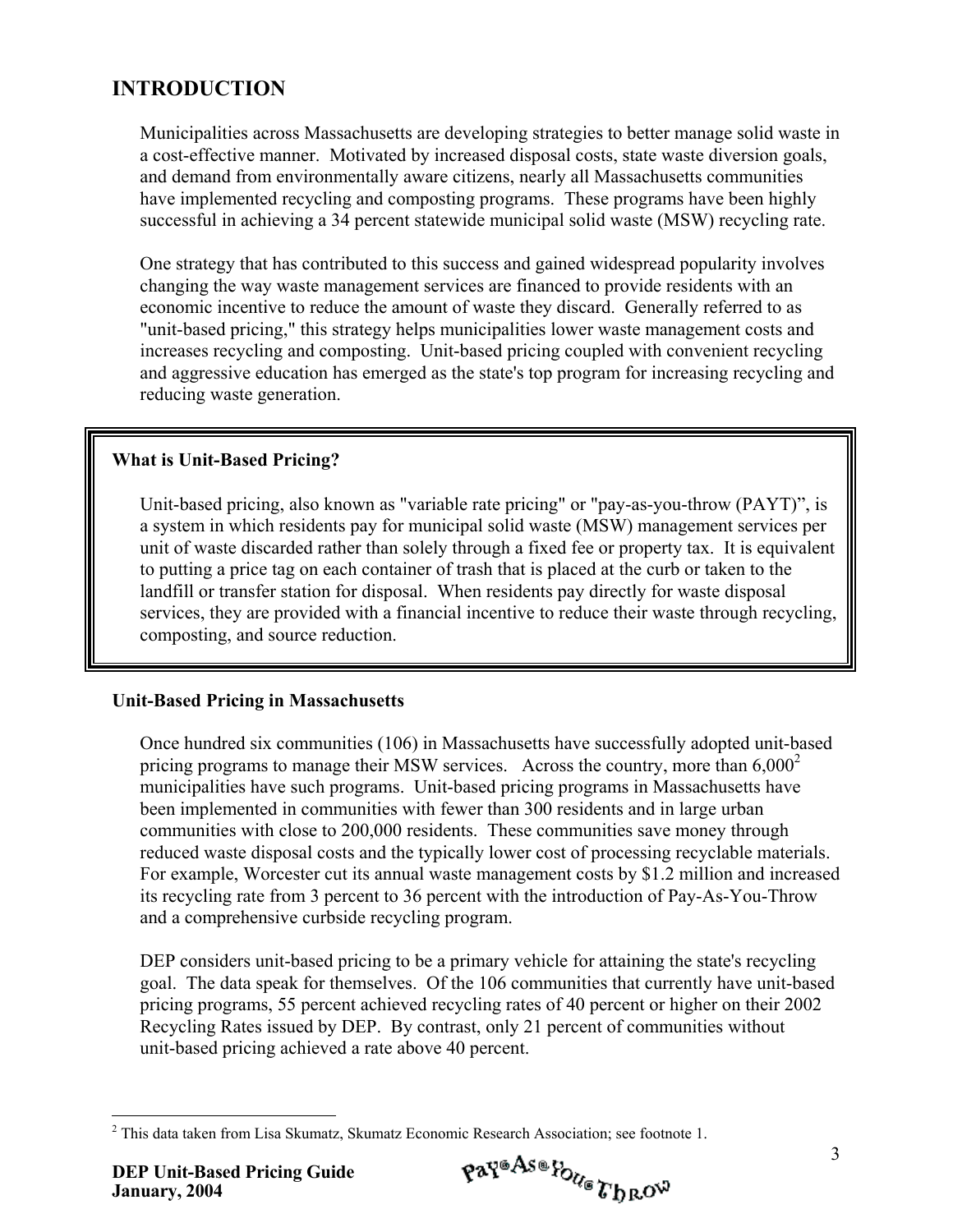To encourage municipalities to adopt unit-based pricing, DEP had a grant program to assist with the start up costs of new "pay-as-you-throw" programs (see Section 3 of the PAYT companion document).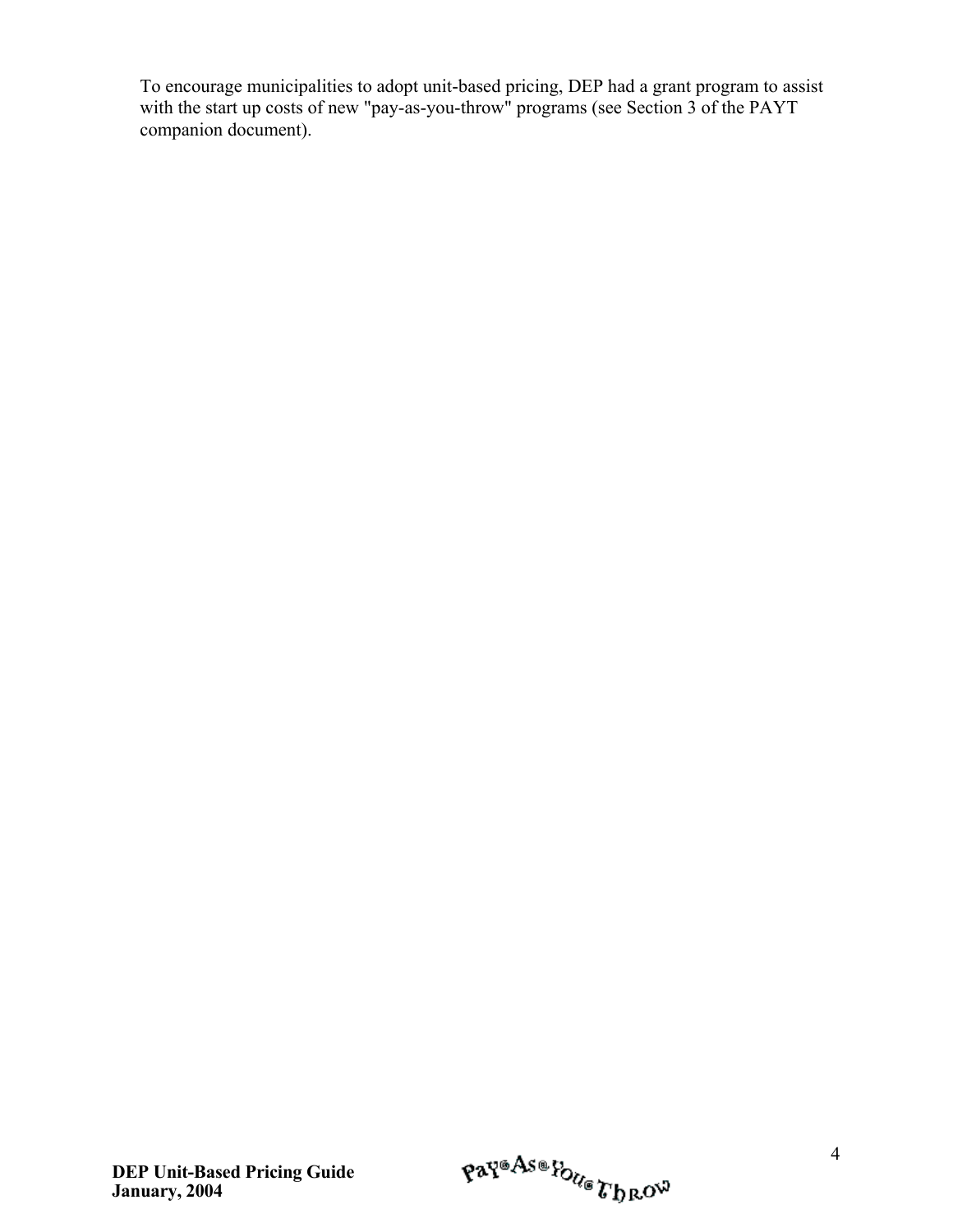# **SECTION I: TYPES OF SOLID WASTE USER FEES**

There are three primary types of solid waste user fees. **Tax based** fees are those that are collected through local property taxes and are not distinguished from other property tax revenues. **Flat fees** are collected from residents for waste management services on an annual or semi-annual basis. Alternatively, fees can be **unit-based**, meaning they are assessed according to the volume or weight of trash disposed. Unit-based pricing or Pay-As-You-Throw (PAYT) is the focus of this guide. Communities are encouraged to establish unit-based pricing systems because they provide the greatest incentive for residents to reduce waste and recycle more. **Flat** fees and **unit-based** fees are different from **tax-based** fees because they are made explicit to residents.

Finding the right system depends on the characteristics, budget, goals, and needs of your community. The following is an overview of the types of municipal solid waste user fees currently being used in Massachusetts.

#### **Shifting From Tax-Based Fees**

Many municipalities utilize tax-based fees. By shifting to a unit-based program the municipality may be able to reduce taxes or divert taxes to other programs. Many communities may use this extra money towards new programs that may not have been possible without PAYT. For example a community could use this money towards a new bulky waste program, hazardous waste program, or a range of other initiatives.

#### **Flat Fees**

According to our most recent data (CY 2002), at least 33 communities in Massachusetts finance waste management services through flat fees. Residents are billed directly for services on a periodic basis or are required to purchase an annual pass to bring waste to landfills or transfer stations. Flat fees range from \$1 dollar to \$300 per year. Flat fees help educate residents about the cost of waste management services. However, since all residents pay the same amount regardless of how much garbage they produce, there is no incentive for residents to reduce or recycle their waste.

Communities with flat fee programs are in a good position to shift to unit-based pricing. Residents are already aware that waste management services are not "free" and may welcome a system that empowers them to control their own costs. Some communities in Massachusetts, such as Seekonk, have used flat fees as a way to ease into unit-based pricing. With the flat fee, residents become aware of the inequity of charging all residents the same amount.

#### **Unit-Based Fees (PAYT)**

Unit-based fees are determined according to the amount of trash that the individual household leaves at the curb or takes to a drop-off site. Just as they do when buying water, electricity, or telephone service, residents pay for the level of service they receive. Under this system, residents who discard more garbage pay higher fees. In this way, the unit-based pricing system provides a financial incentive for residents to reduce the amount of garbage they discard and to increase recycling and composting.

$$
\mathfrak{p} \mathfrak{a} \mathfrak{r}^{\mathfrak{a} \mathfrak{A} \mathfrak{a} \mathfrak{a}} \mathfrak{p}_{\mathcal{U}_{\mathfrak{a}}} \mathfrak{r}_{\mathfrak{b} \mathfrak{b} \mathfrak{c}^{\mathfrak{c} \mathfrak{b}}}
$$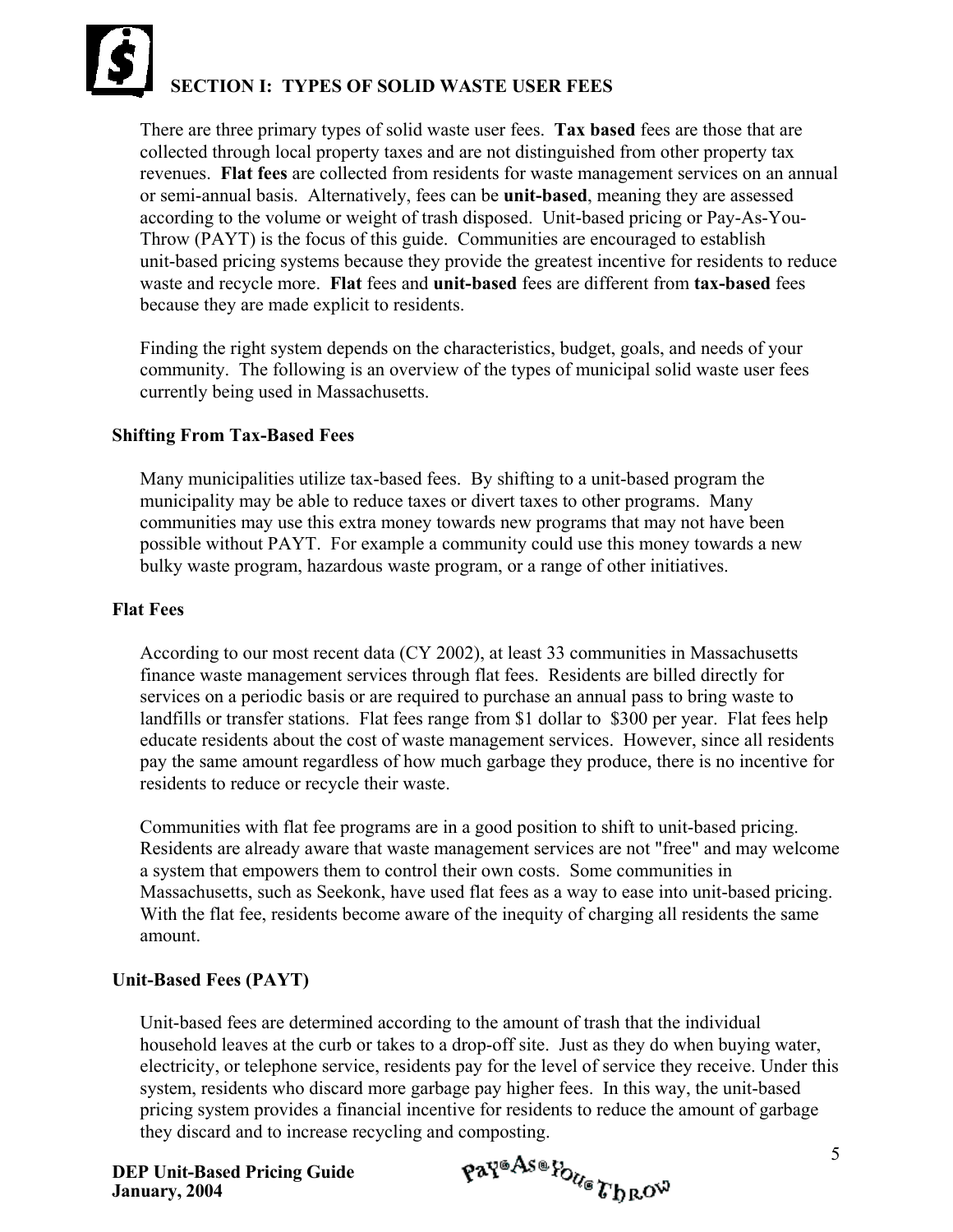Almost all unit-based pricing programs in Massachusetts are volume-based, meaning residents are charged according to the volume, not weight, of what they throw away. Most programs require residents to purchase special bags, stickers, wheeled carts, or trash barrels for their waste. While more communities in Massachusetts have bag programs, stickers are gaining popularity because they are cheaper to produce, require less storage space, and residents can attach them to the containers of their choice. Wheeled carts and trash barrels are also being used more frequently. A complete description of program design options and the pros and cons of each is provided in Section III.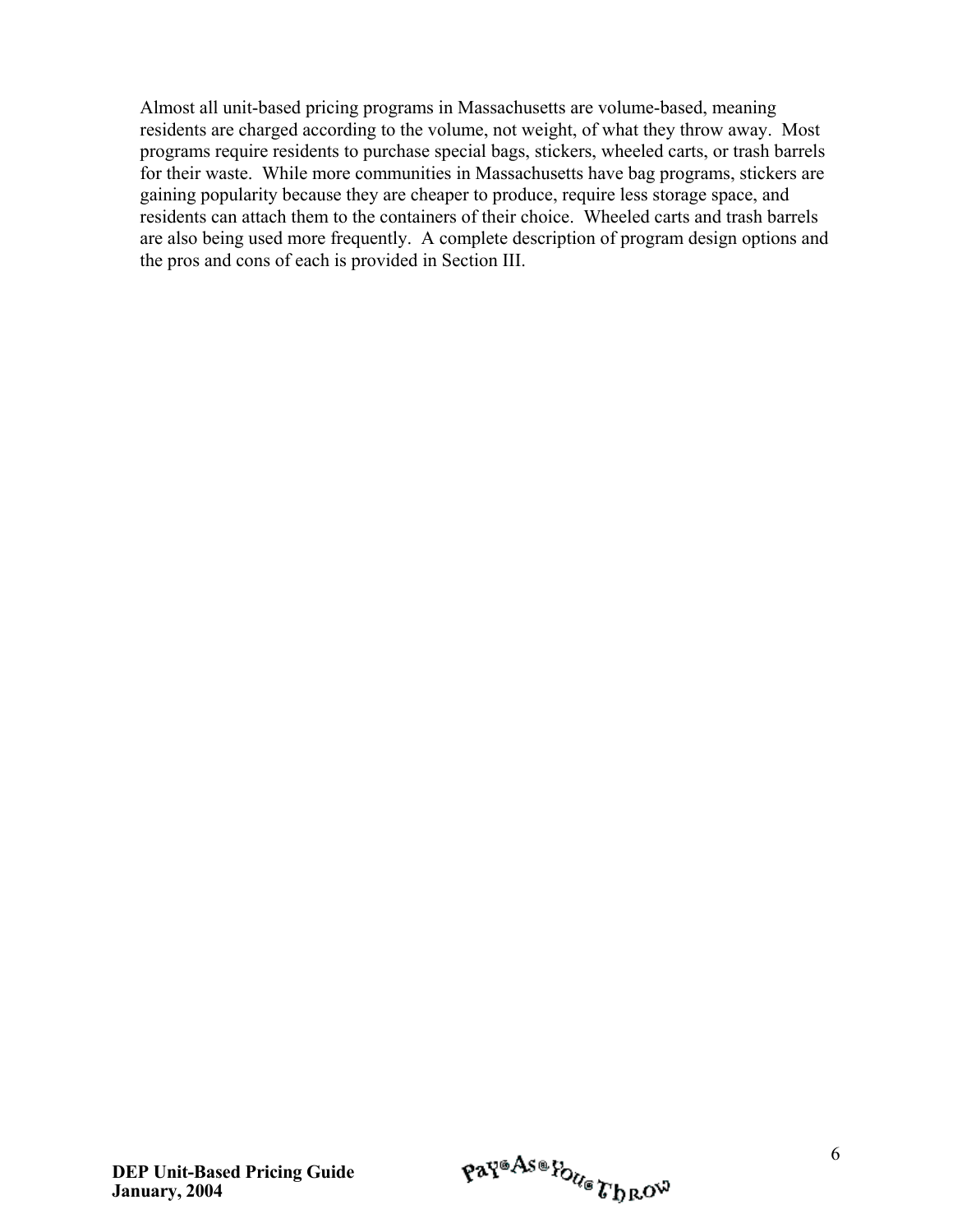# **SECTION II: ADVANTAGES OF UNIT-BASED PRICING PROGRAMS**

In addition to educating residents about the costs of waste management services and providing them and their municipalities with an opportunity to reduce trash costs, unit-based pricing programs also promote:

- Increased Source Reduction, Recycling, Composting, and Reuse
- Cost Control
- Equity (Fairness)
- Environmental quality.

#### **Increased Source Reduction, Recycling, Composting, and Reuse**

Communities experience increased recycling, composting, source reduction, and reuse when they implement unit-based pricing programs. As residents come to understand that trash disposal costs more than recycling, they want to recycle, compost reduce and reuse more, and throw away less. And, as participation in recycling programs goes up, waste disposal costs go down.

According to EPA, communities can expect a 25 percent to 45 percent reduction in waste being disposed as residents change their purchasing and waste disposal habits. Residents recognize the links among waste reduction, recycling, and lower costs for themselves and their community. In Massachusetts, municipalities with unit-based pricing programs have shown an average .37 tons per capita disposed by residents in comparison with municipalities without unit-based pricing programs, which shown an average .42 tons per capita disposed.<sup>[3](#page-12-0)</sup> Table 1 shows disposal rates for communities before and after the start of their PAYT programs. The Tellus Institute estimated a reduction of 43,130 tons of waste in Massachusetts, in 1997, solely due to Pay-as-you-Throw. EPA's *Source Reduction Program Potential Manual: A Planning Tool* can help you determine the potential of a source reduction program in your community (See Section 12 of the PAYT companion document).

Communities can anticipate an increase in recycling and composting with the start of unitbased pricing, especially if curbside recycling begins at the same time. For example, the recycling rate in the town of Shutesbury increased from 2% to 52% after the start of their unit-based pricing program. A study of nine communities in Massachusetts, as seen in Tables 1 and 2, showed as high a 28% increase in recycling in the first year. All nine municipalities have continued to maintain higher recycling rates in comparison with their recycling rate prior to implementing unit-based pricing programs. The Tellus Institute estimated that, in 1997, PAYT led to an increase in recycling of 29,130 tons in Massachusetts<sup>4</sup>.

<span id="page-12-0"></span><sup>&</sup>lt;sup>3</sup> Tons per capita rates based on CY2002 disposal information from the Municipal Recycling Data Sheets.

<span id="page-12-1"></span><sup>4</sup> Tellus Institute *Massachusetts Source Reduction Report* (June 1999)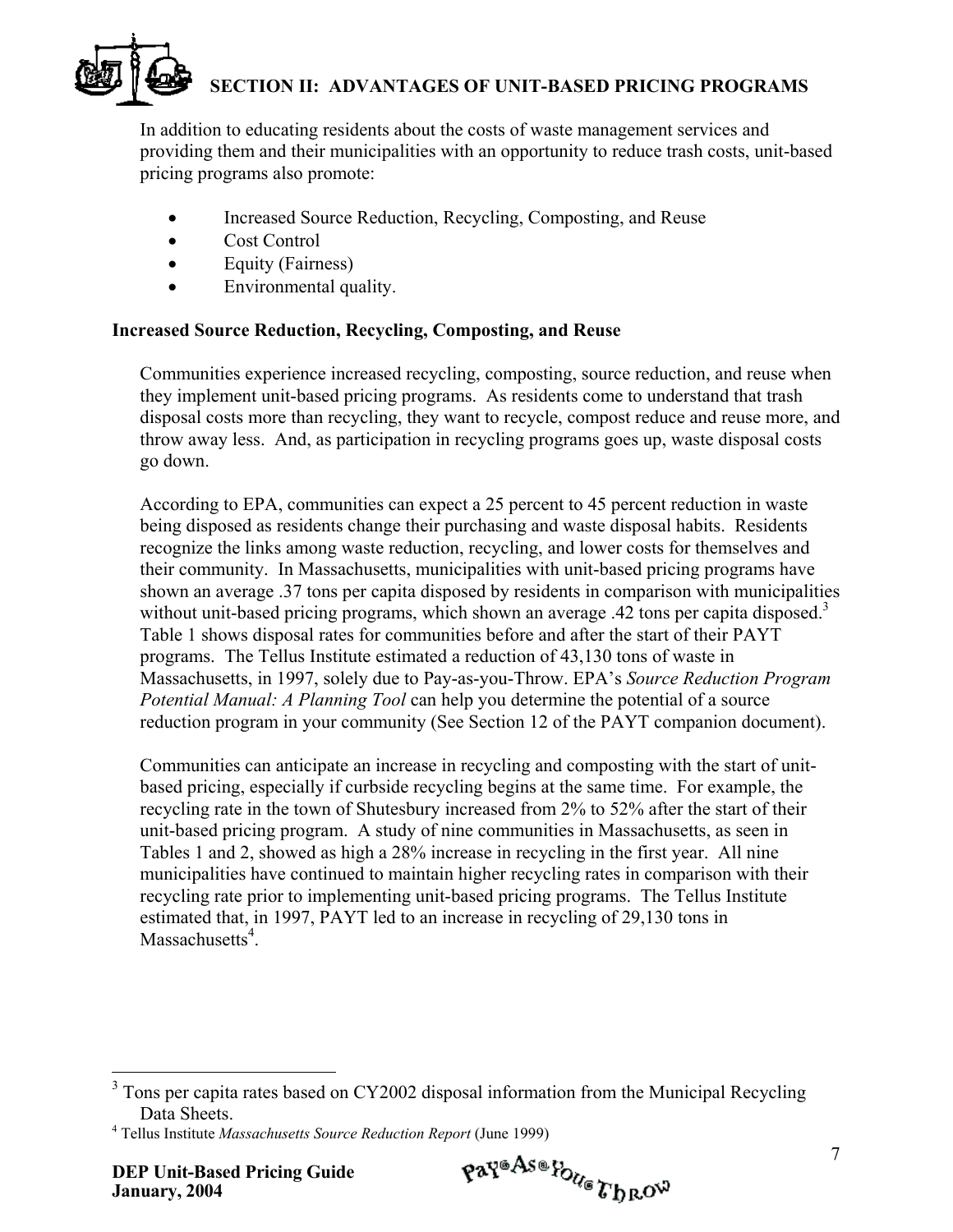# **Table 1: Percent Change in Per Capita Waste Disposal for Municipalities After Implementing PAYT**

|                     |                   |          |         | <b>Percent Change in Per</b><br><b>Capita Disposal</b> |
|---------------------|-------------------|----------|---------|--------------------------------------------------------|
| <b>MUNICIPALITY</b> | <b>Start Date</b> | Program  | Year 1  | Year $2^5$                                             |
| <b>Brockton</b>     | October 2001      | Curbside | $-31\%$ | $N/A^*$                                                |
| Cohasset            | <b>July 2001</b>  | Drop-Off | $-25%$  | $N/A^*$                                                |
| East Brookfield     | August 2001       | Curbside | $-26%$  | $N/A^*$                                                |
| Holliston           | October 1999      | Curbside | $N/A^*$ | $-31\%$                                                |
| Medway              | <b>July 2000</b>  | Curbside | $-26%$  | $-20\%$                                                |
| Needham             | <b>June 1998</b>  | Drop-Off | $-41\%$ | $-37\%$                                                |
| North Attleborough  | September 1998    | Curbside | $-44%$  | $-35%$                                                 |
| Shutesbury          | <b>July 2000</b>  | Curbside | $1\%$   | $-20\%$                                                |
| Topsfield           | November 1998     | Curbside | $-15%$  | $-20\%$                                                |

$$
\mathfrak{p} \mathfrak{a} \mathfrak{p}^{\mathfrak{a} \mathfrak{A} \mathfrak{s} \mathfrak{a}} \mathfrak{p}_{\mathcal{U}_{\mathfrak{G}}} \mathfrak{r}_{\mathfrak{h} \mathfrak{R} \mathfrak{O}^{\mathfrak{Q}}}
$$

<span id="page-13-0"></span><sup>&</sup>lt;sup>5</sup> Year 2 percentage change for tons per capita of waste disposed was calculated as a cumulative change from the program's base year (before unit-based pricing).

<span id="page-13-1"></span><sup>∗</sup> These communities started programs recently therefore they have no data for year 2.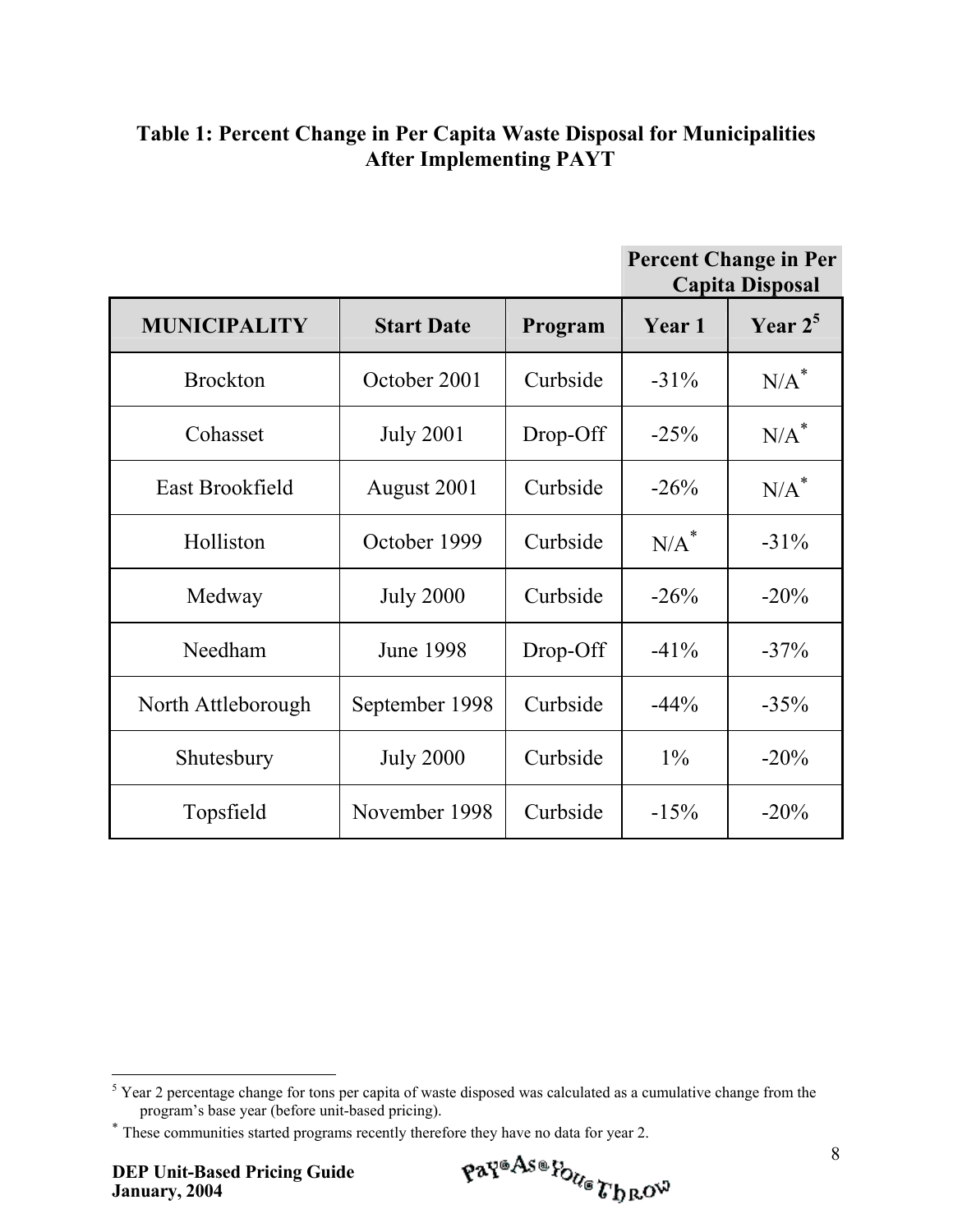# **Table 2: Recycling Rates for Municipalities Before and After PAYT**

|                                                                                                                        |                   |          |                              |                      | <b>After Implementing</b><br><b>PAYT</b> |                                     |
|------------------------------------------------------------------------------------------------------------------------|-------------------|----------|------------------------------|----------------------|------------------------------------------|-------------------------------------|
| <b>MUNICIPALITY</b>                                                                                                    | <b>Start Date</b> | Program  | <b>Before</b><br><b>PAYT</b> | Year<br>$\mathbf{1}$ | Year<br>$\overline{2}$                   | Year <sup>6</sup><br>$\overline{3}$ |
| <b>Brockton</b>                                                                                                        | October 2001      | Curbside | 13%                          | 30%                  | N/A                                      | N/A                                 |
| Cohasset                                                                                                               | <b>July 2001</b>  | Drop-Off | 30%                          | 44%                  | N/A                                      | N/A                                 |
| East Brookfield                                                                                                        | August 2001       | Curbside | 29%                          | 39%                  | N/A                                      | N/A                                 |
| Holliston                                                                                                              | October 1999      | Curbside | 29%                          | N/A                  | 49%                                      | 42%                                 |
| Medway                                                                                                                 | <b>July 2000</b>  | Curbside | 44%                          | 58%                  | 45%                                      | N/A                                 |
| Needham                                                                                                                | <b>June 1998</b>  | Drop-Off | 37%                          | 50%                  | 47%                                      | 54%                                 |
| North Attleborough                                                                                                     | September 1998    | Curbside | 28%                          | 55%                  | 39%                                      | 38%                                 |
| Shutesbury                                                                                                             | <b>July 2000</b>  | Curbside | 25%                          | 52%                  | 51%                                      | N/A                                 |
| Topsfield                                                                                                              | November 1998     | Curbside | 28%                          | 40%                  | 40%                                      | 46%                                 |
| Recycling Rates = waste diversion over waste generation. Data taken from DEP<br><b>Municipal Recycling Data Sheets</b> |                   |          |                              |                      |                                          |                                     |

 $\overline{a}$ 

<span id="page-14-0"></span> $6 *$  These communities started programs recently therefore they have no data for year 3 and sometimes for year 2.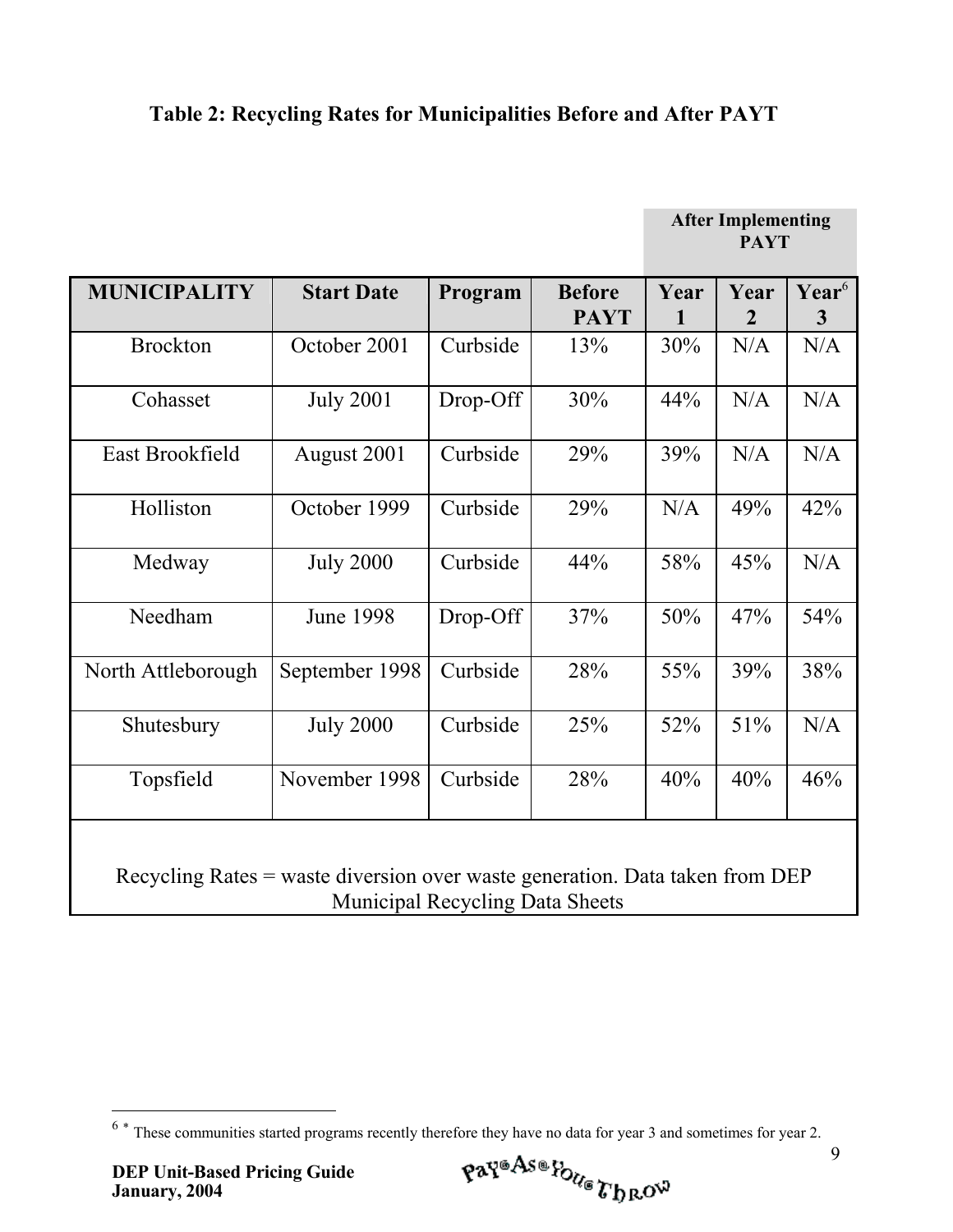#### **Cost Control**

Unit-based pricing programs are an excellent way to control costs through reducing waste. Waste reduction translates into direct savings for residents and municipalities. Residents accustomed to paying flat fees for unlimited trash disposal can lower the amount they pay for trash services simply by recycling or composting more waste. While they previously had no control over what they were paying, unit-based pricing empowers them to lower their waste disposal bills.

Municipalities also realize savings from waste reduction and recycling. Waste disposal costs decline as the amount of waste sent to disposal facilities decreases. For example, Worcester saved \$1.2 million in avoided disposal and reduced labor costs during the first year of its program. While the city spent an additional \$500,000 to implement curbside recycling with unit-based pricing, it realized a net savings of \$700,000 even with these added services.

#### **Equity (Fairness)**

Unit fee systems are more equitable than flat fee systems because residents pay only for the level of service they use. Households generating less trash pay less than households that generate more. Once unit-based pricing is implemented, low-volume users such as the elderly no longer subsidize those who generate higher volumes of trash. The Town of Boxford used the issue of fairness to sell residents on the unit-based pricing concept. When the town gave residents a choice between flat fees and unit-based pricing, they voted overwhelmingly for unit-based pricing because it was a more equitable system and offered them the potential to save money by adjusting their waste disposal behavior.

#### **Environmental Quality**

By diverting waste through recycling, composting, reduction and reuse, unit-based pricing extends the lives of landfills, decreases greenhouse gas emissions and other pollution from disposal facilities, and reduces the need for new disposal facilities. As communities turn to reuse and recycling, natural resources such as land, air, and water are protected and preserved.

Almost all human activities today have some effect on global warming and climate change, and waste management is no exception.

- When organic wastes decompose in a landfill or synthetic materials such as plastics are burned in incinerators, greenhouse gasses are emitted. These impacts are all reduced with the introduction of a PAYT program.
- Increased paper recycling from a PAYT program will reduce the harvest of trees. Trees are instrumental in taking carbon dioxide out of the atmosphere and storing it.
- Recycled materials typically take less energy to produce. This increase in efficiency reduces fossil fuel use, which again reduces greenhouse gases. For example, producing an aluminum can from recycled aluminum instead of virgin materials (bauxite) requires 12-20% less energy, and produces 95% less air pollution<sup>[7](#page-15-0)</sup>.

 $\overline{a}$ 

<span id="page-15-0"></span><sup>&</sup>lt;sup>7</sup> U-Mass Office of Waste Management, Environmental Benefits of Recycling web page: [http://www.umass.edu/recycle/environmental\\_benefits.html.](http://www.umass.edu/recycle/environmental_benefits.html) Also see the Ohio Department of Natural Resources website: <http://www.dnr.ohio.gov/recycling/awareness/facts/aluminum.htm>.<br>P Unit-Based Pricing Guide  $\mathbf{p}^{\mathbf{a}^{\mathbf{v}^{\mathbf{a}}}}$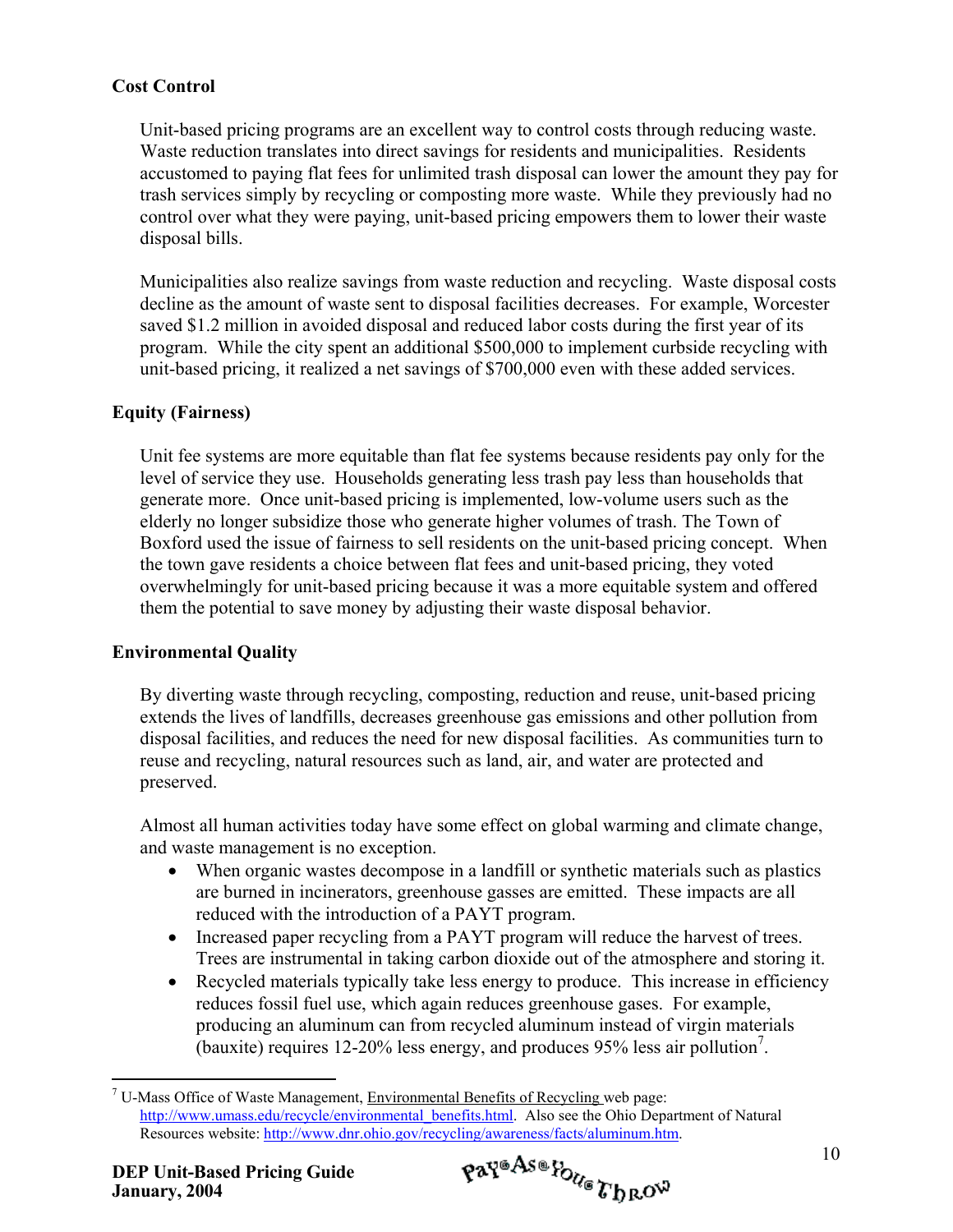Based on calculations conducted using the Northeast Recycling Council's Environmental Benefits Model<sup>[8](#page-16-0)</sup>, DEP estimated the benefits of increased recycling for two Massachusetts communities. The below table summarizes these results for the first year of implementing PAYT in Brockton and Needham.

| <b>Table 3: Partial Environmental Benefits of Increased Recycling In Two PAYT Communities</b> |                                                                                                 |                                                                                       |                                                                     |  |
|-----------------------------------------------------------------------------------------------|-------------------------------------------------------------------------------------------------|---------------------------------------------------------------------------------------|---------------------------------------------------------------------|--|
| <b>Municipality</b>                                                                           | <b>Reduction in Greenhouse</b><br><b>Gas Emissions</b><br>(metric tons of Carbon<br>equivalent) | <b>Energy Savings: In</b><br>Terms of # of<br><b>Households Powered</b><br>for a Year | <b>Energy Savings: In</b><br><b>Terms of Gallons of</b><br>Gasoline |  |
| <b>Brockton</b>                                                                               | 3,400                                                                                           | 820                                                                                   | 693,000                                                             |  |
| Needham                                                                                       | 72,000                                                                                          | 680                                                                                   | 580,000                                                             |  |

All types of communities, regardless of their size or solid waste management practices, can design unit-based pricing programs that will help them achieve waste reduction and recycling goals while keeping costs to a minimum. There are a number of different volume-based programs that can be established to allow for flexibility in implementation and administration.

<span id="page-16-0"></span><sup>&</sup>lt;sup>8</sup> To access the NERC Environmental Benefits Model, go to the NERC web page at [www.nerc.org.](http://www.nerc.org/)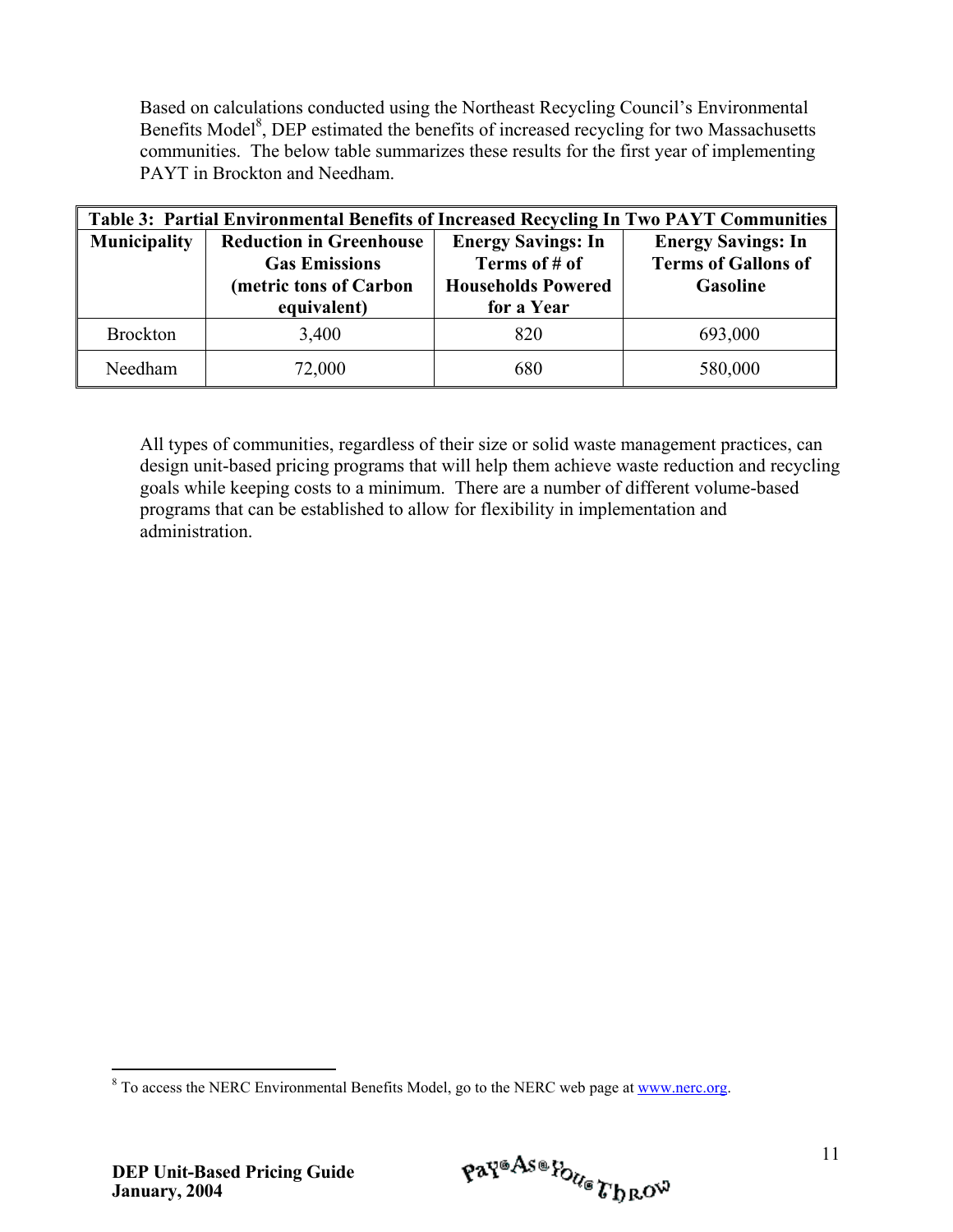# **DEP Recycling Participation Study**

June, 2000 Pay-As-You-Throw Program Results

Recycling Patterns - Recycling participation for individual materials is noticeably higher in PAYT communities:

| Material             | "Always Recycle" - Statewide | "Always Recycle" - PAYT |
|----------------------|------------------------------|-------------------------|
| Newspaper, magazines | 82%                          | 94%                     |
| Glass bottles, jars  | 72%                          | 86%                     |
| Plastic containers   | 71%                          | 82%                     |
| Metal cans           | 71%                          | 84%                     |
| Corrugated cardboard | 53%                          | 73%                     |
| Paperboard           | 45%                          | 60%                     |
| Regular paper        | 41%                          | 50%                     |

• Residents in PAYT communities are more likely to report "doing all they can" compared to results statewide. In PAYT communities, 70% of residents are "doing all they can," compared to 50% statewide. Just 14% of residents in PAYT communities are "not participating" compared to 27% statewide.

| <b>Category</b>                 | Statewide | <b>PAYT</b> |
|---------------------------------|-----------|-------------|
| Doing all they can <sup>1</sup> | 50%       | 70%         |
| Doing nearly all they $can^2$   | 10%       | 11%         |
| Making an effort <sup>3</sup>   | 13%       | 5%          |
| Not participating $4$           | 27%       | 14%         |

<sup>1</sup> recycle four target materials, <sup>2</sup> recycle 3 target materials, <sup>3</sup> recycle 1-2 materials, <sup>4</sup> not recycling or only recycling deposit items. Target materials: newspaper, glass, metal cans, and plastic.

#### Attitudes Towards Recycling

- Residents in PAYT communities are significantly more likely to say that their household is committed to recycling as compared to residents from the rest of Massachusetts (82% versus 64%)
- Residents from PAYT communities do not have significantly different views about the benefits of recycling.
- Residents of PAYT communities find recycling easier, more convenient, less of a hassle and are less likely to need reminders to recycle than respondents from other parts of Massachusetts.
- Respondents from PAYT communities are significantly more likely to think that it is clear what is recyclable, storing recyclables is not a problem, getting information on recycling is easy.

\*Overall survey sample – 750, minimum of 100 respondents from PAYT communities. Study can be found at http://www.state.ma.us/dep/recycle/files/recsrvey.doc.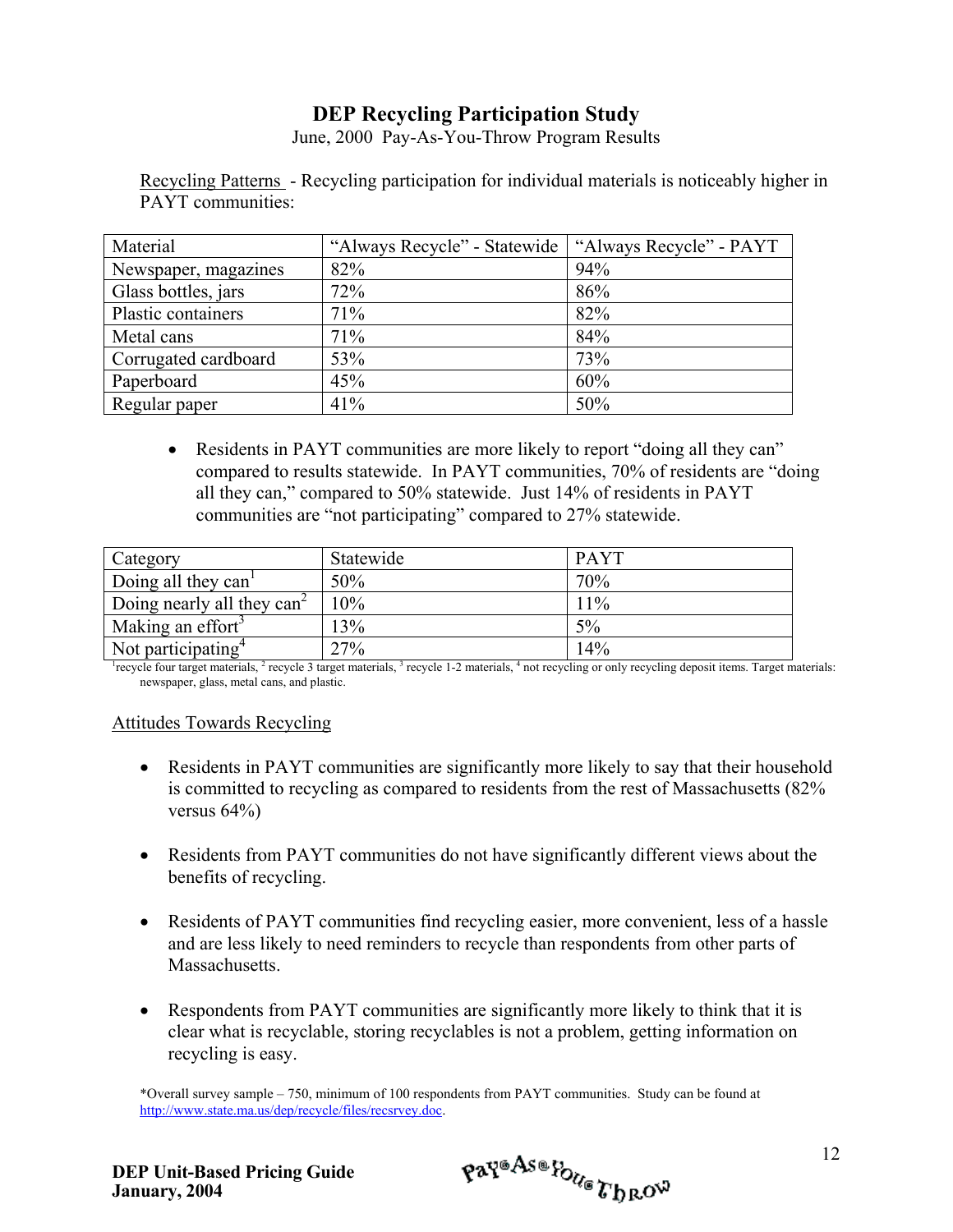

# **SECTION III: THE ELEMENTS OF UNIT-BASED PRICING PROGRAMS**

Once you have determined that unit-based pricing makes sense for your community, the next step is to decide what type of program is best. When deciding what type of program makes the most sense, it is important to remember that any program can and should be modified to suit your community's specific circumstances. Pre-paid unit-based pricing programs that require residents to purchase special bags or stickers are most common in Massachusetts, largely because they reduce billing and collection costs and can be adapted to fit a variety of municipal needs.

#### **Program Design Options**

There are six program design options currently in use in Massachusetts: bags, stickers, "any containers", punch cards, subscription service, and basic service. Each system has possible advantages and disadvantages in terms of perceived equity, the level of economic incentive provided, and revenue stability. In addition, the systems are not mutually exclusive and can be combined to meet a community's needs.

#### • **Specially Marked (Imprinted) Trash Bags**

Fifty-five communities in Massachusetts use a bag system for their PAYT program. Residents purchase colored plastic bags imprinted with the name or seal of the municipality. The price of each bag covers both the cost of the bag itself and part or all of the cost of transportation, and disposal. Residents set these special bags out at the curb for collection or bring them to the landfill or transfer station. Waste haulers are instructed to pick up only the specially marked trash bags.

Some municipalities elect to sell their bags at town hall or municipal offices. Others make arrangements with local supermarkets and convenience stores to sell the bags at a small mark up or at no additional cost as a public service. A variety of bag sizes and prices can be offered to allow additional flexibility for low-volume trash generators, such as the elderly. For example, the Town of Colrain charges 75 cents for a fifteen-gallon bag and \$1.50 cents for a 33-gallon bag. See Table 4 for a full description of the advantages and concerns of this system.

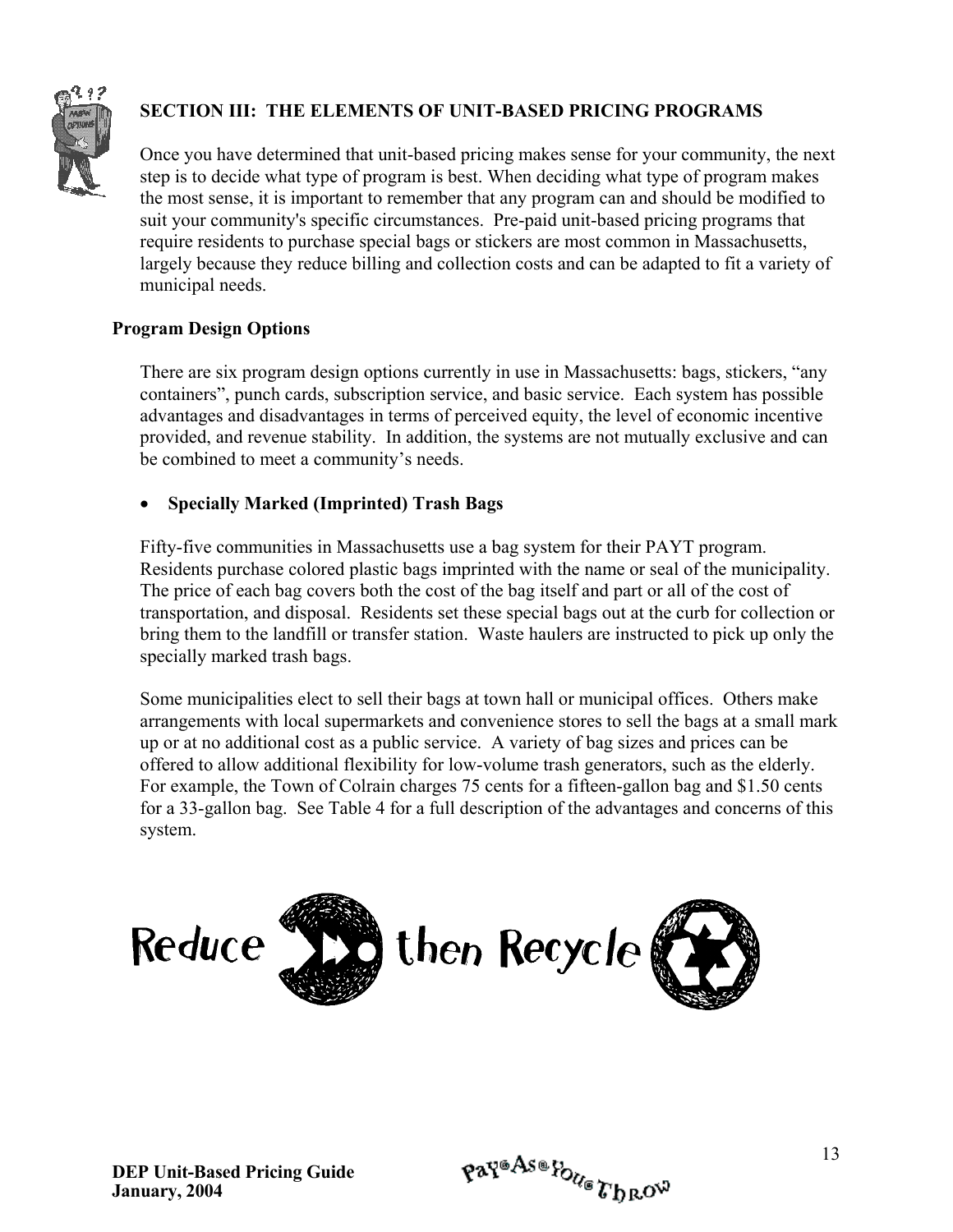#### **Table 4: Bag Systems**

*Households pay a fee by purchasing "official" distinctively marked, standard-sized trash bags, typically ranging from 10 to 30 gallons in capacity. Residents purchase bags from municipal offices and/or retail stores. Only garbage in "official" bags is collected.*

| <b>Advantages</b>                                                                                                                                                                                                                                                                                                                                                                                                                                                                                                                                                                                                                                                                                                                                                        | <b>Concerns</b>                                                                                                                                                                                                                                                                                                                                                                                                                                                                                                                                                                                                                                                                                                                              |                                                                                                                                                                                                                                                                                                                                                                         | <b>Massachusetts communities</b>                                                                                                                                                                                                                                                                                                                              |
|--------------------------------------------------------------------------------------------------------------------------------------------------------------------------------------------------------------------------------------------------------------------------------------------------------------------------------------------------------------------------------------------------------------------------------------------------------------------------------------------------------------------------------------------------------------------------------------------------------------------------------------------------------------------------------------------------------------------------------------------------------------------------|----------------------------------------------------------------------------------------------------------------------------------------------------------------------------------------------------------------------------------------------------------------------------------------------------------------------------------------------------------------------------------------------------------------------------------------------------------------------------------------------------------------------------------------------------------------------------------------------------------------------------------------------------------------------------------------------------------------------------------------------|-------------------------------------------------------------------------------------------------------------------------------------------------------------------------------------------------------------------------------------------------------------------------------------------------------------------------------------------------------------------------|---------------------------------------------------------------------------------------------------------------------------------------------------------------------------------------------------------------------------------------------------------------------------------------------------------------------------------------------------------------|
|                                                                                                                                                                                                                                                                                                                                                                                                                                                                                                                                                                                                                                                                                                                                                                          |                                                                                                                                                                                                                                                                                                                                                                                                                                                                                                                                                                                                                                                                                                                                              |                                                                                                                                                                                                                                                                                                                                                                         | using this system                                                                                                                                                                                                                                                                                                                                             |
| Residents find bag systems easy to<br>understand. They just need to buy<br>bags, which they need anyway,<br>instead of a sticker plus a bag.<br>Volume limits are more easily assured<br>with bags than with stickers.<br>Bag systems offer the potential for a<br>stronger waste reduction incentive<br>when small sized bags are used. This<br>flexibility with smaller bag sizes<br>benefits low-volume users, such as<br>senior citizens.<br>Bag collection tends to be faster and more<br>efficient than sticker systems and<br>subscription systems because bags are<br>easy to see and remove.<br>Items that are not in compliance are easily<br>noticed.<br>Bag systems provide the opportunity to<br>offset costs by selling advertising on<br>"official" bags. | really signed. Only garbage in official bags is conceited.<br>Bags are more expensive to produce<br>than stickers.<br>If bags are sold in municipal offices,<br>extra staff time will need to be<br>committed.<br>Residents might view a requirement to<br>buy and store bags as an<br>inconvenience.<br>There may be potential difficulty with<br>retailers who may object to<br>selling the bags and/or insist on a<br>markup.<br>Unlike cans, bags are not reused,<br>adding to the amount of solid<br>waste entering the waste stream.<br>Residents using containers may object<br>to having to switch to bags.<br>The weight of bags after stuffing<br>might be a problem unless weight<br>restrictions are instituted and<br>enforced. | Ashby<br>Ashfield<br>Belchertown<br>Berkley<br>Bernardston<br>Bridgewater<br><b>Brimfield</b><br><b>Brockton</b><br>Brookfield<br><b>Buckland</b><br>Charlemont<br>Cohasset<br>Colrain<br>Deerfield<br>Dighton<br>East Bridgewater<br>East Brookfield<br>Groton<br>Hadley<br>Halifax<br>Hampden<br>Hawley<br>Huntington<br>Lakeville<br>Leverett<br>Lunenburg<br>Medway | Natick<br>Needham<br>New Ashford<br>New Salem<br>North Adams<br>North Attleborough<br>North Brookfield<br>Northborough<br>Orange<br>Pepperell<br>Petersham<br>Provincetown<br>Russell<br>Savoy<br>Scituate<br>Seekonk<br>Shutesbury<br>Somerset<br>Southampton<br>Spencer<br>Sudbury<br>Swansea<br>Taunton<br>Webster<br>Wendell<br>Williamstown<br>Worcester |
|                                                                                                                                                                                                                                                                                                                                                                                                                                                                                                                                                                                                                                                                                                                                                                          | Bag systems have greater revenue<br>uncertainty than subscription<br>systems, since the number of bags<br>residents purchase can fluctuate<br>significantly.<br>Animals can tear bags and scatter<br>trash, or bags can tear during<br>lifting.                                                                                                                                                                                                                                                                                                                                                                                                                                                                                              | Millis                                                                                                                                                                                                                                                                                                                                                                  |                                                                                                                                                                                                                                                                                                                                                               |

Sources: U.S. Environmental Protection Agency. 1994. *Pay-As-You-Throw: Lessons Learned About Unit Pricing*, EPA530-R-94-004; U.S. Environmental Protection Agency. 1999. *Rate Structure Design: Setting Rates for a Pay-As-You-Throw Program*, EPA530-R-99-006; Skumatz, Lisa A. 1993. *Variable Rates for Municipal Solid Waste: Implementation Experience, Economics, and Legislation*; State of Iowa, Department of Natural Resources. 1995. *Implementation Guide for Unit-Based Pricing*.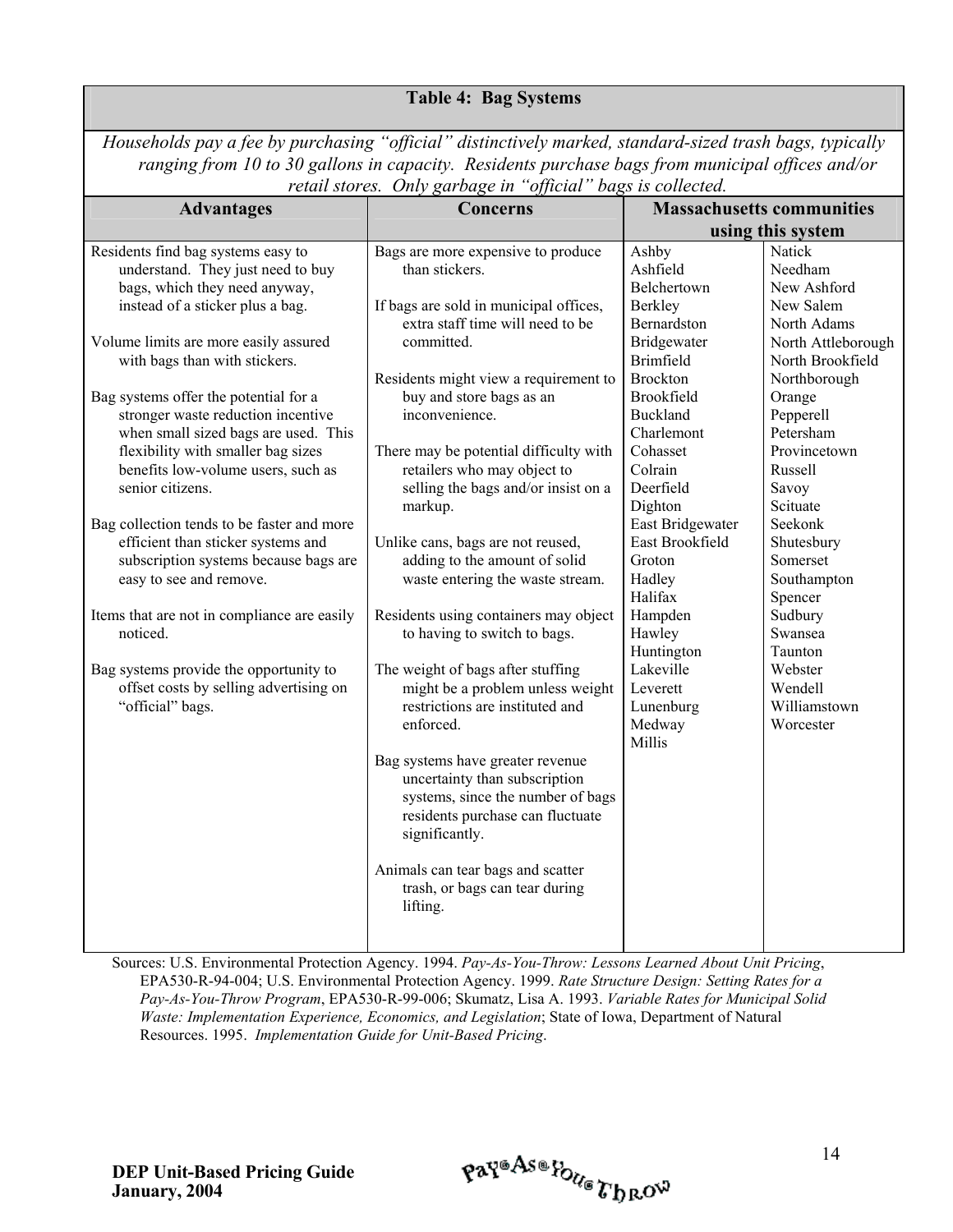The City of Worcester has had tremendous success with its bag program. Residents purchase yellow bags imprinted with the city's unit-based pricing slogan "Pay a Little, Save a Lot." The brightly-colored bags are easy to spot, which ensures fast and efficient collection. In addition, trash that is not in a specially imprinted bag is easily noticed.

Worcester's experience with bags, discussed in more detail in Section 1 of the PAYT companion document, highlights the importance of working closely with retailers. Retailers who carry the special bags should benefit through increased store traffic. However, bags carry disadvantages for retailers since they take up shelf space and often must be paid for in advance. Some retailers will be willing to sell bags because they are providing a public service and will benefit from increased store traffic and PAYT program advertising. If not, you may want to allow retailers to charge a markup on the bags. In any case, if retailers are to be involved in distributing bags, they must be invited into the planning process early on.

#### • **Specially Marked Stickers**

Unit-based pricing programs that use stickers are also common in Massachusetts, with 34 communities using this method. Residents purchase specially marked labels and affix them to trash bags or barrels of their choice. Different colored stickers may be purchased depending on the volume of trash disposed. For example, a six-gallon container (bag or barrel) may require a blue sticker costing 75 cents, a 15-gallon container may require a red sticker costing \$1.30, and a 30-gallon container may require that a resident affix a yellow sticker costing \$2.25. In Concord, residents may pay a lump sum for a sticker that they place on a barrel. This sticker entitles them to pickup of that barrel for 6 months. This option is a unit-based system, but is closer to the system that is already in place in most communities. Alternatively, residents may be instructed to attach a certain number of stickers to their containers depending on the sizes

As with bag programs, this variation allows low-volume users to save money on waste management services and provides an incentive for higher-volume users to reduce their costs through greater source reduction, recycling, and composting. The Massachusetts Department of Revenue has issued a ruling that no sales tax will be charged on the sale of either bags or stickers. In addition, as with bags, waste collection workers are instructed to collect only those containers that are marked with the appropriate label. Bags or barrels without stickers are not collected. By printing sequential numbers on each sticker, municipalities can keep track of the number of stickers used. Some communities also require stickers for bulky items, such as appliances and furniture. Each type of bulky item must bear a predetermined number of stickers based upon its size and level of handling difficulty. See Table 5 for a full description of the advantages and concerns of sticker systems.

**Table 5: Sticker Systems**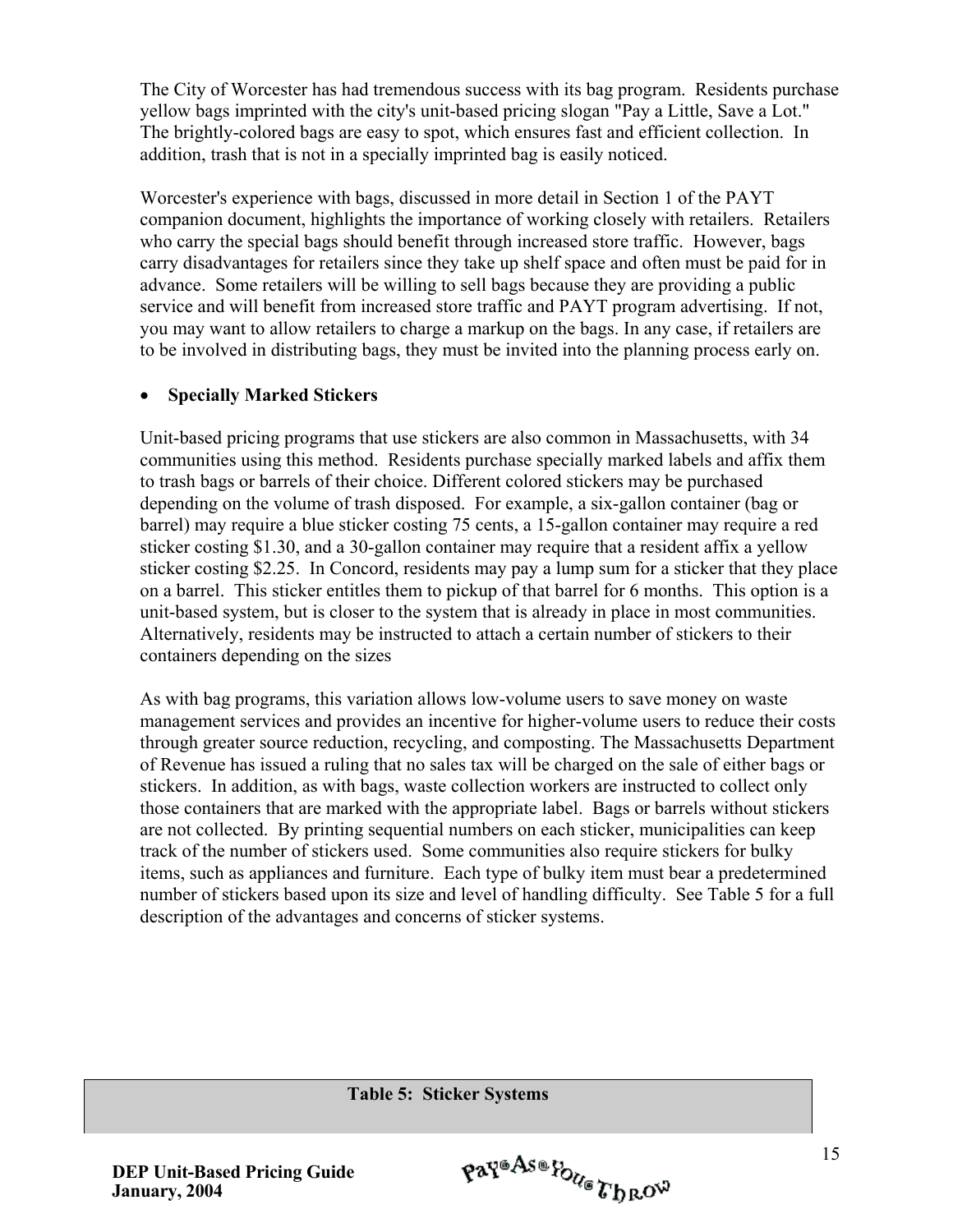*Households pay a fee by purchasing "official" stickers. The stickers are attached to a specific size container. Stickers are purchased from municipal offices and/or retail stores. Only containers with the "official" stickers are collected.*

| <b>Advantages</b>                                                                                                                                                                                                                                                                                                                                 | <b>Concerns</b>                                                                                                                                                                                                                                                                             | <b>Massachusetts</b><br>communities using<br>this system                                                                                            |
|---------------------------------------------------------------------------------------------------------------------------------------------------------------------------------------------------------------------------------------------------------------------------------------------------------------------------------------------------|---------------------------------------------------------------------------------------------------------------------------------------------------------------------------------------------------------------------------------------------------------------------------------------------|-----------------------------------------------------------------------------------------------------------------------------------------------------|
| Sticker systems are less expensive to<br>implement than bag systems<br>because the cost of producing<br>stickers for sale to residents is<br>lower than for bags.<br>Selling stickers at local retail<br>establishments and municipal<br>offices offers lower distribution,<br>storage, and inventory costs than<br>subscription systems and less | To avoid confusion among residents,<br>the municipality must establish<br>and clearly communicate the<br>size limits allowable for each<br>sticker.<br>It is more difficult for residents to<br>visualize size limits with<br>stickers than with bags.<br>If stickers are sold in municipal | Ayer<br><b>Becket</b><br>Bolton<br>Boxford<br>Chester<br>Clinton<br>Concord<br>Dalton<br>Dunstable<br>Gill<br>Gloucester<br><b>Great Barrington</b> |
| resistance from retailers than bags.<br>Stickers can be used to indicate<br>payment for bulky items or white<br>goods.<br>Residents can choose between bags or<br>cans BUT size and type of can or<br>bag still have to be restricted to a<br>specified size/type.                                                                                | offices, extra staff time will<br>need to be committed.<br>Residents might view a requirement<br>to buy and store stickers as an<br>inconvenience.<br>Stickers sometimes do not adhere to<br>containers in rainy or cold<br>weather.                                                        | Hatfield<br>Holliston<br>Manchester<br>Maynard<br>Mendon<br>Merrimac<br>Milton<br>Montague<br>Norfolk                                               |
|                                                                                                                                                                                                                                                                                                                                                   | Extra time might be needed at the<br>curb for collectors to enforce<br>size limits.<br>Stickers are not as noticeable as bags<br>or other prepaid indicators and<br>may slow down collection.                                                                                               | Northampton<br>Oak Bluffs<br>Plainville<br>Raynham<br>Royalston<br>Shelburne<br>Tisbury<br>Topsfield<br>Upton                                       |
|                                                                                                                                                                                                                                                                                                                                                   | There is greater revenue uncertainty<br>than with subscription systems,<br>since the number of stickers<br>residents purchase can fluctuate<br>significantly.                                                                                                                               | Warwick<br>Westhampton<br>Whately<br>Wilbraham<br>Worthington                                                                                       |

Source: See Table 4.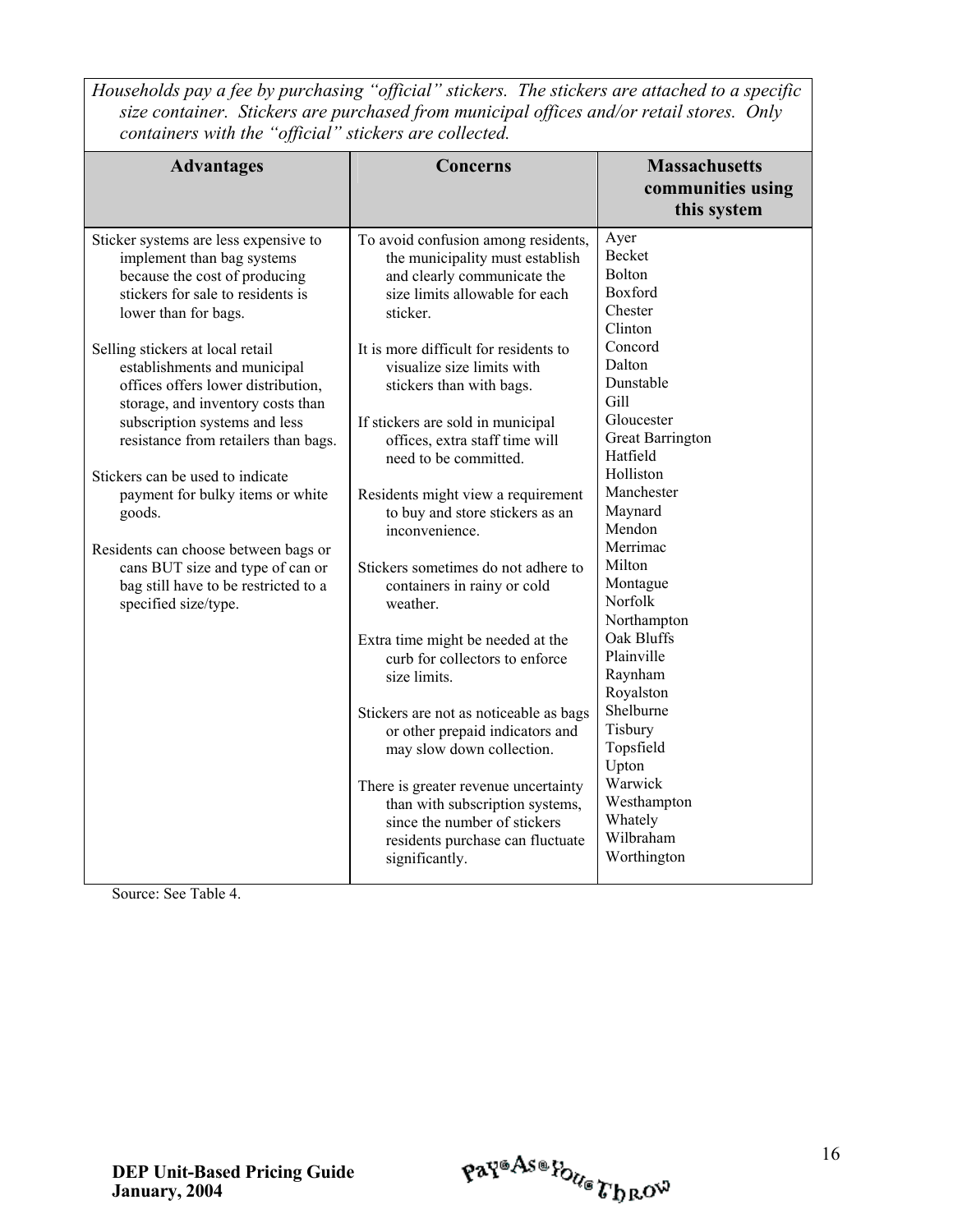Stickers have an advantage over bags in that they require less storage space. This may make them more desirable to retailers and municipalities with limited storage capacity. A disadvantage with stickers is that there is less control over the total volume of waste disposed. Bags have definite volume limits, whereas stickers can be placed on bags or barrels of varying sizes. Haulers may find it difficult to ensure that a certain volume of trash has the correct sticker. To encourage the use of appropriate containers, communities may want to establish weight limits along with the volume requirements. Containers over the weight limit would require two stickers or else will not be collected.

Another disadvantage of stickers is that they are not as easy to identify as specially marked bags. In order to make stickers more visible, town residents could use stickers that attach to the neck of tied bags or to the handle of trash barrels. The stickers are easy for the waste haulers to identify.

Some communities have mixed both bags and stickers in their program. Within Massachusetts, Cheshire and Foxborough have this type of program. This can be used as an alternative option for residents who wish to use their own container instead of town bags. This program may increase administrative or implementation costs due to the added complexity, but the added flexibility may outweigh these costs.

#### • **"Any Container" Systems**

In Massachusetts, eight drop-off communities have unit-based programs that allow for containers supplied by the resident. Instead of requiring bags or stickers, the residents bring containers to the drop-off site and pay per container. These containers are assumed to be an average size, though they in fact vary in size. For example the Martha's Vineyard Refuse Disposal District, which includes Aquinnah, Chilmark, Edgartown, and West Tisbury, has this type of system for their residents. This is a weight based system which is different than the volume-based system that most of Massachusetts uses. The residents pay by the number of containers they bring. These containers must be approximately 32-gallon containers, which equals about 40 lbs. of trash. The residents can either pay \$4.00 in cash at the site for each container or buy coupon books in advance for a certain number of containers. The largest problems they have had involve weight limitations. They have a maximum weight of 40 lbs. per trash barrel, but residents often fill trash barrels with more weight than allowed. Because these landfills do not have scales there is no clear way of verifying weights. However residents located within the disposal district may exercise the option of using the scale located at the Edgartown transfer station at a disposal cost of \$141 per ton of solid waste. This system works well for the areas with many seasonal residents.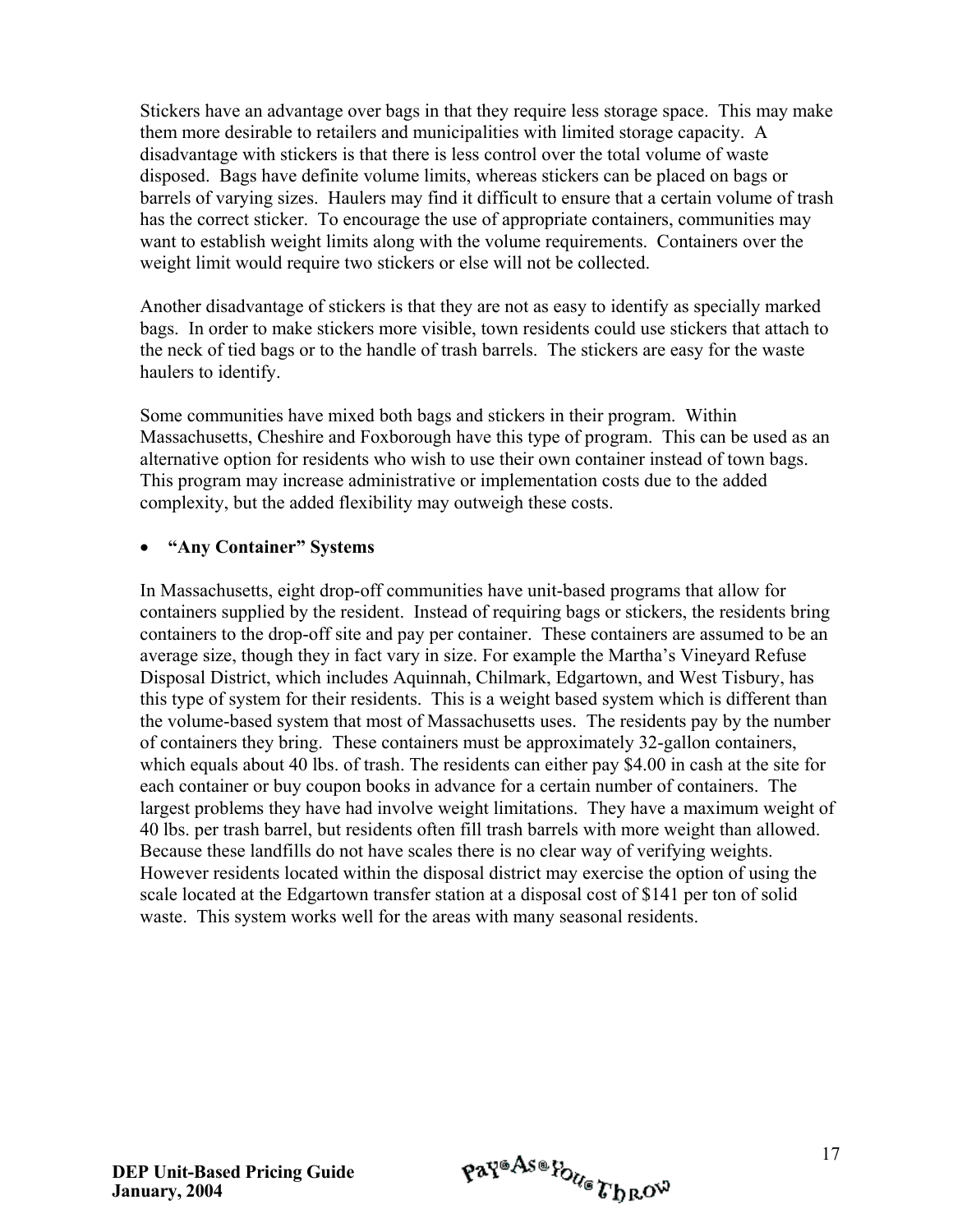| <b>Table 6: "Any Container" Systems</b>                                                                         |                                                                                                                                                                    |                                                                |  |  |  |
|-----------------------------------------------------------------------------------------------------------------|--------------------------------------------------------------------------------------------------------------------------------------------------------------------|----------------------------------------------------------------|--|--|--|
|                                                                                                                 | Households can use container of their choosing assumed to be an average size. These                                                                                |                                                                |  |  |  |
|                                                                                                                 | containers are brought to a drop-off facility and the resident is charged per container                                                                            |                                                                |  |  |  |
| <b>Advantages</b>                                                                                               | <b>Concerns</b>                                                                                                                                                    | <b>Massachusetts</b>                                           |  |  |  |
|                                                                                                                 |                                                                                                                                                                    | communities                                                    |  |  |  |
| Revenues are stable and easy to forecast.                                                                       | May have higher implementation costs<br>particularly if new containers must                                                                                        | Aquinnah (also<br>known as Gay                                 |  |  |  |
| Containers generally will not tear and can<br>prevent animals from scattering waste.                            | be purchased.                                                                                                                                                      | Head)<br>Chilmark                                              |  |  |  |
| New containers may not be necessary when<br>residents already own cans of roughly<br>uniform volume.            | Limited incentive for reduction of waste<br>due to the same price for a container<br>whether it is full or not and no<br>savings below smallest size trash<br>can. | Edgartown<br>Hudson<br>Phillipston<br>Rehoboth<br>West Tisbury |  |  |  |
| Enforcement can be assisted with address<br>labels on the container.<br>Easier for use with automated and semi- | Complex billing systems are required to<br>track residents' subscription level.                                                                                    |                                                                |  |  |  |
| automated equipment (34 gallon wheeled)<br>cart).                                                               | Non-automated collections can make it<br>more difficult than collecting waste<br>in bags.                                                                          |                                                                |  |  |  |

Source: See Table 4

#### • **Punch Card Systems**

Five communities in the state use punch cards as the mechanism to charge residents on a per-unit basis for the amount of waste they discard. Residents purchase a card which can be used a set number of times for a particular amount of waste. For example, in Granville, a card costs \$60 and can be used for thirty 30-gallon containers. This system is convenient for communities that offer drop-off waste management services. The card is punched by a landfill or transfer station attendant when the container is brought to the drop-off center.

Granville has been extremely pleased with its punch card program. Residents can choose from among four different punch cards: they can purchase the \$60 card for thirty 30-gallon punches, a \$25 card for 52 five-gallon punches, a \$64 card for sixteen 55-gallon drums (ideal for businesses), and a card good for one, two, or three pickup loads for \$50 a load. Granville requires residents to recycle and charges \$25 annually for a recycling card. However, residents who participate in the punch card program do not have to pay the \$25 recycling fee since recycling costs are included in the cost of the punch cards. Residents who use private haulers for curbside trash service and do not participate in the punch card program must purchase recycling cards and bring their recyclables to the community's transfer station.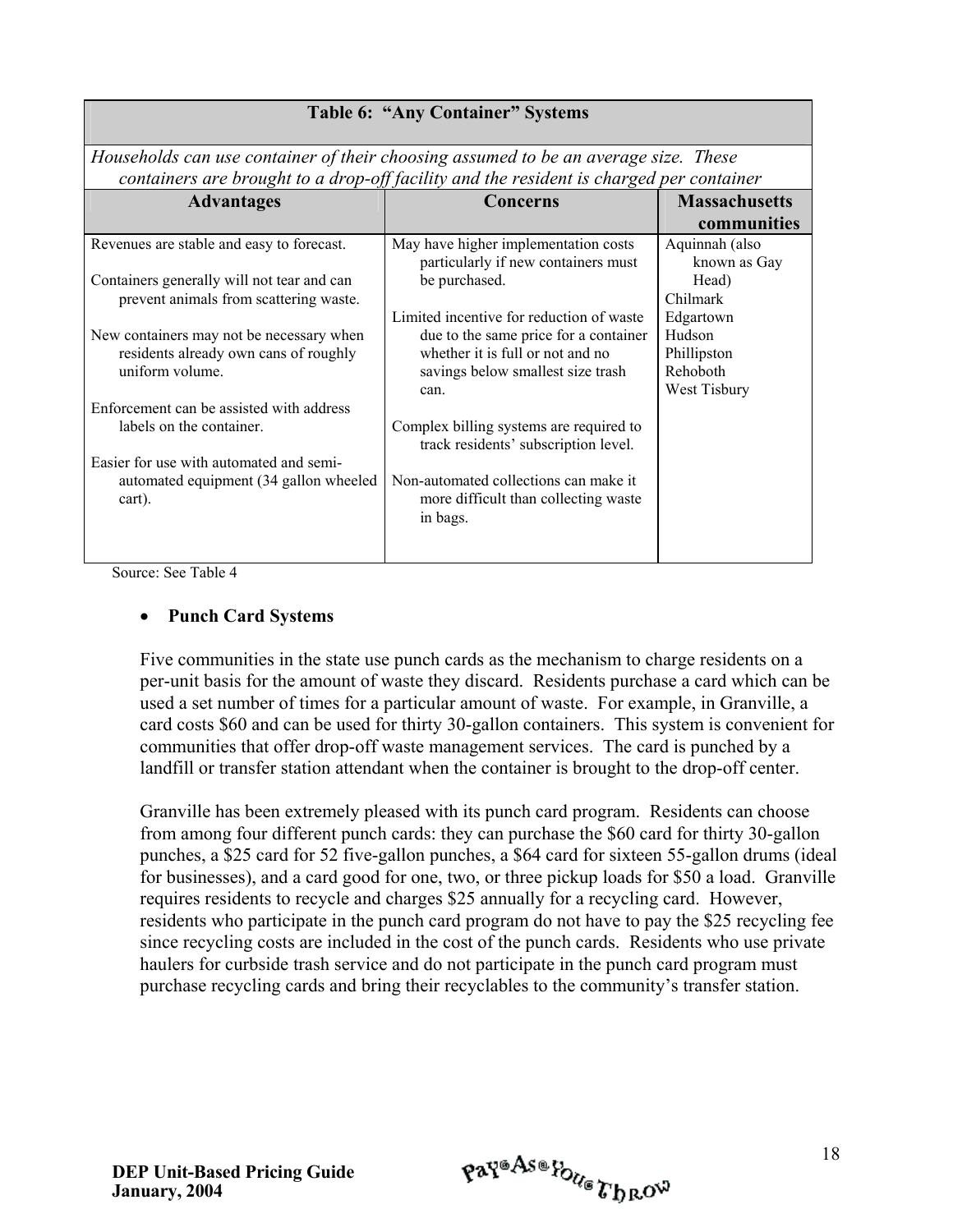| Households purchase a card that can be used a set number of times to discard a pre-        |          |                      |  |  |
|--------------------------------------------------------------------------------------------|----------|----------------------|--|--|
| determined amount of waste. A community will typically sell a variety of cards that can be |          |                      |  |  |
| used for a range of disposal amounts. Waste containers (bags or barrels) are brought to a  |          |                      |  |  |
| landfill or transfer station and the card is punched by an attendant.                      |          |                      |  |  |
| <b>Advantages</b>                                                                          | Concerns | <b>Massachusetts</b> |  |  |
|                                                                                            |          |                      |  |  |

**Table 7: Punch Card Systems**

| Auvantages                                                    | Concerns                                |              |
|---------------------------------------------------------------|-----------------------------------------|--------------|
|                                                               |                                         | communities  |
| Punch card systems are easy to implement                      | Punch cards can only be used at the     | Chesterfield |
| and easy for residents to understand.                         | landfill or transfer station where an   | Goshen       |
|                                                               | attendant is available to punch the     | Granville    |
| Punch cards require very little storage and are               | card.                                   | Plainfield   |
| inexpensive to produce.                                       |                                         | Westport     |
|                                                               | To avoid confusion among residents, the |              |
| Punch cards can be used over and over again                   | municipality must establish and         |              |
| until all the punches are used. This cuts                     | clearly communicate the size limits     |              |
| down on waste.                                                | allowable for each card type.           |              |
|                                                               |                                         |              |
| Residents can use any type of container as                    | If punch cards are sold in municipal    |              |
| long as containers comply with volume                         | offices, extra staff time will need to  |              |
| and weight restrictions.                                      | be committed.                           |              |
| Selling punch cards at local retailers and                    | Residents might view a requirement to   |              |
| municipal offices offers low distribution                     | buy punch cards as an                   |              |
| and storage costs and less resistance                         |                                         |              |
|                                                               | inconvenience.                          |              |
| from retailers than bags.<br>$\alpha$ $\alpha$ $\pi$ 11 $\mu$ |                                         |              |

Source: See Table 4

#### • **Franchise Systems**

With a franchise system, households sign up for collection and disposal of a specific number or size of containers of garbage based on the amount of waste they generate per billing period. The municipality or the private hauler then bills residents depending on the type of program to which they subscribe. Households generating garbage above their subscribed level of service must purchase stickers and attach them to additional containers if they want them to be collected. Two municipalities in Massachusetts have a franchise system.

Franchise systems require a billing and tracking system. Communities can avoid the problems associated with complex billing by requiring residents to contract directly with haulers. This is the method in place in the Town of Amherst. Residents are required to have weekly waste management services and must contract with one of the two private haulers approved by the Board of Health. Local regulations require that waste haulers offer residential customers a unit-based fee, which covers all waste collection and disposal costs. Residents can subscribe for one trash barrel per week for \$325 per year, two trash barrels per week for \$350 per year, and three trash barrels per week for \$377 per year.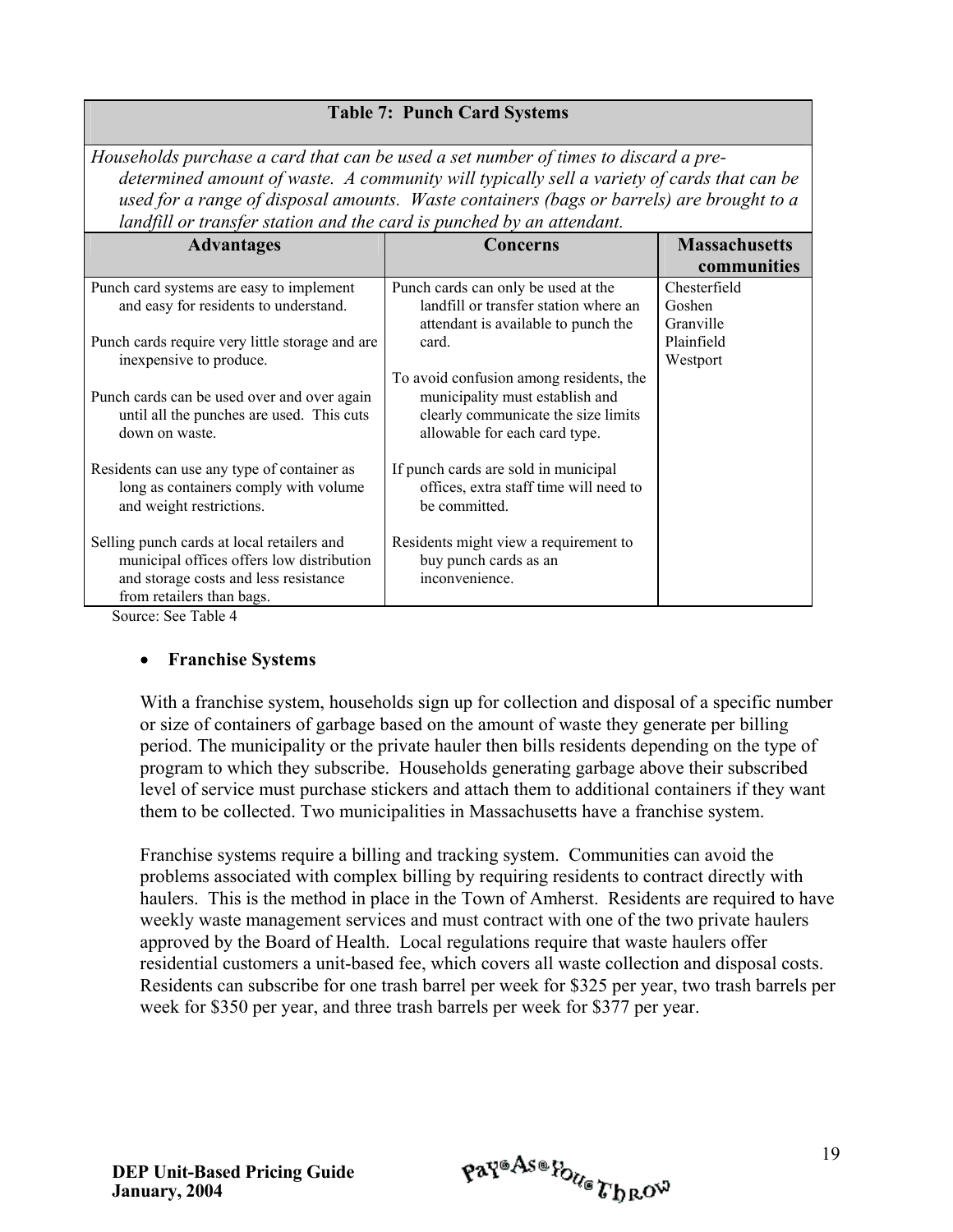*Households sign up for collection of a specific size or number of containers of garbage per billing period. Charges are based on the amount of service chosen, with higher service levels costing more. Bags or stickers are required above the subscription level.*

| <b>Advantages</b>                                                           | Concerns                                                                        | <b>Massachusetts</b> |
|-----------------------------------------------------------------------------|---------------------------------------------------------------------------------|----------------------|
|                                                                             |                                                                                 | communiti            |
|                                                                             |                                                                                 | <b>es</b>            |
| Revenues are fairly stable and easy to                                      | Subscription systems often have higher                                          | Amherst              |
| forecast.                                                                   | implementation costs, including the<br>purchase and distribution of containers. | Georgetown           |
| If residents already own containers of                                      |                                                                                 |                      |
| roughly uniform volume, new                                                 | Customers have a limited incentive to                                           |                      |
| containers may not be required.                                             | reduce waste. Since residents are<br>usually charged on a subscription basis,   |                      |
| Containers may be labeled with addresses                                    | there is no incentive not to fill                                               |                      |
| to assist in enforcement.                                                   | containers already purchased. In                                                |                      |
|                                                                             | addition, no savings are possible below                                         |                      |
| This system does not add more plastic<br>(garbage bags) to the landfill.    | the smallest size trash container.                                              |                      |
|                                                                             | Relatively complex billing systems are                                          |                      |
| Municipalities can easily amend                                             | needed to track a resident's selected                                           |                      |
| subscription systems to include bags<br>or stickers for additional units of | subscription level and bill accordingly.                                        |                      |
| trash.                                                                      | At the outset, residents may find it difficult                                  |                      |
|                                                                             | or confusing to select a subscription                                           |                      |
| This system also works well with                                            | level. There may be disputes with                                               |                      |
| automated collection programs.                                              | residents on the number of containers<br>set out.                               |                      |

Source: See Table 4

#### **Maximum Weight Requirement Option**

Regardless of the PAYT program type, DEP strongly recommends placing a maximum weight requirement as well as the volume-based requirement. A weight restriction will keep residents with trash compactors from unfairly benefiting. Also, a weight restriction protects the bags from being overfilled and breaking open. Also many haulers require through contract a limit on the weight their employees lift because of Workmen's Compensation requirements of 50 lbs. maximum. When determining the rate for your program, the average weight per bag is determined. Setting a maximum weight will help in keeping this weight down and therefore preventing collection amounts from exceeding estimates.

This maximum weight requirement may seem difficult to enforce. Drop-off communities can install scales at the transfer station, although this may be costly and slow down traffic in and out of the station. If a scale is not an option or the municipality runs a curbside collection then the best enforcement is instructing the collectors to watch for overstuffed bags. If a bag is noticeably heavier than the weight limit, it is not accepted or picked up. For curbside collections a notice can be left giving the reason the bag was not collected (See Section 9 of the PAYT companion document). After notifying the resident of the maximum weight, the resident will often make an effort not to stuff as much in the bags.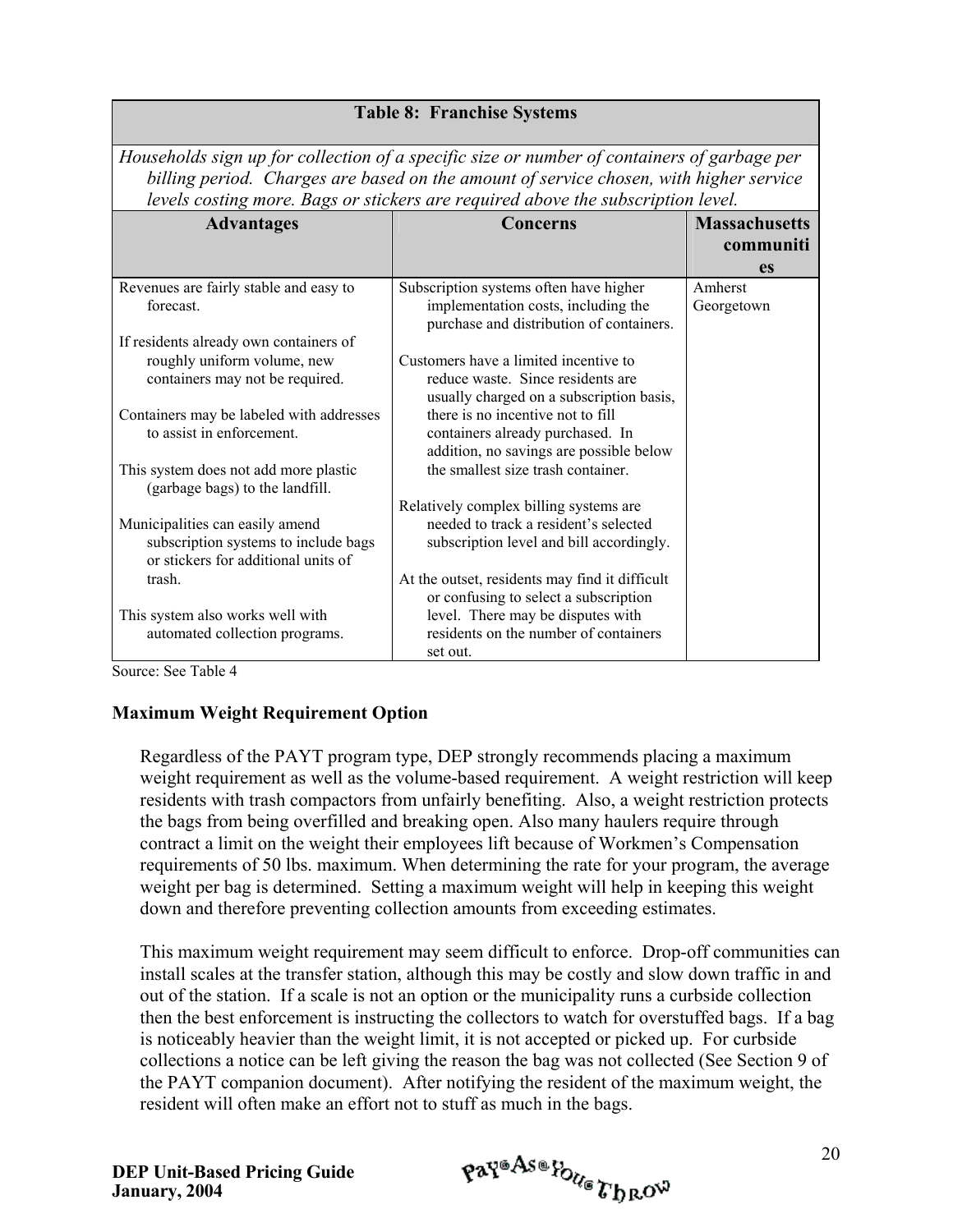#### **Convenient Recycling Options**

Convenient and comprehensive recycling must be part of any unit-based pricing program. The cost of the recycling program can be covered through the flat fee or the unit-based fee. By allowing "free" recycling, residents who choose to recycle are rewarded for their efforts through lower disposal costs. In fact, without convenient and inexpensive alternatives to managing trash, a program could potentially fail. For example, when the town of Chelmsford added a separate fee for recycling one year after instituting a unit-based pricing program, the recycling charge was overwhelmingly rejected by residents and the entire unitbased pricing program was subsequently repealed.

#### • **Add-on Program Elements: Bulky Items, Composting and Source Reduction**

Communities with unit-based pricing programs should also provide source reduction programs and convenient collection of yard waste and bulky items, such as refrigerators, major appliances (also referred to as white goods), and furniture. Special stickers (with additional fees) can be printed and used for those items that will not fit in bags or barrels. This type of program can encourage the reuse of bulky items, especially if a swap shop is located in town and provides for free drop-off of these items. Some communities collect bulky items for at additional cost, while others charge a nominal fee. The provision of a free bulky waste program helped Worcester build support for its unit-based pricing program and has contributed to a decrease in illegal dumping. Maynard also offers bulky waste pickup, but requires that residents attach five stickers to each bulky item (for a total cost of \$10). Both communities consider these "add-ons" to be integral components of their unit-based pricing programs. Bulky wastes are a large part of any illegal dumping that occurs during unit-based pricing. These programs are considered to be very helpful in reducing this type of illegal diversion.

Communities also can inform residents of on-site management methods of organic materials such as backyard composting, mulching and grasscycling (leaving grass clippings on the lawn). Brochures on home composting and grasscycling are available from DEP and may be mailed or handed out to residents. Communities can encourage increased composting by providing residents with the opportunity to purchase rodent-resistant home composting bins. These bins can be made available to residents at a discounted rate with the assistance of DEP grants. These bins could be sold for as little as \$15 to \$20 and are simple for any resident to use. Residents can compost nearly 50 percent of their waste including yard trimmings, food scraps and certain paper products. To help reduce waste, promotion of residential on-site composting should be a part of every unit-based pricing program. To learn about the bins available through the state, please refer to the DEP publication, *Compost! Make a World of Difference!*

Section 12 of the PAYT companion document lists a manual released by the EPA that can help with a source reduction program.

• **Apartment Buildings and Yard Waste PAYT Program** 

$$
\mathfrak{p} \mathfrak{a} \mathfrak{p}^{\mathfrak{a} \mathfrak{A} \mathfrak{s} \mathfrak{a}} \mathfrak{p}_{\mathcal{U}_{\mathfrak{S}}} \mathfrak{p}_{\mathfrak{h} \mathfrak{R} \mathfrak{O}^{\mathfrak{Q}}}
$$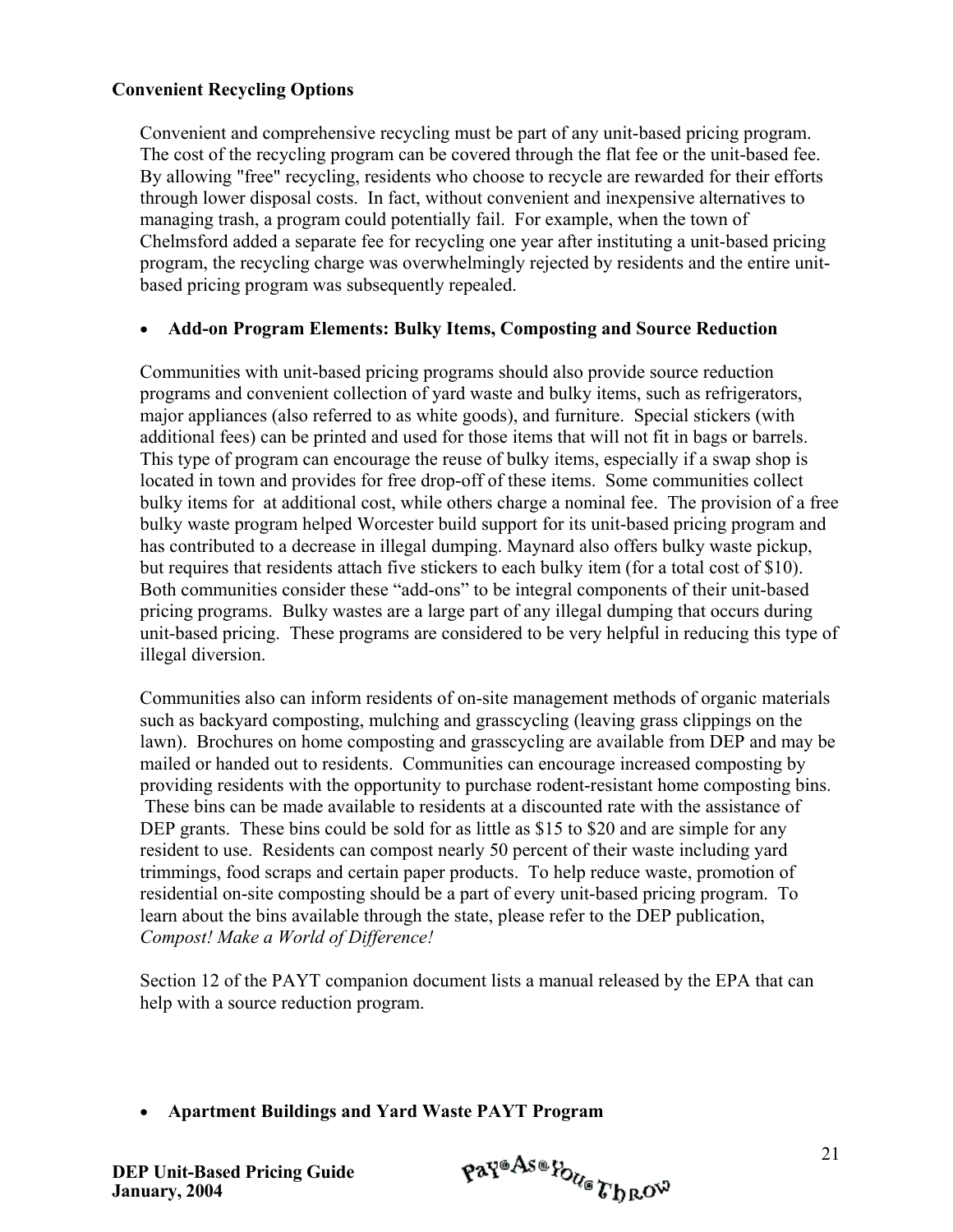Residential housing comprised of multiple units can be a challenge to communities implementing unit-based pricing. This is particularly true in apartment buildings where households dispose of trash in large centrally-located dumpsters, and trash removal is paid for by the landlord, not the residents. This makes it difficult to charge individual households per unit of trash disposed unless a bag or sticker program is used. Moreover, when there are many families in a building, it is easy for a single household to try to "cheat the system" by disposing of trash without the requisite bag or sticker. When this happens, it is difficult to determine who is responsible.

Multi-family dwellings with six or fewer units do not present this problem to the extent that large apartment buildings do. Residents in dwellings of six or fewer units generally receive the same waste management service received by residents in single-family or two-family homes. These residents usually do not use centrally-located dumpsters to dispose of trash, due to the smaller number of units within the dwelling. In addition, these residents are less likely to try to "cheat the system" because they don't have the same level of anonymity as residents of large buildings. As a result, households in multi-family dwellings with six or fewer units should generally be included in unit-based pricing programs.

Several Massachusetts communities with unit-based pricing include multi-family dwellings in their programs. Some communities make special arrangements to ensure compliance by residents in these dwellings, while others do not. For example, Worcester includes residents living in dwellings of six or fewer units, but makes no special arrangements. Since these residents are included in the municipal trash and recycling collection programs, they are expected to purchase the special yellow bags.

While many communities choose to exclude apartment buildings and condominiums from unit-based pricing programs, this example demonstrates that it *is* possible to include these residents, particularly those in smaller buildings. Communities might also consider a phasedin approach to dealing with apartment buildings. For example, single-family houses and multi-family dwellings comprised of six or fewer units could be included in the first year, while larger apartment buildings can be brought on board once the program is running smoothly. Condominiums can also be allowed to participate by allowing the condo association to distribute stickers or bags.

#### • **Seasonal/Transient Populations**

Communities with large seasonal or transient populations, such as coastal or college communities, may be concerned that these populations will not comply with their unit-based pricing programs. While these communities face additional implementation hurdles, they can be overcome with proper planning and education.

Generally populations comprised of students present less of a problem because students are more amenable to the environmental arguments in support of unit-based pricing. Communities with large off-campus student populations must reach out to these groups in their outreach efforts. For example, Worcester officials contact the 10 colleges in the city and mail brochures to departments in charge of off-campus populations in August, before the students return to campus. The brochures describe the pay-per-bag program and inform

$$
\mathfrak{p} \mathfrak{a} \mathfrak{r}^{\mathfrak{a} \mathfrak{A} \mathfrak{s} \mathfrak{a}} \mathfrak{k}_{\mathfrak{b}_{\mathfrak{k} \mathfrak{c}}} \mathfrak{k}_{\mathfrak{b}_{\mathfrak{k}} \mathfrak{c} \mathfrak{b}^{\mathfrak{a}}}
$$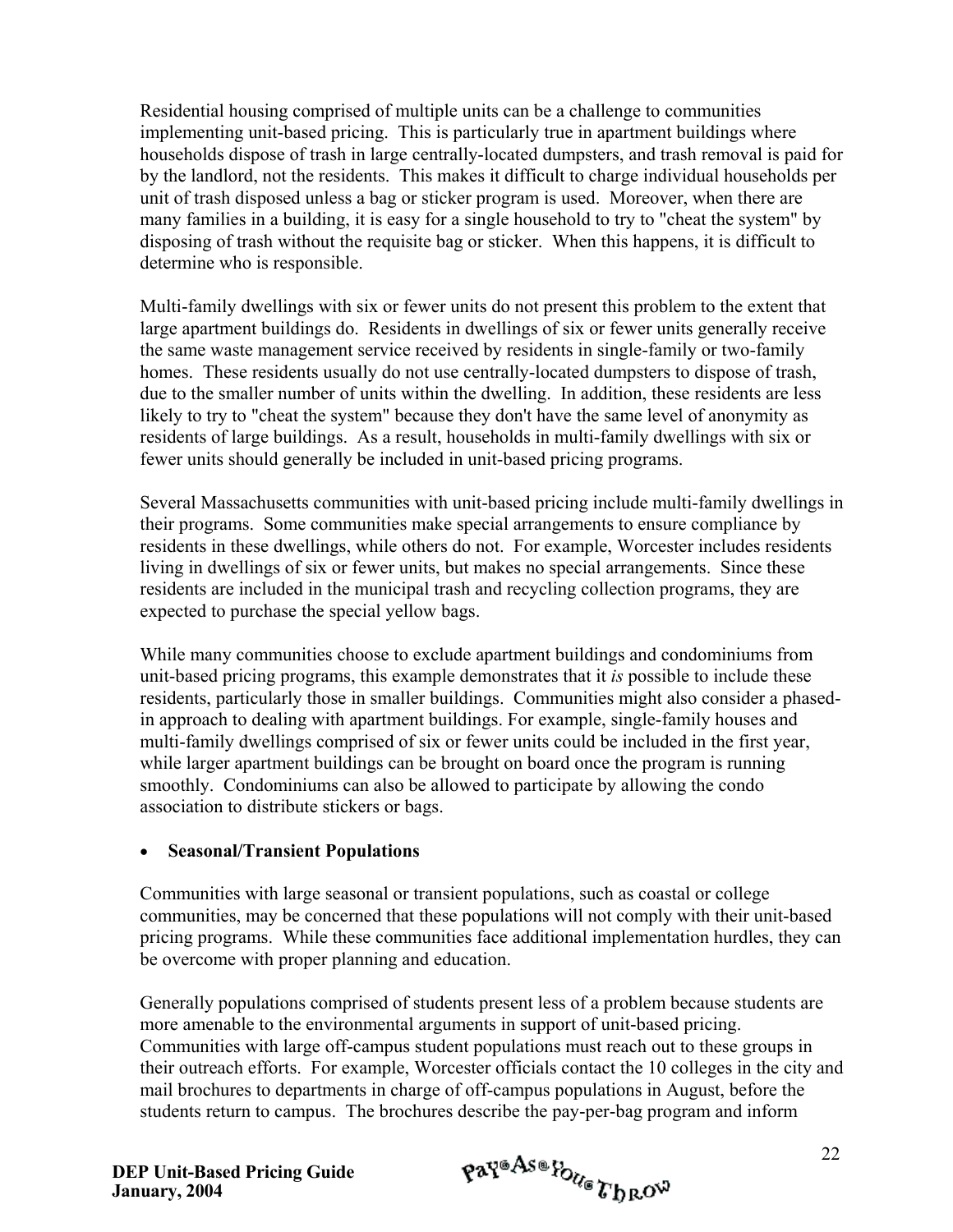students where they can purchase bags and pick-up recycling bins. Communities with large student populations may also arrange a place on campus, such as the college bookstore or a convenience store, where students can purchase bags or stickers, and prepare area retailers for the times of year when they will need to stock up.

Seasonal residents on vacation present an educational barrier because they tend to visit for short periods of time and have no prior knowledge of waste management practices in the community. Nonetheless, they should be responsible for participating in the program, just as they are expected to recycle and properly dispose of the trash they generate while on vacation. In communities with unit-based pricing, the obligation for educating tourists falls on the owners and agents who rent property to tourists. This is the case in Gloucester, a coastal community where the population swells by 6,000 in the summer months. Rental agents inform tourists of the unit-based pricing program and often provide them with two stickers per week. Tourists are instructed on how the program works, how to recycle, and where to purchase additional stickers if needed. As a result, Gloucester has not experienced any compliance problems with summer residents.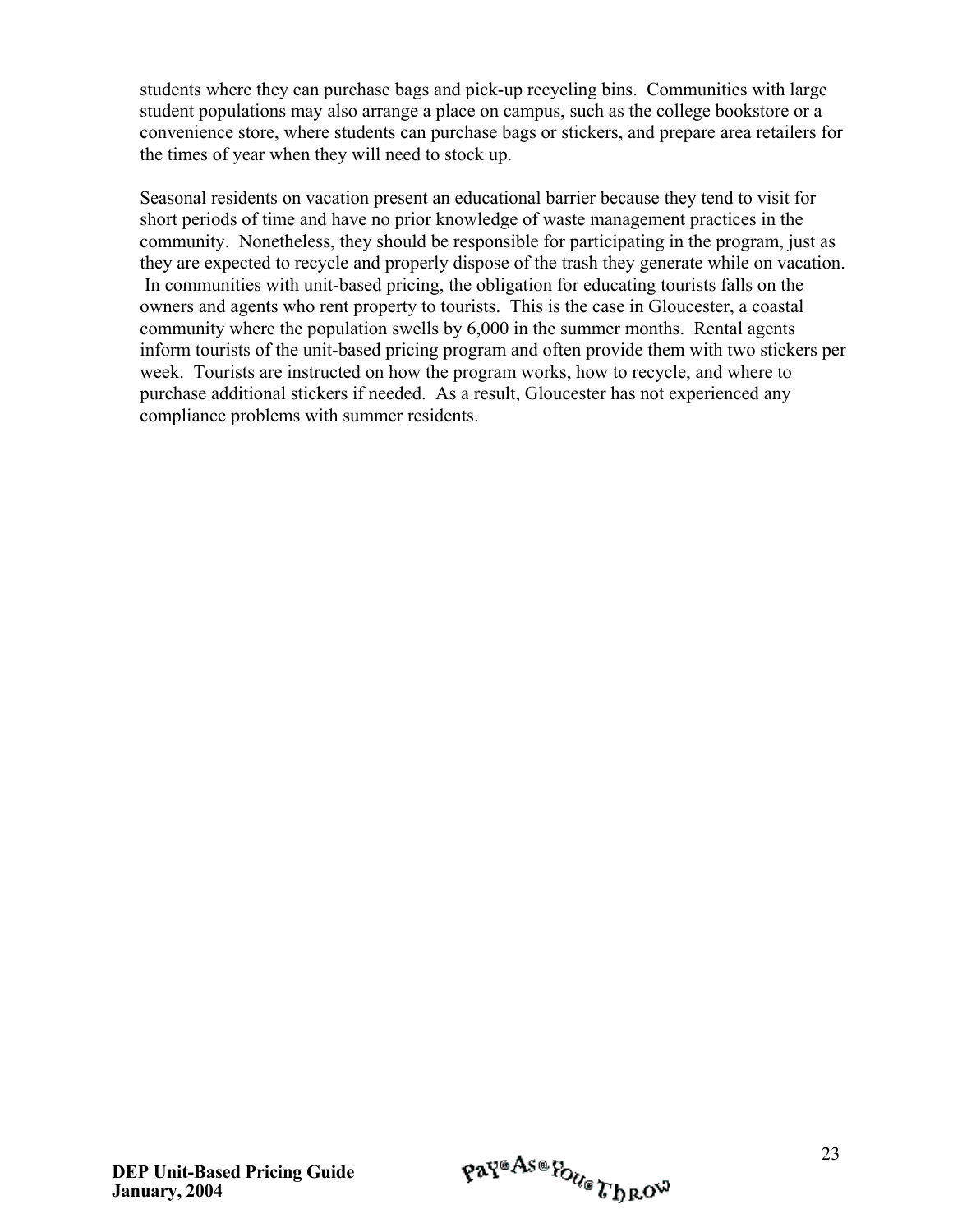

## **SECTION IV: STRATEGIES FOR DESIGNING AND IMPLEMENTING A SUCCESSFUL UNIT-BASED PRICING PROGRAM**

Developing a unit-based pricing program takes time and commitment, as the program needs to be tailored to the specific needs of your community. This means determining whether a bag, barrel, or sticker program makes the most sense, designing a rate structure, developing an implementation schedule, and gathering the key support necessary for approval of unitbased pricing. This section provides an overview of design and implementation considerations that will maximize the potential for waste reduction and recycling while gaining community support. Planners can accomplish this by taking certain steps, such as adopting a hybrid system and designing a rate structure that is revenue-neutral. See Section 5 of the PAYT companion document for a chart of procedures required to fully design a unitbased pricing program.

At the design stage, you should also refer to EPA's *Pay-As-You-Throw Tool Kit*. This guide contains fact sheets, worksheets and other valuable information to help you implement a unit-based pricing program from beginning to end. There are a set of 7 worksheets that are very helpful in designing a program. The worksheets cover various aspects of the program from the planning stage through until the monitoring stage, including:

- **E** Worksheet 1: Program Goals
- 
- **E** Worksheet 2: Potential Barriers<br> **E** Worksheet 3: Public Outreach
- **E** Worksheet 3: Public Outreach<br> **E** Worksheet 4: Container & Pric **E** Worksheet 4: Container & Pricing Choices<br> **E** Worksheet 5: Rate Structure Design
- **Worksheet 5:** Rate Structure Design
- **E** Worksheet 6: Implementation Checklist
- **Worksheet 7:** Monitoring & Evaluation

These worksheets and other sections of the tool kit can be downloaded individually at http://www.epa.gov/payt/tools/toolkit.htm.

Another useful tool is the EPA's *Rate Structure Design: Setting Rates for a Pay-As-You-Throw Program.* It contains valuable information on what is necessary to determine proper fees and rates. (See Section 12 of the PAYT companion document for information on ordering a free copy of these publications.)

#### **Design a Unit-Based Pricing Rate Structure**

One of the most important elements in designing a unit-based pricing program is establishing an appropriate rate structure. Along with raising sufficient revenues to cover the fixed and variable costs of the solid waste program, unit-based rates should send clear price signals that will encourage residents to throw away less. The three major rate systems are proportional, variable, and hybrid rates. The hybrid rate system is considered by the DEP to be the most effective unit-based pricing system.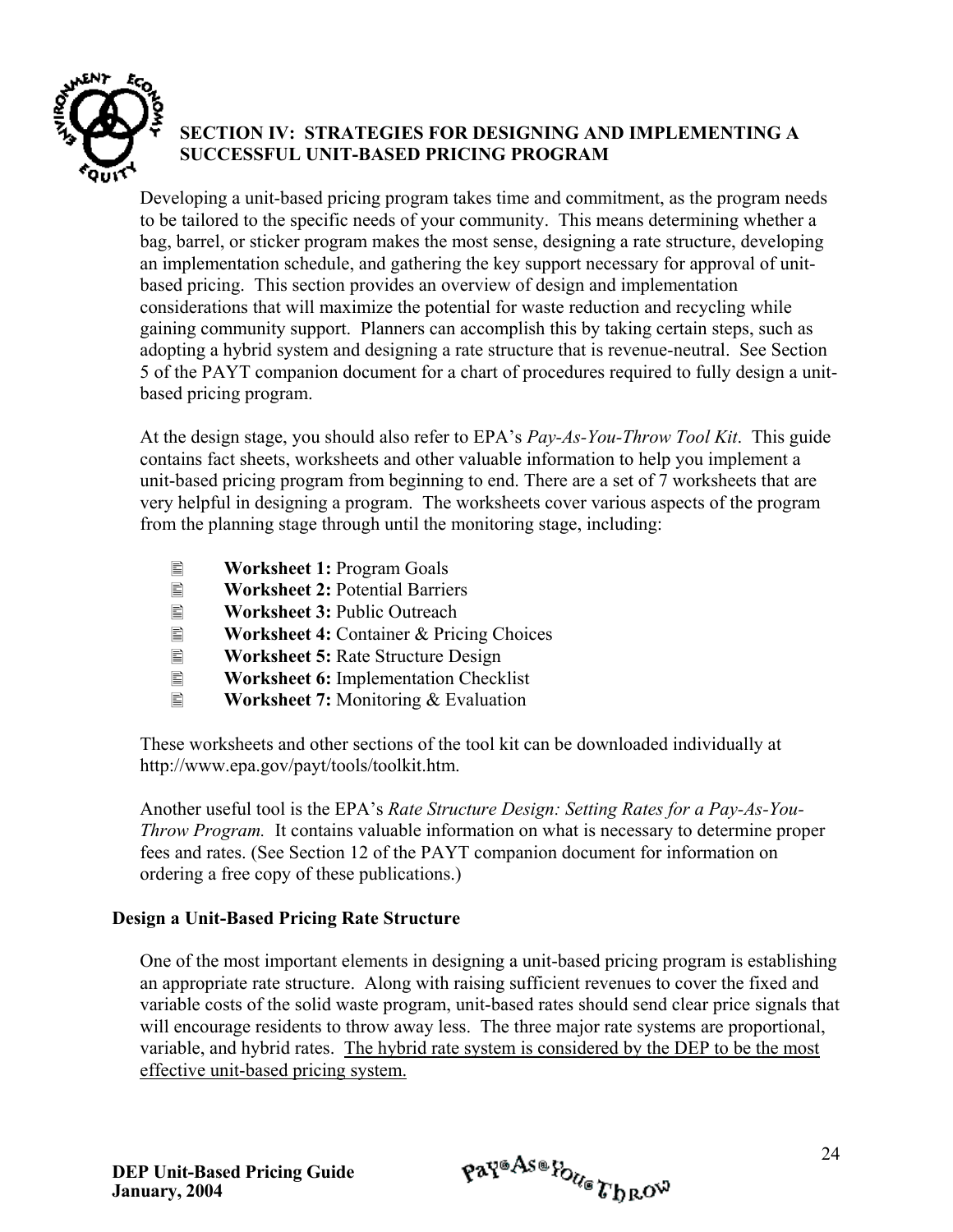#### • **Proportional Rate System**

The simplest type of system is a proportional rate system. The proportional system simply includes one uniform charge per container set out. This system provides a large incentive to reduce waste and keeps administrative costs low. However with proportional rates, the correct rate is often difficult to determine, as residents recycle more and throw away less. Revenues may decrease as the program is implemented so the rates may need to be set somewhat higher initially to account for this decreased revenue. These decreases will be due to a much higher recycling rate. The rate may be decreased later as long as it is still possible to cover MSW costs. If the rates are set too high the municipality risks increased program opposition.

| <b>Table 9: Proportional Rates</b>                                                                                  |                                                                                                                 |                                                          |  |  |  |
|---------------------------------------------------------------------------------------------------------------------|-----------------------------------------------------------------------------------------------------------------|----------------------------------------------------------|--|--|--|
| This is a simple pricing system with uniform container sizes and prices.                                            |                                                                                                                 |                                                          |  |  |  |
| <b>Advantages</b>                                                                                                   | Concerns                                                                                                        | <b>Massachusetts</b>                                     |  |  |  |
|                                                                                                                     |                                                                                                                 | communities                                              |  |  |  |
| Strongest incentive for reducing waste due to<br>price of each bag<br>Simple to manage due to purchase of bags      | Not based on MSW costs, but based on<br>quantity of trash discarded.<br>Will cause uncertain revenue due to     | Aquinnah<br>Ashby<br><b>Brimfield</b><br><b>Chilmark</b> |  |  |  |
| from municipality or retail outlets.<br>Possibly lowers MSW program costs because<br>no billing mechanism required. | unknown response from residents<br>Revenues likely to be too high or too<br>low, may not meet solid waste costs | Edgartown<br>Taunton<br>Webster<br>West Tisbury          |  |  |  |
|                                                                                                                     | Possibility of storage of bags may cause<br>fluctuations in revenue.                                            |                                                          |  |  |  |

Source: See Table 4.

#### • **Variable Rate System**

Variable rates are more complicated but are also more flexible. This system includes different costs for different containers. There are various options that fit within a variable system.

- The first option is charging different costs for different container sizes, For example, Halifax charges \$1.20 per 15-gallon container and \$1.80 per 30-gallon container.
- Another option is to charge different amounts for the second or third size container. For example the first 30 gallon container may cost \$1.00, but the next 30 gallon container may cost \$1.50.
- The final option would be supplying basic service, which is supplying the first bag at no cost to the resident and then charging for each additional bag. The Town of Maynard provides one container per week for free and then charges \$2.00 for each additional container.

The majority of municipalities in Massachusetts with this system selected disposal amounts of approximately 15 and 30 gallons.

$$
\mathfrak{p} \mathfrak{a} \mathfrak{r}^{\mathfrak{a} \mathcal{A} \mathfrak{s} \mathfrak{a}} \mathfrak{k}_{\mathcal{O}_{\mathcal{U}_{\mathfrak{S}}}} \mathfrak{r}_{\mathfrak{h} \mathfrak{R} \mathcal{O}^{\mathfrak{W}}}
$$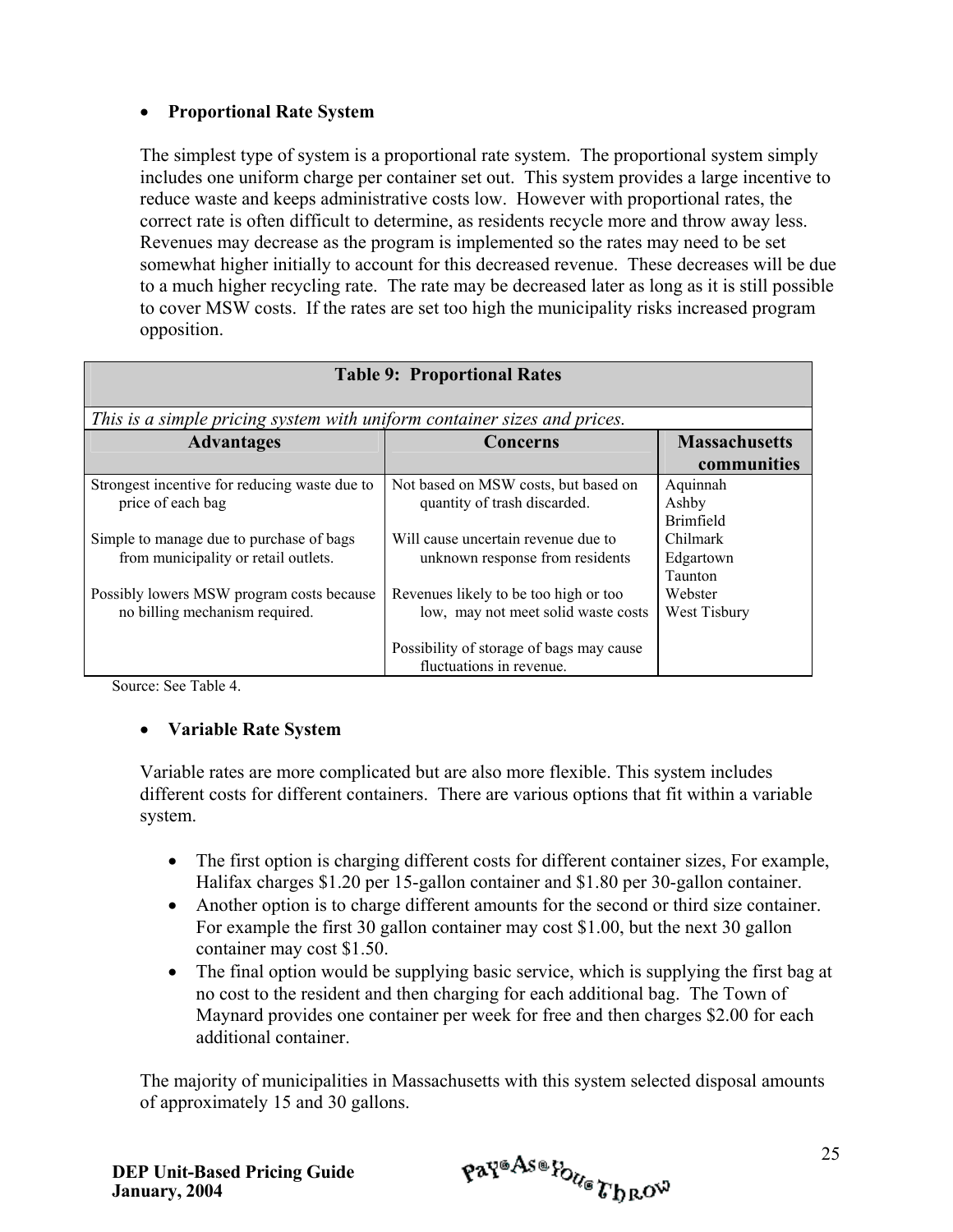#### **Table 10: Variable Rates**

*This system charges residents different amounts for different amounts of garbage depending on either size of container or number of containers.* 

| <b>Advantages</b>                            | Concerns                                          | <b>Massachusetts</b><br>communities    |
|----------------------------------------------|---------------------------------------------------|----------------------------------------|
| Allows the municipality to control the       | Managing different subscription levels            | Amherst                                |
| incentive level to reduce waste.             | could increase municipal<br>administrative costs. | <b>Bridgewater</b><br>East Bridgewater |
| The price for additional containers may be   |                                                   | East Brookfield                        |
| higher if the municipality wishes to         | There may be more work for the haulers            | Georgetown                             |
| create a stronger incentive, or, if there is | including counting set outs during                | Granville                              |
| a problem with illegal dumping the           | collection, which may also increase               | Halifax                                |
| municipality may lower the cost for          | costs.                                            | Maynard                                |
| additional containers.                       |                                                   | Somerset                               |

Source: See Table 4.

#### • **Hybrid Pricing System**

The final system is a hybrid system, which can be categorized into a two-tiered or multitiered system. The two-tiered hybrid system is the most common rate system in Massachusetts. DEP recommends some form of hybrid rate system as the preferred Unit-Based Pricing Program. A hybrid pricing system combines a flat fee to cover the fixed costs of trash collection and a unit-based fee to cover costs that vary by the amount of trash that is disposed. To cover the variable costs, a municipality can use either a proportional rate to create a two-tiered system or a variable rate to create a multi-tiered system (more than 2 tiers).

The flat fee provides revenue stability and ensures that fixed costs (direct and indirect) such as the capital costs of equipment, collection costs, employee salaries, administrative costs, insurance, and overhead are covered. The unit-based fee provides the proper price signal to residents. Many municipalities with hybrid systems offer a basic level of service, such as the collection of one container of trash per week, as part of the flat fee. Any additional containers must bear the appropriate bag or sticker and are charged on a unit basis. Other municipalities with hybrid systems require residents to purchase a bag or sticker for each trash container, but have a flat fee in place to cover fixed costs. Also, hybrid systems provide the flexibility to combine design options such as bags for regular trash and stickers for bulky items.

Communities are encouraged to design hybrid systems for a number of reasons. In addition to providing revenue stability, a hybrid system helps eliminate the incentive to illegally dump trash. Since residents are already paying something for the service, they are more inclined to use it. Furthermore, a hybrid system is often easier to sell politically since it can diffuse some of the resistance to unit-based pricing, especially in communities that are unable to reduce property taxes to compensate for additional trash charges. In addition, the per-unit cost of bags or stickers will be lower because a portion of waste management services will be financed from property taxes or flat fees.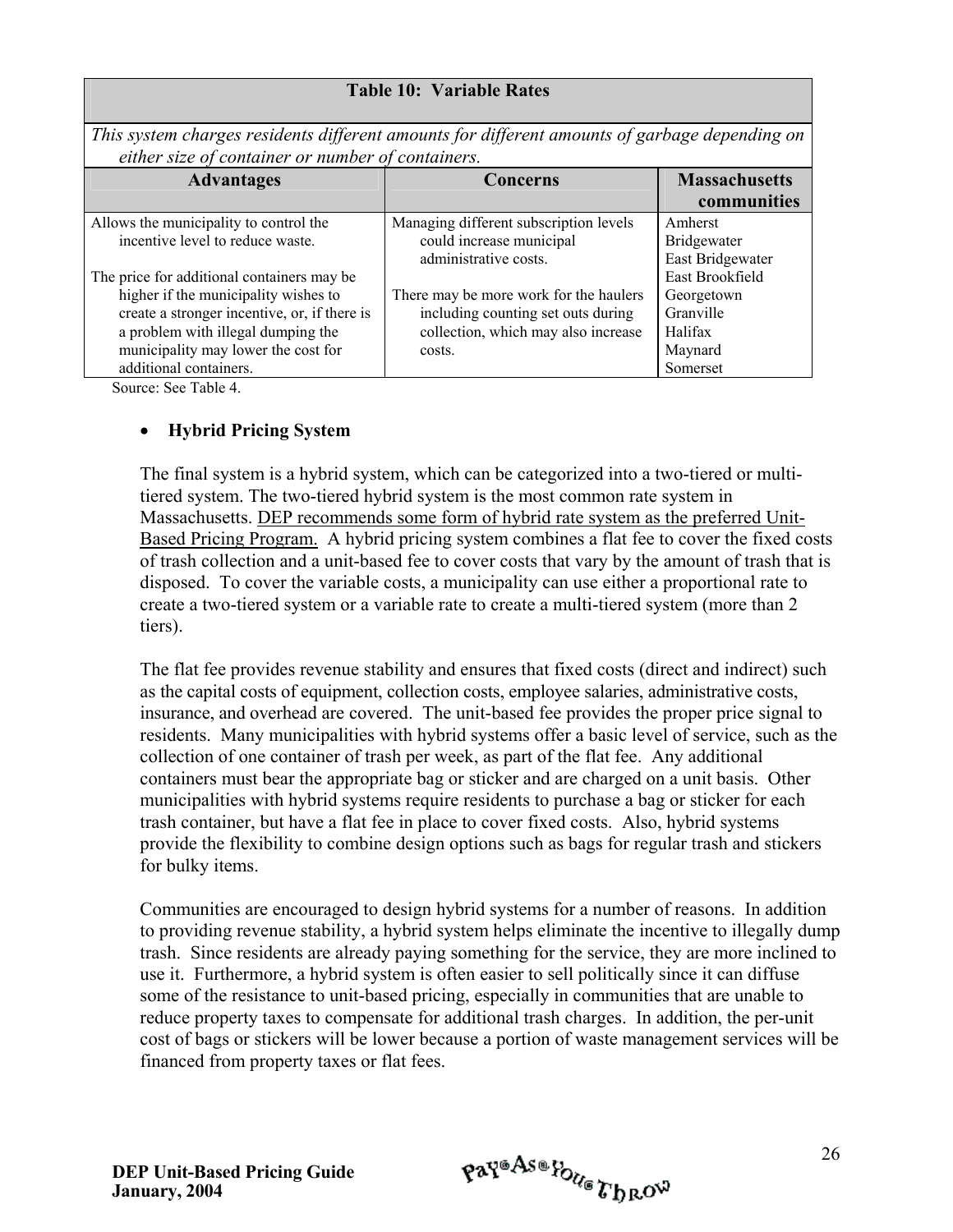| <b>DEP</b> strongly recommends hybrid systems. This system is useful for revenue stability. The<br>'first-tier' includes a basic level of service that is covered by a flat fee paid through taxes or<br>separate bills, the next tier(s) is a unit-based fee. These additional charges could either be a<br>proportional rate system, which would mean a two-tiered rate, or variable rate system that<br>would be a multi-tiered rate.                                                                                                                                                                                                                                                                                                                                                                                                             |                                                                                                                                                                                                                                                                                                                     |                                                                                                                                                                                                                                                                                                                                                                    |                                                                                                                                                                                                                                                                                                                                                       |                                                                                                                                                                                                                                                                                                                                                                                                                                        |  |  |
|------------------------------------------------------------------------------------------------------------------------------------------------------------------------------------------------------------------------------------------------------------------------------------------------------------------------------------------------------------------------------------------------------------------------------------------------------------------------------------------------------------------------------------------------------------------------------------------------------------------------------------------------------------------------------------------------------------------------------------------------------------------------------------------------------------------------------------------------------|---------------------------------------------------------------------------------------------------------------------------------------------------------------------------------------------------------------------------------------------------------------------------------------------------------------------|--------------------------------------------------------------------------------------------------------------------------------------------------------------------------------------------------------------------------------------------------------------------------------------------------------------------------------------------------------------------|-------------------------------------------------------------------------------------------------------------------------------------------------------------------------------------------------------------------------------------------------------------------------------------------------------------------------------------------------------|----------------------------------------------------------------------------------------------------------------------------------------------------------------------------------------------------------------------------------------------------------------------------------------------------------------------------------------------------------------------------------------------------------------------------------------|--|--|
| <b>Advantages</b>                                                                                                                                                                                                                                                                                                                                                                                                                                                                                                                                                                                                                                                                                                                                                                                                                                    | Concerns                                                                                                                                                                                                                                                                                                            | <b>Massachusetts</b><br>communities with<br>two-tiered rates                                                                                                                                                                                                                                                                                                       |                                                                                                                                                                                                                                                                                                                                                       | <b>Massachusetts</b><br>communiti<br>es with<br>multi-<br>tiered rates                                                                                                                                                                                                                                                                                                                                                                 |  |  |
| Ensures revenue stability regardless<br>of how much waste is reduced.<br>Offers communities a transition<br>from the traditional financing<br>system to a proportional or<br>variable rate option.<br>Provides more flexibility to mix and<br>match design components, such<br>as bag and sticker programs.<br>Does not "lock in" a community to a<br>specific system and enables<br>customers and officials to<br>become familiar with unit-based<br>pricing.<br>Can be implemented quickly,<br>inexpensively, and easily and<br>can later be replaced or<br>modified into a full<br>subscription, bag or sticker<br>system.<br>Incentive for illegal dumping<br>decreased.<br>When fixed fee is in property taxes,<br>residents may continue to<br>deduct this amount from federal<br>taxes.<br>Generally easier to "sell" to public<br>officials. | Could possibly lower<br>incentive for<br>reduction of waste.<br>Much of the cost is<br>hidden in taxes or<br>flat fees, which do<br>not show the<br>residents the total<br>cost of trash<br>services.<br>Customer understanding<br>can be reduced with<br>the necessity to pay<br>two fees for garbage<br>disposal. | Ashfield<br>Becket<br>Bernardston<br>Bolton<br>Boxford<br>Brookfield<br><b>Buckland</b><br>Charlemont<br>Cheshire<br>Chester<br>Clinton<br>Cohasset<br>Concord<br>Deerfield<br>Dighton<br>Dunstable<br>Gill<br>Gloucester<br>Goshen<br>Hampden<br>Hawley<br>Holliston<br>Hudson<br>Huntington<br>Lunenburg<br>Manchester<br>Mendon<br>Merrimac<br>Millis<br>Milton | Montague<br>New Salem<br>Norfolk<br>North Brookfield<br>Northampton<br>Northborough<br>Oak Bluffs<br>Orange<br>Pepperell<br>Petersham<br>Phillipston<br>Plainville<br>Provincetown<br>Raynham<br>Rehoboth<br>Royalston<br>Savoy<br>Seekonk<br>Shelburne<br>Shutesbury<br>Tisbury<br>Topsfield<br>Upton<br>Wendell<br>Westport<br>Whately<br>Wilbraham | Ayer<br>Belchertown<br>Berkley<br><b>Brockton</b><br>Chesterfield<br>Colrain<br>Dalton<br>Foxborough<br><b>Great Barrington</b><br>Groton<br>Hadley<br>Hatfield<br>Lakeville<br>Leverett<br>Medway<br>Natick<br>Needham<br>New Ashford<br>North Adams<br>North Attleborough<br>Plainfield<br>Russell<br>Scituate<br>Southampton<br>Spencer<br>Sudbury<br>Swansea<br>Warwick<br>Westhampton<br>Williamstown<br>Worcester<br>Worthington |  |  |

**Table 11: Two-Tiered or Multi-Tiered Hybrid Rates**

Source: See Table 4.

Section 4 of the PAYT companion document contains more information about the different rate system options available and how to design a rate.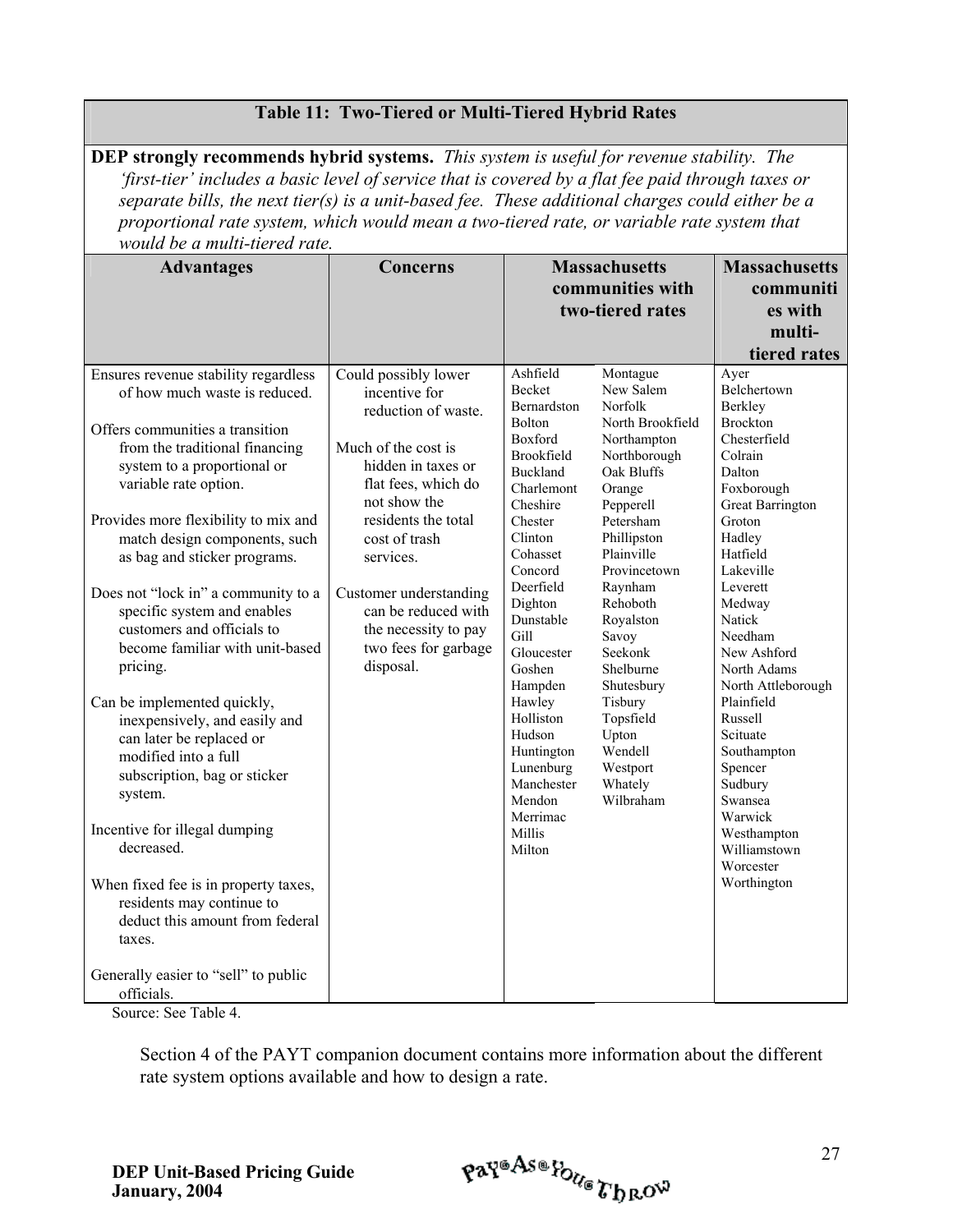#### **Develop an Implementation Schedule**

Many tasks need to be performed during unit-based pricing design and implementation. While the details may vary from community to community based on program design and local conditions, certain tasks pertain to everyone. These include: gathering public support for the program (discussed in section VI), procuring containers, assisting groups with special needs, launching complementary programs, and establishing enforcement procedures.

Organizing the many steps involved in designing and implementing a unit-based pricing program into a clear schedule is essential. While the schedule should be viewed as flexible, establishing an overview of the entire process will help eliminate the possibility of any serious omissions and help ensure a more timely and smoother implementation process. (Section 5 of the PAYT companion document presents a detailed sample timeline as well as examples of implementation schedules from Needham and Merrimac.)

The dates presented in the timeline are based on the experiences of communities that have implemented unit-based pricing. Local conditions and needs will inevitably affect the exact timing of your program's development. Many factors can come into play: equipment needs, contractual changes, financing requirements, and political developments. While most steps can be completed fairly routinely in nine months, some communities need a longer phase-in period to gain greater support among residents and municipal officials and ensure the program's success.

#### **Options for Phasing-in a Unit-Based Pricing Program**

• **Provide Basic Service, One "Free" Bag, Sticker, Wheeled cart or Trash Barrel Per Week** 

Communities can ease residents into unit-based pricing by providing one free bag or sticker per week. This can be used both during phase-in for the first year, or can be permanent throughout the program. The cost for the first container can come out of the flat fee or general tax levy. The DEP equipment grant program can assist by providing municipalities with a supply of stickers or bags for the first year of the unit-based pricing program. Municipalities can pass along the savings to residents by providing them with one "free" bag or sticker per week.<sup>[9](#page-33-0)</sup> After the first year of the program, the number of "free" stickers or bags may be decreased from 52 to 40, then from 40 to 30 the following year. By decreasing the amount of stickers provided each year, the program will continue to provide a signal to residents to reduce waste.<sup>[10](#page-33-1)</sup>

In the Town of Topsfield residents receive one annual decal for free to place on a barrel. This decal is good for a full year and allows them one bag of waste per week with no sticker needed. The price of this decal is included in the property taxes paid by the resident. After

 $\overline{a}$ 

<span id="page-33-0"></span> $9$  The disposal costs for the "free" container must still be paid for by the resident, either in the tax base or the flat fee.

<span id="page-33-1"></span><sup>&</sup>lt;sup>10</sup> If a community chooses to adopt this strategy, the impact on low-income households that generate more than one container per week must be addressed, either through "lifeline" rates or reduction in the tax or flat fee.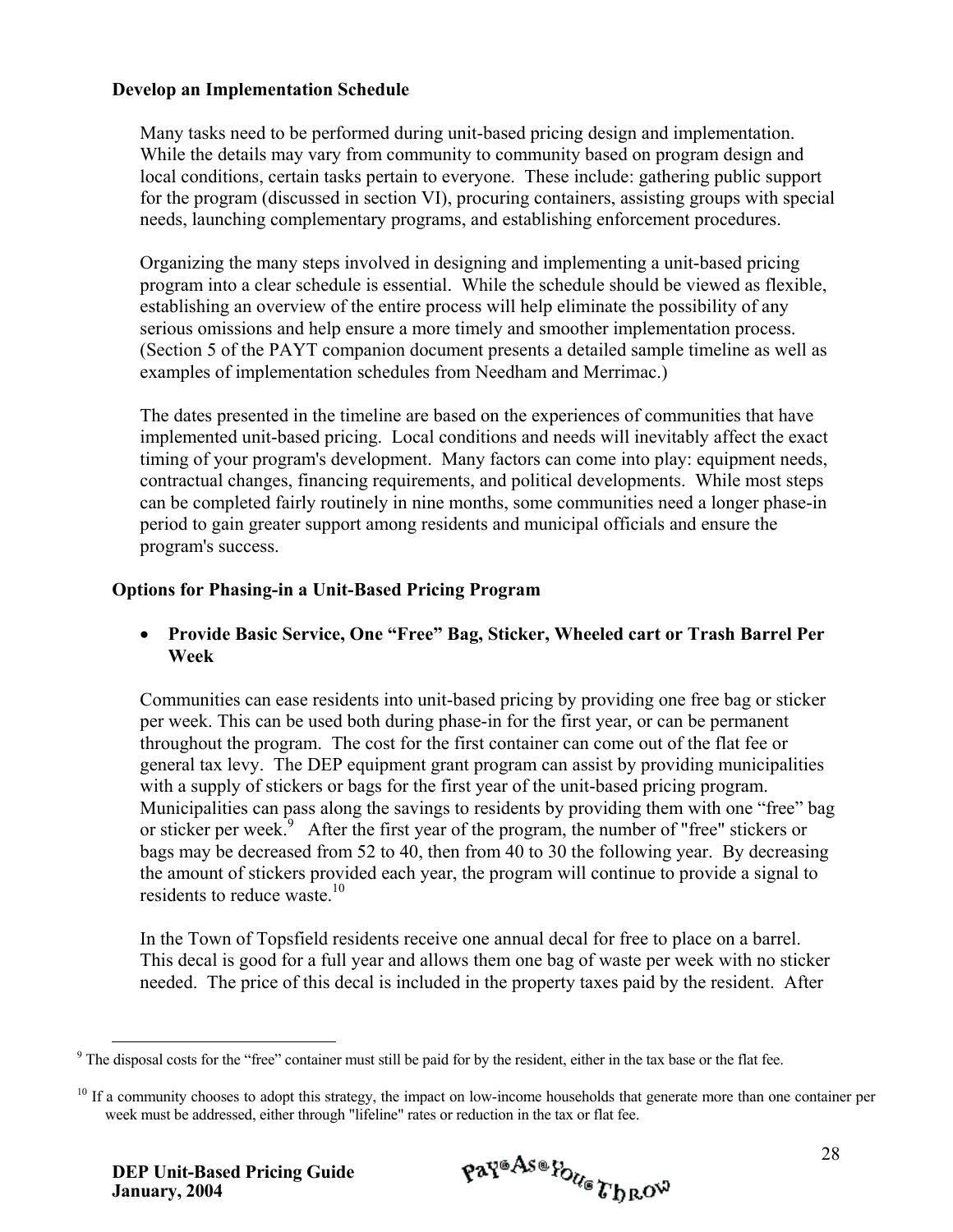the first bag the resident must purchase stickers at \$1.50 each and place them on each additional bag of trash.

#### • **Switch to Flat Fee Pricing as a Possible First Step**

Communities that have stopped paying for waste management services from property taxes and instead charge residents flat user fees on an annual or semi-annual basis have an easier time selling the idea of unit pricing. Residents become aware of the costs of waste management services and of the fact that they may be subsidizing their neighbors if they are all paying the same but using the service to varying degrees. This strategy also allows residents to get accustomed to the idea of paying directly for waste management services. Seekonk used this strategy to implement its unit-based pricing program. (See Section 1 of the PAYT companion document for more information on the Seekonk program.)

Communities that charge flat user fees for waste management services are moving in the right direction in terms of making costs known to the users. Switching to flat fee pricing as an interim measure is preferable to financing waste management services through a "hidden" charge in the general tax levy. Communities that already finance trash services through flat fees should consider providing residents with the option of adopting a hybrid unit-based pricing program. They should demonstrate how unit-based pricing can reduce the flat user fees that residents all have to pay no matter how much waste they produce. At the very least, communities unable to switch to flat fees or unit-based pricing should consider placing solid waste costs as a separate line item on tax bills. This step will increase residents' awareness and pave the way for future acceptance of unit-based pricing.

#### **Accounting System Options**

Communities can track solid waste management costs in a variety of ways. Many communities manage these costs as a line item within the overall municipal budget. Increasingly, however, communities are revising the way in which solid waste management costs are tracked and budgeted through the use of full cost accounting such as revolving and enterprise funds. Also, Massachusetts General Law, Chapter 40: Section 8H, allows a recycling fund to be set up. This fund may include:

- Appropriation of funds for recycling programs
- Any income that comes in through the sale of recyclables

This recycling/MSW fund, can also be used to deposit funds received through the sale of bags, stickers or any other revenue coming in to the MSW/PAYT program.

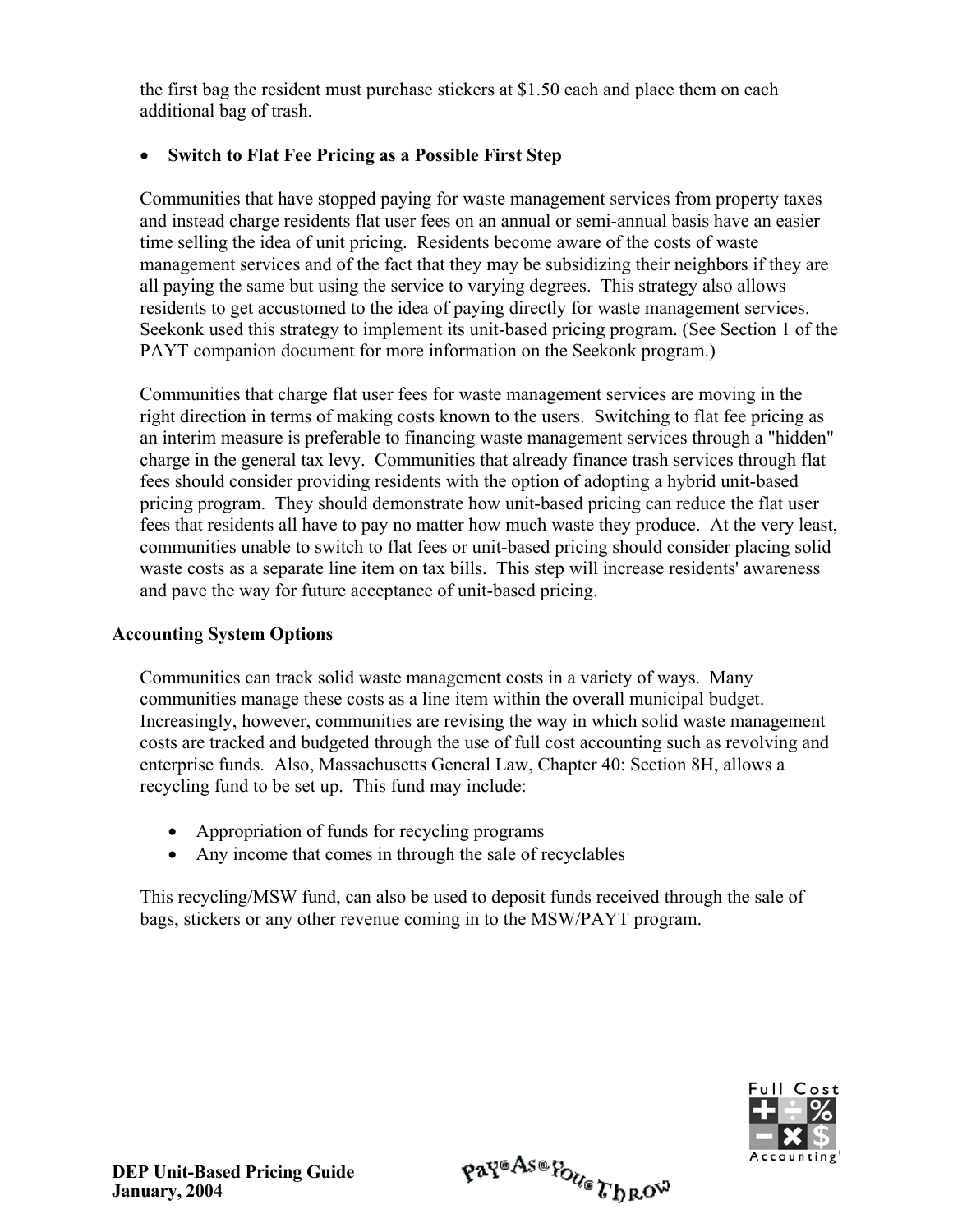#### • **Full Cost Accounting**

**Full Cost Accounting** (FCA) is an accounting practice that can help local governments identify and manage the actual costs of municipal solid waste services. Through FCA, decision-makers systematically identify, analyze, and report all the monetary costs of resources associated with municipal solid waste management, such as acquisition of equipment, landfill closure, and administrative costs.

FCA is different from cash flow accounting, a common government accounting practice which is based on cash outlays (when the cash flows), not on costs (when the resource is used). Cash flow accounting can give a distorted picture of the actual costs of municipal solid waste management because it does not include *all* costs, such as future costs that are directly related to current activities. Full cost accounting, on the other hand, accounts for all monetary costs at the time resources are used or committed.

FCA can help communities establish an equitable unit-based rate structure that will generate the revenues needed to cover the costs of providing solid waste services. This type of accounting helps a community ensure that enough revenue will be generated to cover the complete costs of the unit-based pricing program. With FCA, communities can more accurately set the per bag, sticker, wheeled cart or trash barrel rates, track expenses and revenues, and track the overall success of the program over time. The EPA has many publications regarding FCA, see Section 12 of the PAYT companion document for a list of various FCA publications.

#### • **Enterprise and Revolving Funds**

Another way for communities to better account for solid waste management costs is to set up an **enterprise or a revolving fund**. These are independent, self-sustaining funds established to account for program operations. These funds are usually established when a community wants to:

- 1. Demonstrate to the public the portion of the total costs of a service that are recovered through user charges, or
- 2. Allow the retained earnings generated by the operation to remain in the fund rather than revert to the general fund.

With an **enterprise** fund:

- Costs and revenues of the unit-based pricing program are treated as though the program is run as a private business
- Costs and revenues of the unit-based pricing program are accounted for under a separate budget.
- All activities must be approved annually.
- Any interest earned in an enterprise fund is kept for that fund
- This fund budget, however, needs to be approved yearly by town meeting. Massachusetts municipalities can establish enterprise funds by following the procedures set out in Chapter 44, Section 53 ½ F of the Massachusetts General Laws.

$$
\mathfrak{p} \mathfrak{a} \mathfrak{p}^{\mathfrak{a} \mathfrak{A} \mathfrak{s} \mathfrak{a}} \mathfrak{p}_{\mathcal{U}_{\mathfrak{G}}} \mathfrak{p}_{\mathfrak{b} \mathfrak{R}} \mathfrak{c}^{\mathfrak{g}}
$$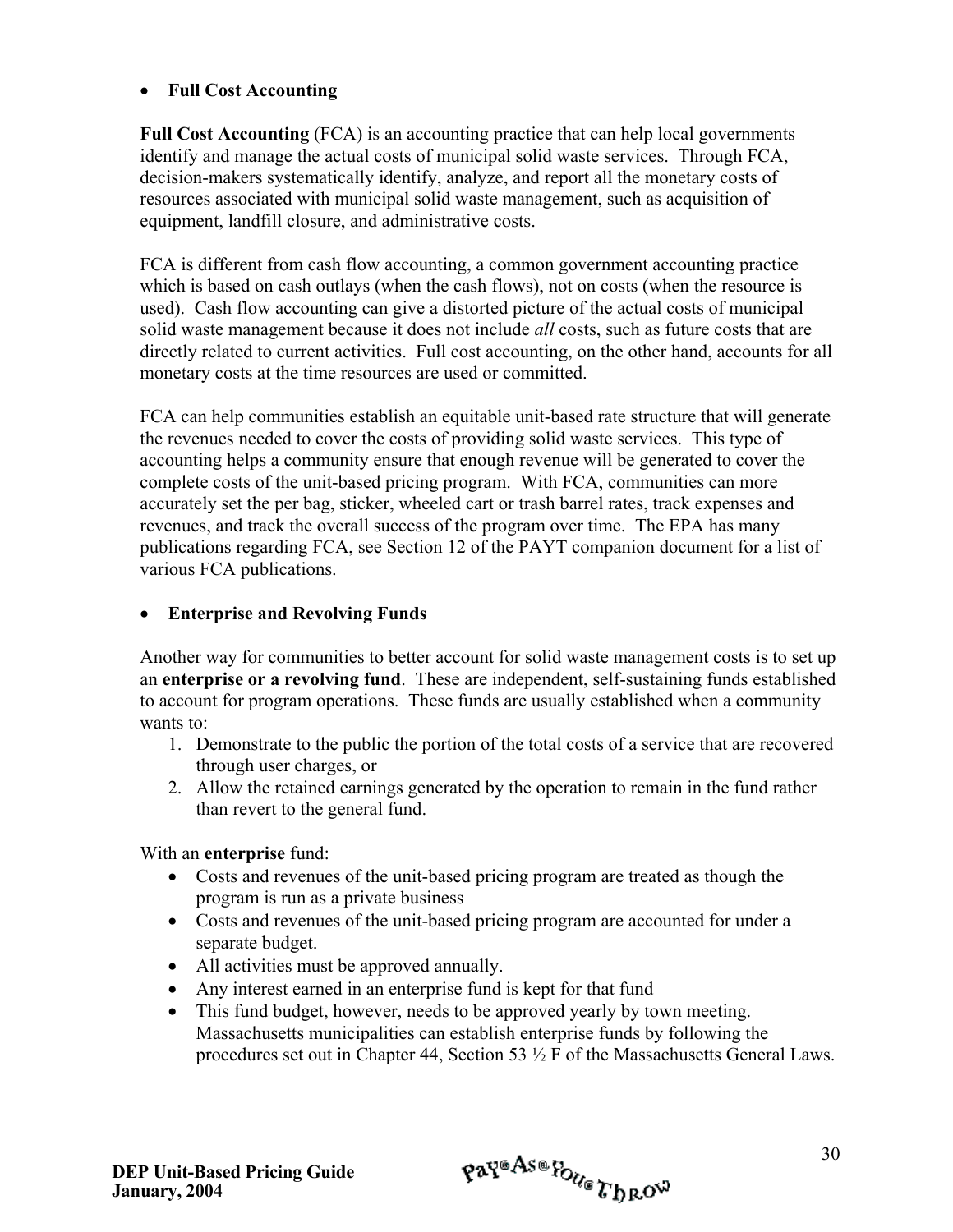A **revolving** account is similar to an enterprise fund in that it is a separate budget from the general revenue.

- The major difference is that after the initial approval a revolving fund does not need the budget approved annually at town meeting.
- This difference gives revolving funds more flexibility compared with enterprise funds.
- Any interest earned in a revolving account returns to the general account.
- The procedures set out for revolving funds for Massachusetts municipalities can be found in Chapter 44, Section 53 ½ E of the Massachusetts General Laws.

While these types of accounting systems are not required of communities that want to adopt unit-based pricing programs, they can help municipal officials better manage their solid waste finances and provide an improved basis for rate setting. (See Section 12 of the PAYT companion document for information on how to order documents that describe full cost accounting and enterprise funds, including the EPA's *Full Cost Accounting for Municipal Solid Waste Management: A Handbook* as well as the EPA's *Rate Structure Design: Setting Rates for a Pay-As-You-Throw Program*.)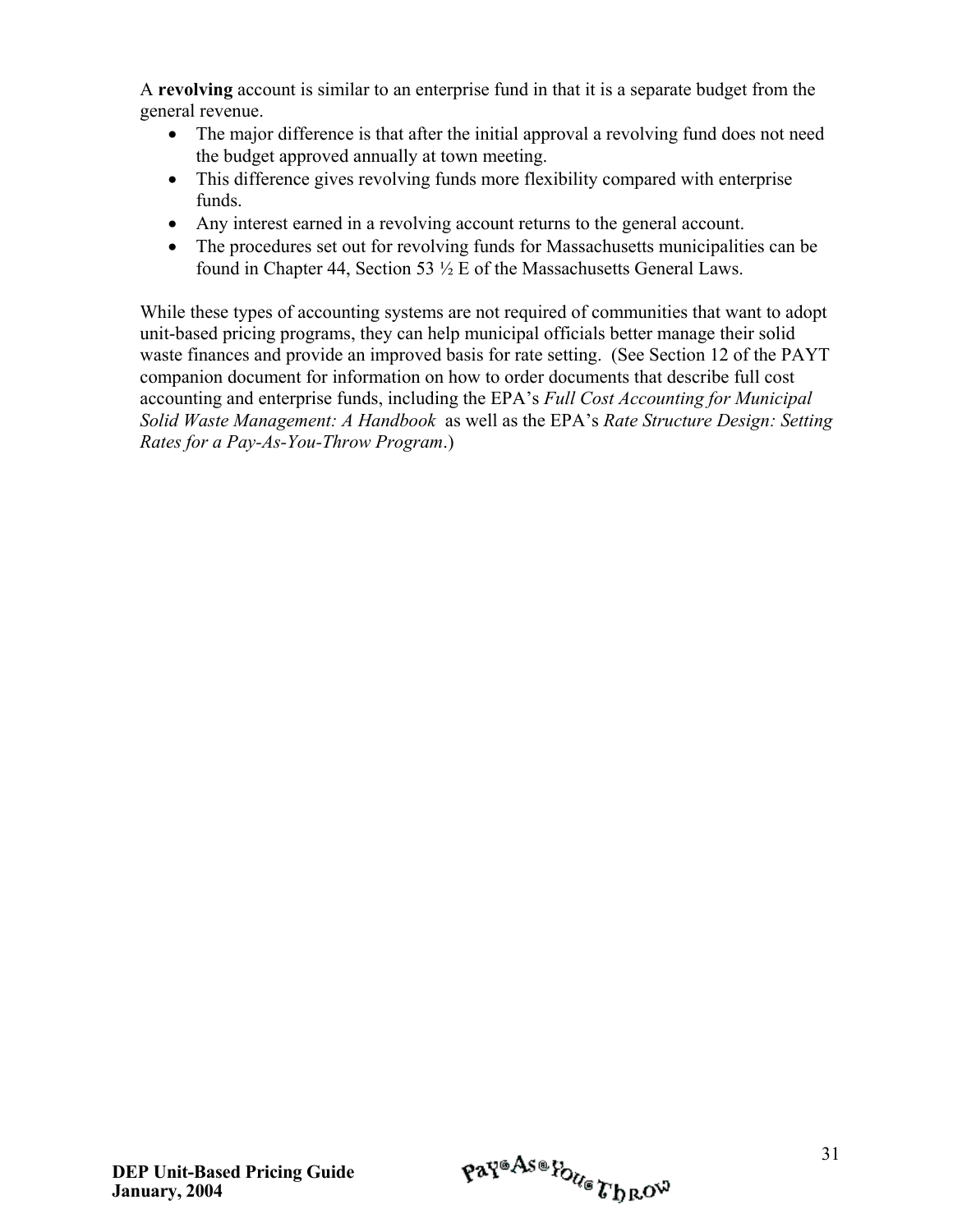

#### **SECTION V: ISSUES TO RESOLVE**

Effective unit-based pricing programs are not achieved without considering and resolving a number of issues. Although these issues often turn out to not be major problems, it is still important to address them. These issues include: the program's impact on large and/or low-income families, the potential for illegal dumping, increased administrative costs, coordination with multi-family dwellings and apartment buildings, the effect of mechanical trash compactors, and customer confusion or resistance to change. These issues are explained below, along with suggestions for addressing them.

#### **Effects on Low-Income Households**

Because unit-based fees for trash service represent a higher percentage of a low-income family's income, steps should be taken to minimize the impact on these households. Just as electric, gas, and water utilities provide special rates for low-income users, a solid waste unit-based pricing program may include "lifeline" rates. Lifeline rates could be discounted rates, such as reduced flat fees, free bags or stickers, or a combination. Many municipalities provide "Basic Service" to all residents, which is a certain number of free stickers or bags per year. This basic service is useful for all residents, but can help diminish the costs to lowincome households. The cost of the free stickers is included in the flat fee charges that are separate from the sticker cost. The town of Seekonk can reduce or waive the flat fee portion of the hybrid system for residents who demonstrate hardship. Residents must still pay the per-bag fee of 60 cents for a 15-gallon bag and \$1.00 for a 30-gallon bag, so the incentive exists to save even more by cutting down on what they throw away.

#### **Illegal Dumping**

Many solid waste managers perceive that unit-based pricing will lead to illegal dumping. They fear that residents charged a fee for waste disposal will improperly discard their waste in commercial waste bins or public trash



cans to avoid paying fees. Studies of communities in Massachusetts and around the nation with unit-based pricing programs indicate that increased illegal dumping is typically *not* a major problem and can be easily addressed. Composition analysis of illegally dumped materials shows that the largest components are commercial construction and demolition debris. The primary household component is bulky waste. Therefore, it is important to have a bulky goods program in place. $11$ 

When a hybrid pricing system is in place, the incentive to illegally dispose of trash is practically eliminated. Since residents are paying a portion of the service from property taxes or flat fees, they are more inclined to use it and less inclined to discard trash illegally. And, potential violations can be averted through advanced preparation, such as establishing fines,

<span id="page-37-0"></span> <sup>11</sup> Addition information on illegal dumping can be found in: Skumatz, Lisa A., Hans Van Dusen, and Jennie Carton, *Illegal Dumping: Incidence, Drivers, and Strategies*, Skumatz Economic Research Associates (SERA) Research Report 9431-1, Seattle, Washington, November 1994 as well as EPA *Illegal Dumping Prevention Guidebook*, EPA905-B-97-001 (March 1998)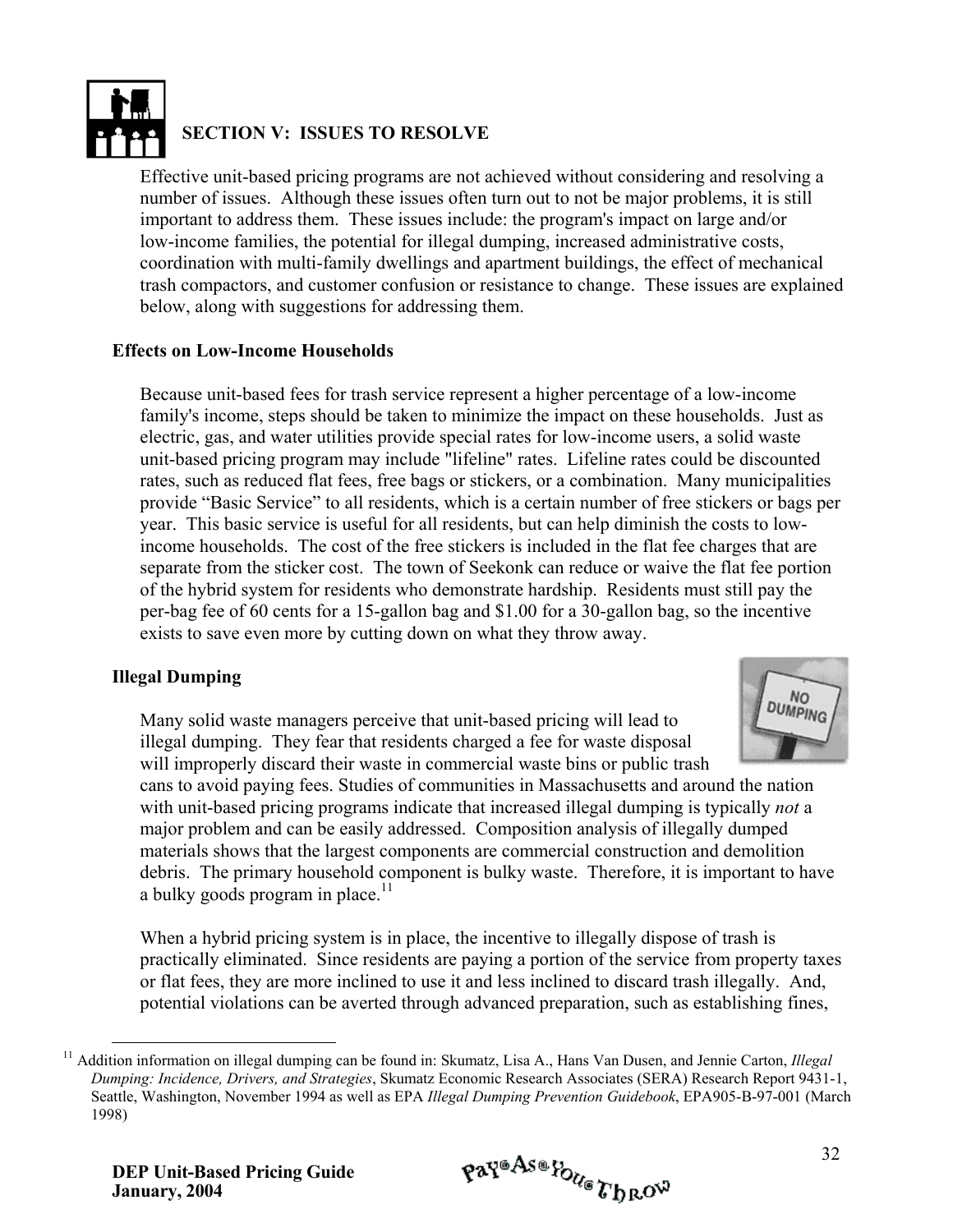hiring enforcement officials, and notifying commercial establishments to lock dumpsters. In fact, municipal officials in Taunton feel that illegal dumping has become less of a problem due to the city's public awareness campaign and the threat of fines.

According to the EPA, the major factors that contribute to illegal dumping are demographics, physical characteristics of local land area, lack of alternative disposal and lack of codes and ordinances. The problem of demographics can include low-income families that cannot afford to pay for disposal. When setting the rates for the unit-based program there may need to be money set-aside for subsidizing these low-income families. Problematic areas include open lots or unlit areas, which can cause problems regardless of how the program is financed. The unit-based pricing program can be combined with ordinances prohibiting illegal dumping, which can include a series of fines for non-compliance. The Commonwealth of Massachusetts released a guide to help write these codes titled, *A Guide for Using Non-Criminal Disposition for Bylaw Enforcement*. These codes combined with education and outreach can greatly reduce illegal dumping. EPA also publishes a guide on illegal dumping that can be of assistance to municipalities when trying to deal with this problem (See Section 12 of the PAYT companion document).

#### **Administrative Costs**

Unit-based pricing programs can create additional administrative costs for a municipality. For instance, the distribution of bags or stickers may require inventory control and new accounting mechanisms. Additional staff time may be needed to accomplish these tasks. Communities should consider administrative expenses when setting rates to ensure that any additional costs are recovered. Worcester's administrative costs increased substantially, but overall the program saved the municipality money (See Section 1 of the PAYT companion document). While it is common to incur additional up front costs, these costs are generally recovered in the long run through cost savings associated with increased recycling and reduced waste disposal. DEP grants can also help to cover or at least greatly reduce startup costs. These grants can be used for a variety of items including educational materials, stickers or bags, and the salaries of selected personnel required to coordinate the unit-based program implementation (See Section 3 of the PAYT companion document).

#### **Mechanical Trash Compactors**

Households that have trash compactors can unfairly benefit from volume-based unit pricing. Because trash compactors allow more waste to fit into a single bag, these households may be able to dispose of more trash without paying additional fees. Communities have minimized this problem by establishing strict weight limits on containers of refuse (See Section 9 of the PAYT companion document). Trash haulers can be enlisted to enforce these limits, although they generally don't require extensive enforcement.

#### **Customer Confusion/Resistance to Change**

This is the most important set of issues to deal with when implementing and operating a unitbased program. These issues must be dealt with both before approval of the program as well as once the program has been implemented. As an example, the Town of Norton started a

$$
\mathfrak{p} \mathfrak{a} \mathfrak{p}^{\mathfrak{a} \mathcal{A} \mathfrak{s} \mathfrak{a}} \mathfrak{p}_{\mathcal{O}_{\mathcal{U}_{\mathfrak{S}}}} \mathcal{U}_{\mathfrak{h} \mathfrak{R}} \mathfrak{g}^{\mathfrak{g}}
$$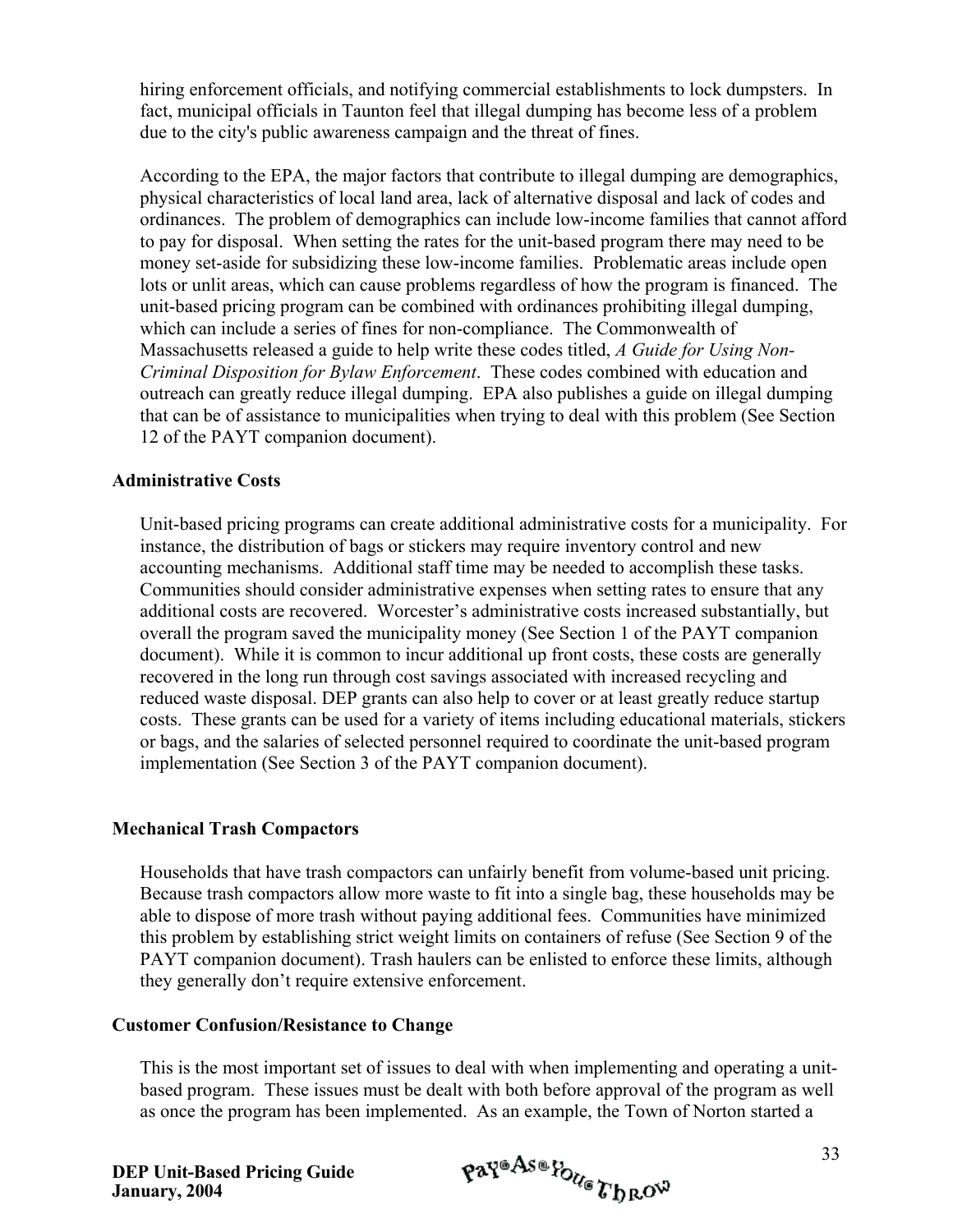program, which was voted down shortly afterwards due to misinformation on the program. Some of the potential areas of customer confusion or resistance to change are:

#### • **Perception that the existing MSW program is free**

The majority of solid waste collection programs are simply funded out of the tax-base and therefore do not appear as a cost to the resident. Residents must be made aware that this does not mean that their waste is collected and disposed at no charge to them. Some municipalities have set up enterprise or revolving funds for solid waste management that segregate these funds from the general revenue. Williamstown was the first community in Massachusetts to do so and thus begin to address this perception. In 1987, they set up enterprise funds for their municipal solid waste program as well as other municipal programs. This helped them ensure that enough money was being raised to support these programs. It also helped with the implementation of their PAYT program in 1991. With an enterprise and revolving fund in place, costs are tracked much more carefully, surplus funds are much simpler to handle, and full cost accounting can be used. These funds are simple to set up and are discussed later in this guide.

#### • **Perception that fee is a "tax"**

At times, unit-based pricing programs are regarded as a new tax. To avoid this perception, communities should consider making the program *revenue-neutral*. With a revenue-neutral system, property taxes or flat fees are reduced by the amount that unit-based fees are expected to generate. Seekonk went revenue-neutral when designing their program. The amount of revenue generated from the PAYT program was reduced from the tax-base. As a result, residents do not view unit-based trash fees as taxes. In fact, many residents will find that they pay no more for trash services than they previously paid through property taxes or flat fees. For many residents, the program actually provides them with a way to reduce their expenses. Either way, residents assume control over their waste management bills and pay according to their waste disposal habits only.

A community may not be able to design a revenue-neutral rate structure because tax dollars previously earmarked for waste management may be needed for more pressing municipal needs. In this situation, the community can make the case that by implementing unit-based pricing it can hold the line on property taxes or provide additional services. For example, this is how Seekonk "sold" its two-tiered bag program to residents. Before unit-based pricing, financing for the \$500,000 solid waste program came from the general fund. After the program, the \$500,000 was redirected to the school department where it was badly needed. Residents understood and appreciated that the new trash fees enabled the redistribution of tax dollars within the levy limit imposed by Proposition 2-1/2. Similarly, Worcester reduced the solid waste budget as a result of the \$700,000 net savings with unit-based pricing and then allocated the savings to other important municipal projects.

#### • **Purpose/Benefits of the Program**

Residents may resist the program simply due to a lack of knowledge about why PAYT is needed or how PAYT benefits them. This may occur either when the community is to vote on the program, or after the program starts. In either case, residents must be informed on why

$$
\mathfrak{p} \mathfrak{a} \mathfrak{p}^{\mathfrak{a} \mathfrak{A} \mathfrak{g} \mathfrak{a}} \mathfrak{p}_{\mathfrak{d}_{\mathfrak{g}}} \mathfrak{p}_{\mathfrak{h} \mathfrak{g} \mathfrak{O}^{\mathfrak{Q}}}
$$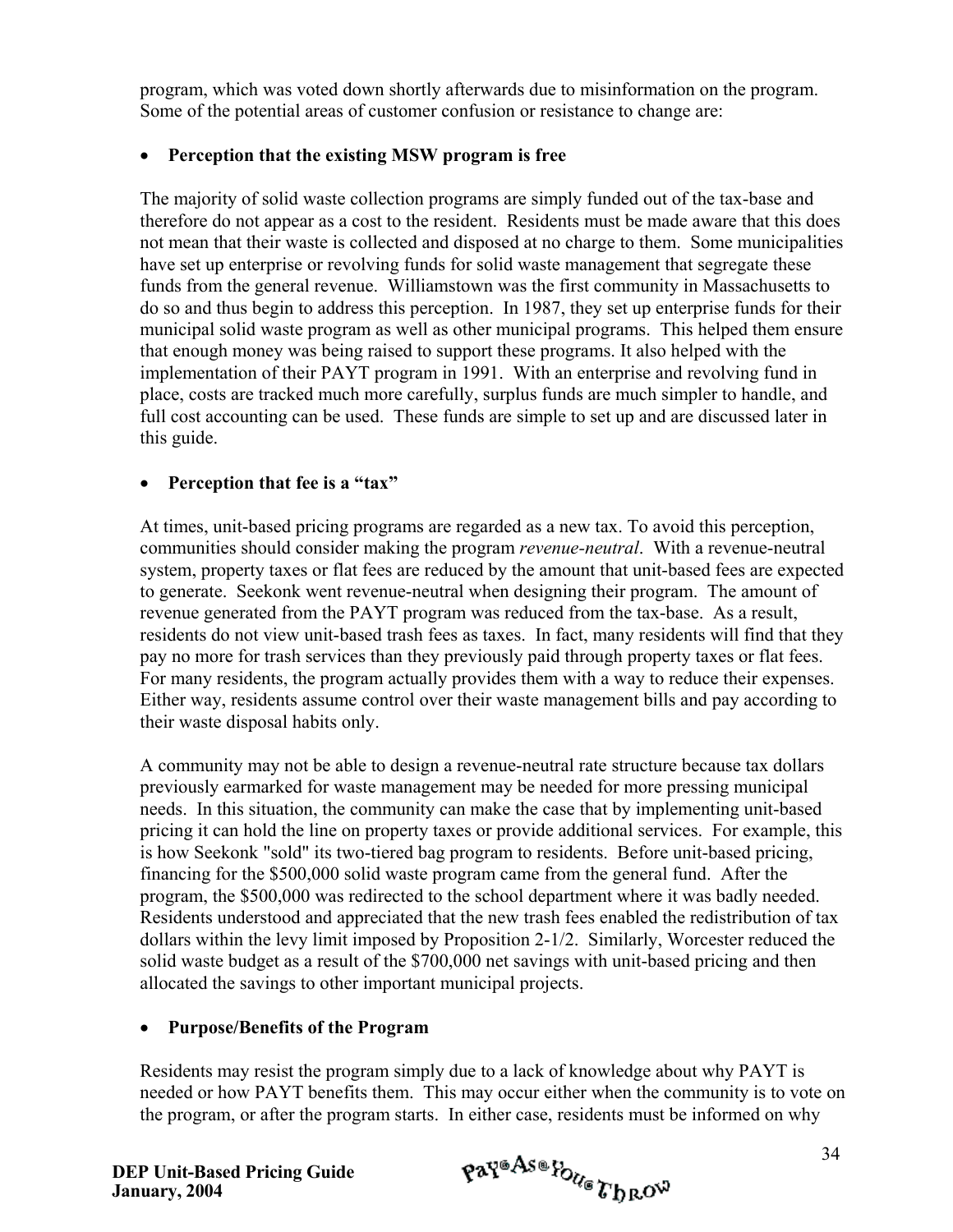the program is being implemented or voted on. Every municipality has different reasons to implement PAYT. Some can be due to the closure of a town landfill, others to reduce disposal costs. Sometimes this program is implemented as a way to keep residents within the municipal program as opposed to them using private haulers. Seekonk experienced this problem with a large percentage of residents moving to private haulers. By implementing a unit-based program, they were able to create a program that would cost less for residents than the private haulers. Residents must also be informed of the various benefits of a PAYT program, including environmental benefits, cost reduction, and equity (See Section II).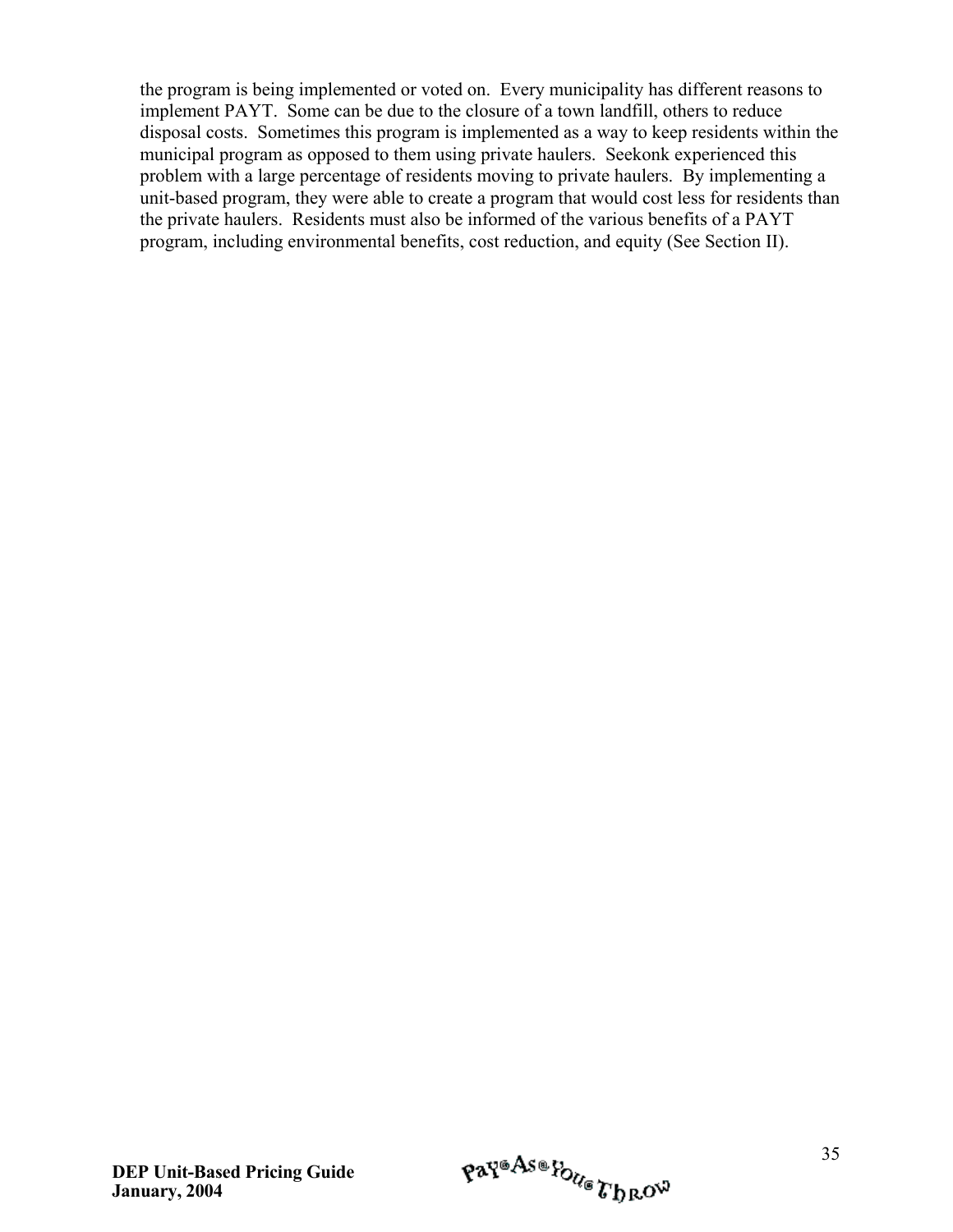

#### **SECTION VI: STEPS FOR BUILDING CONSENSUS FOR PAYT**

Building consensus is the most important component of a successful unit-based pricing program. Key players from the municipal government and from the community at large must be identified and involved from the beginning of the planning process. Taking the time and committing the resources to build support within both the government and the community up front will reduce unnecessary obstacles to successful implementation later in the process.

#### **Step 1: Establish an In-House Unit-Based Pricing Advisory Committee**

To gather support for the proposed program, you should assemble an advisory committee comprised of key players in the community, including:

- The town administrator or city manager
- Representatives from the Mayor's office, City Council, or Selectman's office
- Public works and/or solid waste management staff
- Members of the finance/budget department/committee
- Members of the recycling committee
- Community activists and other residents.

It is critical to gain support among these individuals before the program is brought to a vote at town meeting or by the city council. Since the proposed unit-based pricing plan will need to go through multiple stages of review, the advisory committee should be formed and key players consulted at least nine months before an expected vote.

The advisory committee should designate working groups to perform the initial research and program analysis required to develop the program and gain support. Members of a solid waste advisory committee or recycling group, or municipal officials involved in solid waste issues, will likely take the lead in these working groups, researching such issues as cost savings with unit pricing, concerns about illegal dumping, and effects on low-income households.

#### **Step 2: Sell the Program to Key Decision-Makers**

Specific actions that the advisory committee and working groups might take to "sell" the program to key decision makers include:

- Discussion of EPA's three E's, Environment, Equity, and Economy;
- Preparing implementation plan and briefing documents to analyze costs and address potential concerns;
- Charting out the approval process; and
- Developing a number of program options from which to choose.

These steps are described below. Once support among key decision-makers has been established, steps should be taken to build community awareness and support for the unitbased pricing program.



Pay®As®Poue Throw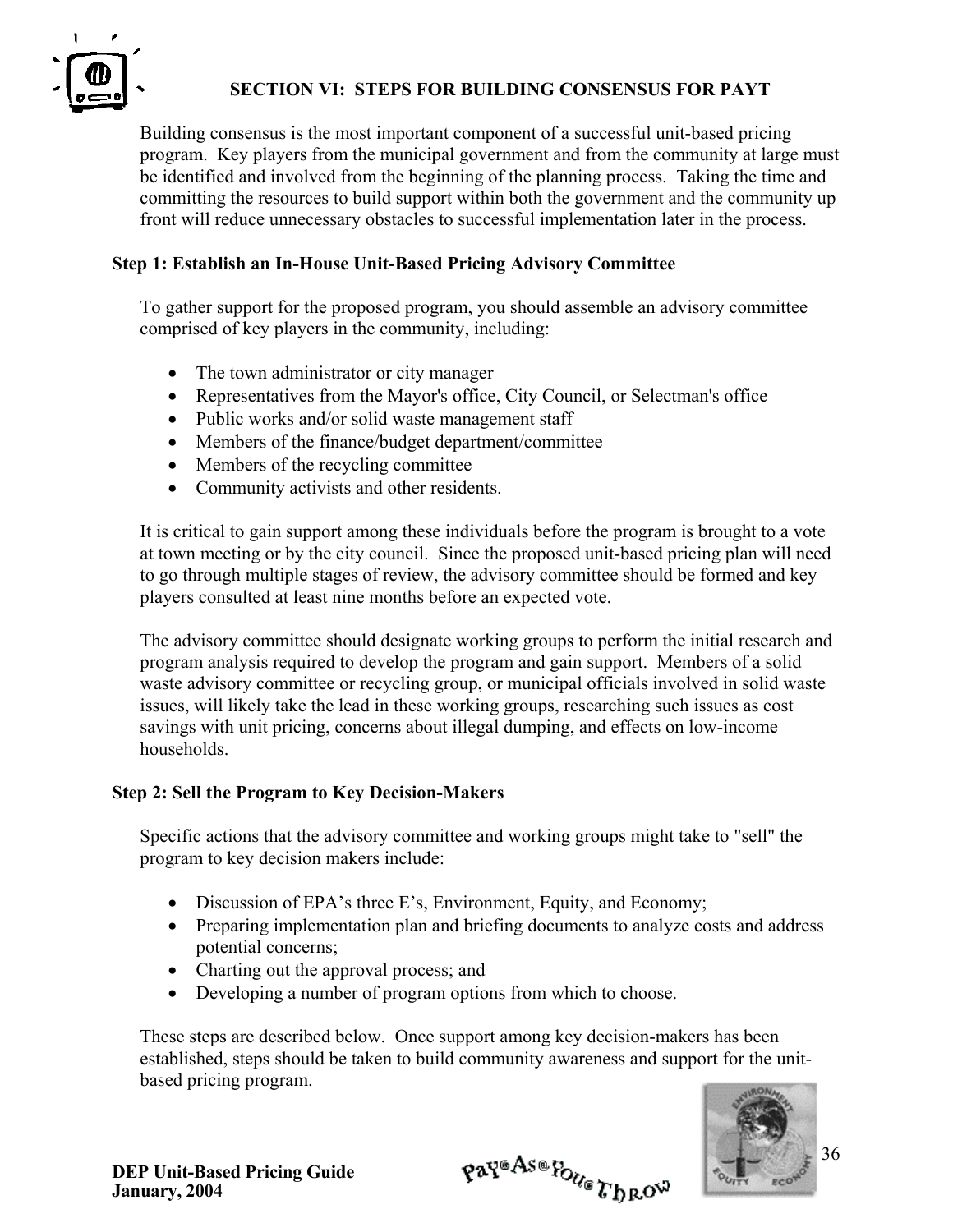# ♦ **Discussion of EPA's three E's, Environment, Equity and Econom[y12](#page-42-0)**

• Environmental sustainability

PAYT has shown decreases in waste through source reduction and increased recycling. This can help alleviate many environmental problems including global warming and increased extraction of natural resources (See Section 10 of the companion document for a factsheet about the relationship between PAYT and climate change).

• Economic sustainability

PAYT reduces costs for residents as well as the municipality. Overall waste disposal costs can be reduced because there will be less waste, which means less paid out in tipping fees.

• Equity PAYT keeps costs in the open and enables residents to control their own disposal costs. They will not have to pay more because other residents dispose more.

# ♦ **Prepare Implementation Plan and Briefing Documents**

Next, prepare an implementation plan for municipal officials and other key stakeholders. This implementation plan can include a budget, a timeline, information on the type and cost of program and information on the number of households the program will serve (See Section 5 of the PAYT companion document for samples). This plan is critical to help guide the process for all parties involved. An implementation plan of this type is required when applying to the DEP for a Unit-Based Pricing Assistance Grant.

DEP also recommends creating a series of briefing documents. These briefing documents should include the cost per unit of trash managed, an overall cost analysis that includes any savings that may result, examples of communities similar to yours that have successful unit-based pricing programs, and key concerns of the community and how they will be addressed. For example, since illegal dumping is often perceived as a potential problem, information on proposed enforcement policies should be presented. The briefing documents also should address the effects the proposed program will likely have on a typical household, the elderly, and low-income families. By addressing these issues up-front, planners can show that the program has been well thought-out. (Section 8 of the PAYT companion document provides some examples of the types of documents that have been prepared for this purpose.)

# ♦ **Chart Out the Approval Process**

Because each municipality is different, it will be necessary to consult municipal by-laws or ordinances to determine how a unit-based pricing plan should be presented for approval. Municipalities may require that such proposals be approved solely by board of selectmen, board of health, or DPW commissioners or addressed at town meetings for changes in solid waste management budgets.

<span id="page-42-0"></span> $\overline{a}$  $12$  This information was taken from EPA at www.epa.gov/payt/intro.htm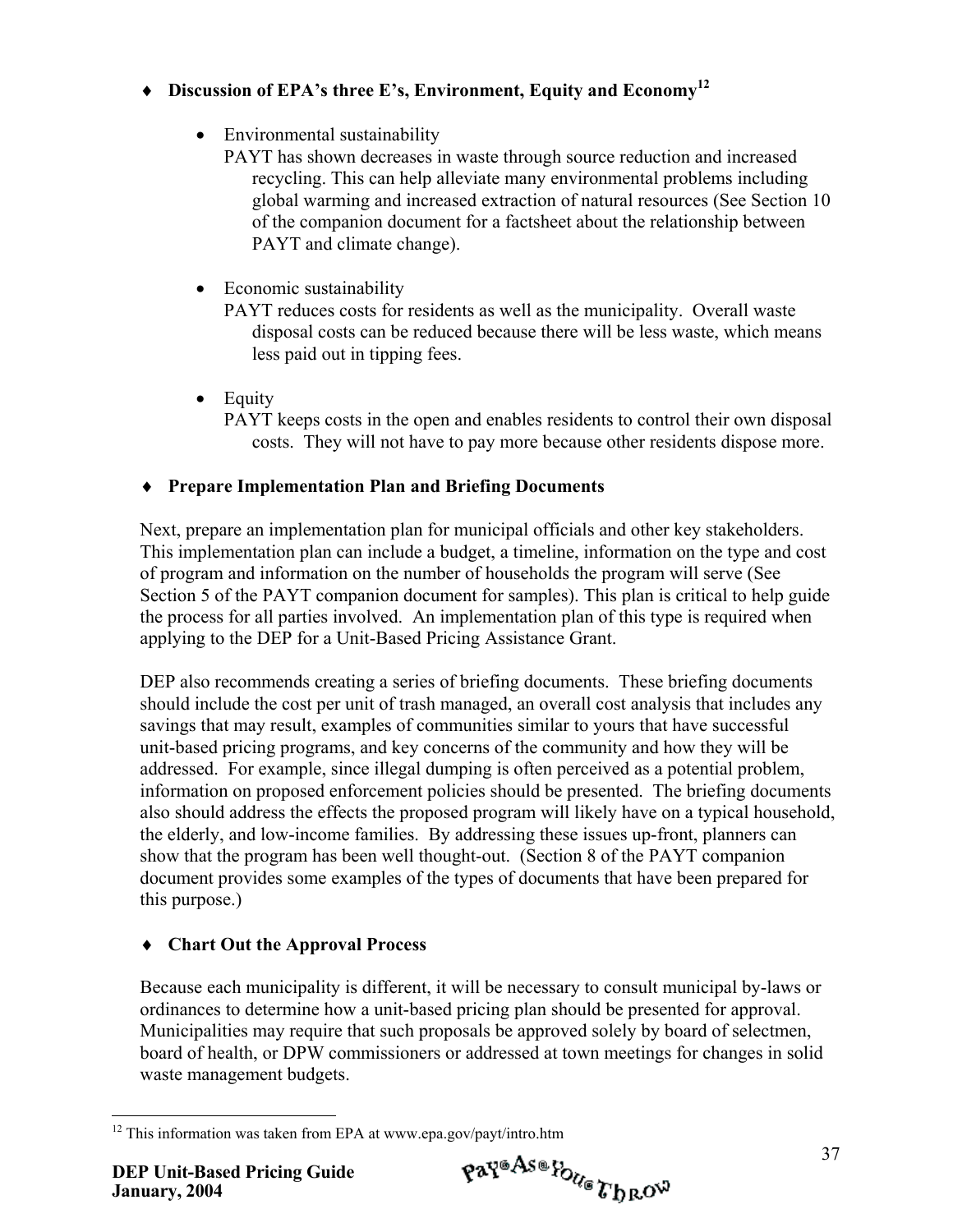Once the approval process is understood, the key decision-makers can be identified and included in program planning. Later, when a proposed unit-based pricing plan has been finalized, decision-makers will be familiar with the concept and be able to make more educated decisions about whether unit-based pricing makes sense for your community.

#### ♦ **Develop a Number of Program Options**

The plan initially presented to key officials should be flexible enough to invite comments and/or modifications. Providing options helps convey the message that their input/feedback is important in designing and implementing the plan. For example, instead of deciding that a sticker program best suits the needs of the community, planners could propose two options stickers or bags - but recommend that one of them be adopted (See Section 9 of the PAYT companion document for examples).

#### ♦ **Other Steps to Involve Key Players**

In addition to providing key players with implementation plans, there are a number of educational and promotional activities that can help further the understanding of the proposed unit-based pricing program. For example, locally relevant information can be used to show how unit-based pricing can help lower waste disposal costs and reach a higher rate of recycling. The task force should calculate the current and projected average waste generation levels of typical households and present the information at meetings. Details about the cost savings and cost control expected as a result of the plan should be stressed. And, if a municipality has an ordinance that mandates recycling or sets recycling goals, planners should show how unit-based pricing can make these goals more attainable.

Demonstrations and visits to communities with unit-based pricing programs can also help individuals understand the implications for your municipality. Field trips on trash pick-up days can help decision-makers visualize PAYT programs in practice. Other field trips to landfills and combustion facilities can help them understand what happens to trash and how the solid waste management budget is spent.

#### **Step 3: Gather Public Input**

Community awareness and support is a key to your ultimate success. Without the public "on board," unit-based pricing has little or no chance of becoming a reality. After all, citizens will make the program work by following the rules, and where town meeting approval is required residents determine whether PAYT will be passed in the first place. Therefore, citizen input is crucial in developing a successful program.

An effective public outreach campaign will create opportunities for an open dialogue with residents and key neighborhood and association representatives. These groups should be approached early in the process, soon after key public officials have approved the concept of PAYT, to ensure that their concerns are addressed in the final recommendations. For example, elderly residents may express interest in smaller-sized bags to maximize their cost savings. Consequently, program planners may decide to add a smaller bag, in addition to the "standard" 15-18 gallon or 30-33 gallon bags. Your community's Advisory Committee

$$
\mathfrak{p} \mathfrak{a} \mathfrak{p}^{\mathfrak{a} \mathcal{A} \mathfrak{s} \mathfrak{a}} \mathfrak{p}_{\mathcal{O}_{\mathcal{U}_{\mathfrak{S}}}} \mathfrak{p}_{\mathfrak{b} \mathfrak{b}} \mathfrak{c}^{\mathfrak{g}}
$$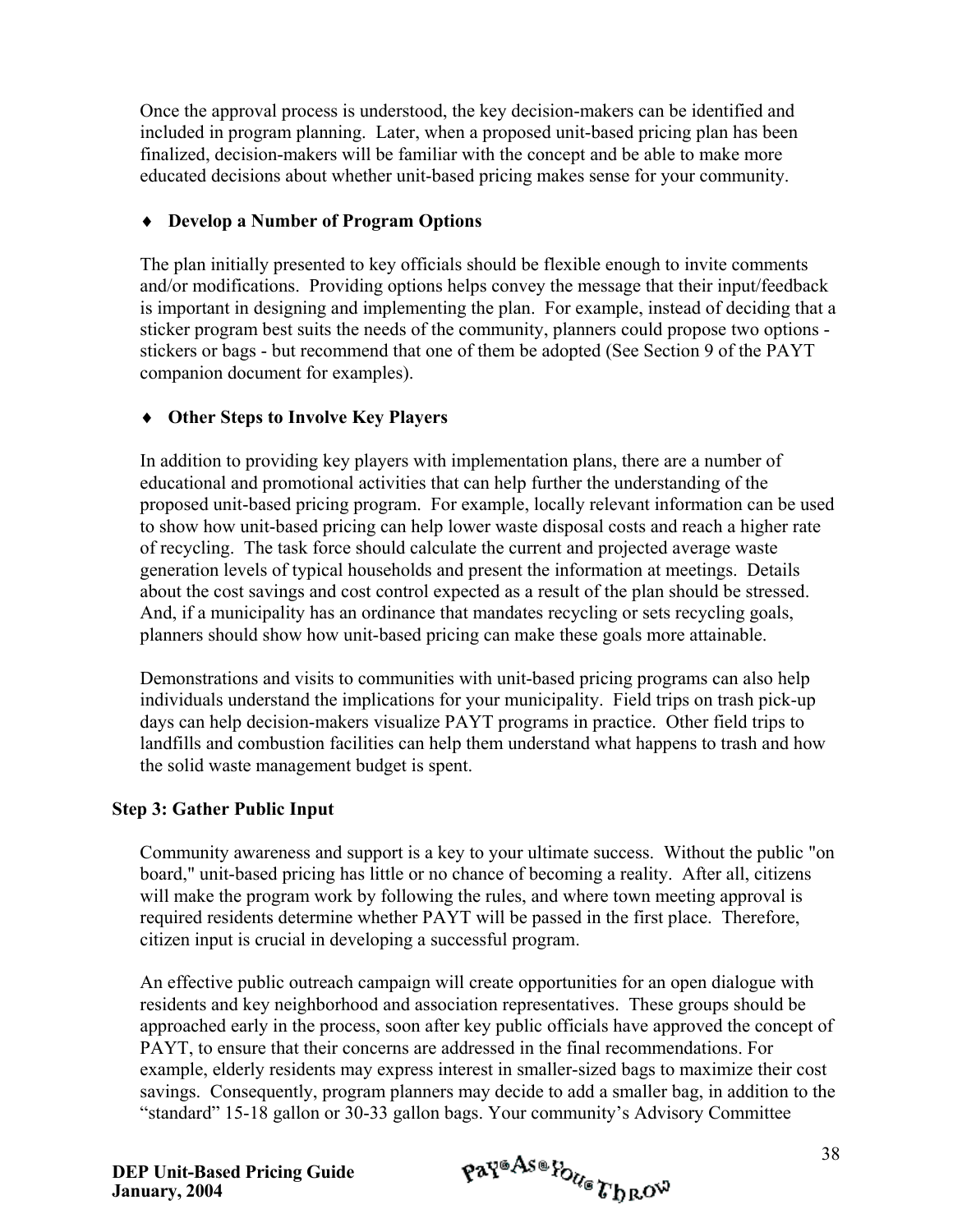should play a major role in this process. Specific strategies for gathering public input include the following:

- ♦ **Solicit Comments from the Public**: Before embarking on a public education campaign, municipal officials should solicit feedback from key residents and opinion leaders about the concept of solid waste unit pricing. There are numerous ways to introduce the idea and solicit public comments. For example, the proposed program can be introduced in solid waste or recycling newsletters or in "stuffers" that come with utility bills. Comments received will help identify misperceptions about unit-based pricing and reasons for opposition, and put program planners in touch with the pulse of the community.
- ♦ **Hold Public Hearings**: Public hearings can provide an additional avenue for residents to voice their concerns and raise new issues. These should be well publicized and held approximately six months before the anticipated program startup date.
- ♦ **Discuss the Program with Community Groups and at Community Events:** Individual briefings are suggested for key community leaders, such as those representing elderly and low-income groups and other such stakeholders. In addition, presentations should be given to civics groups such as the chamber of commerce, Rotary Club, women's club, and others active in the community. These briefings and meetings should be held early enough so that stakeholders have the opportunity to suggest modifications to the program. Support from these groups will help build the backing needed to make unit-based pricing a success.

#### **Step 4: Educate the Public**

The final step in the process of building local support for unit-based pricing is to educate the public about program specifics. Explaining the objectives and offering information on waste reduction and recycling are important elements of this effort. If residents believe the pricing structure is arbitrary and are unaware of ways to reduce their costs, the program is likely to fail. If your community already has a well-established recycling program, be prepared to inform residents about the need to further reduce waste and encourage them to use the unitbased pricing program in conjunction with recycling, composting, and source reduction. By getting the public to support your program and explaining how people can save money by discarding less garbage, you can influence long-term changes in behavior.

Many methods exist to disseminate program specifics to the public and create a dialogue with residents. Community mailings, public notices, and public meetings are good ways to "get the message out." Local newspaper articles, cable television, and radio programs also should be used to educate citizens about the PAYT program and how it will benefit them. Several outreach strategies are discussed in more detail below.

♦ **Obtain media coverage**: Submit articles to the local papers explaining the proposed unit-based pricing program and notifying residents of public hearings. Explain the program to newspaper editors and encourage them to write positive editorials.

$$
\mathfrak{p} \mathfrak{a} \mathfrak{r}^{\mathfrak{a} \mathfrak{A} \mathfrak{s} \mathfrak{a}} \mathfrak{p}_{\mathcal{U}_{\mathfrak{G}}} \mathfrak{r}_{\mathfrak{h} \mathfrak{R} \mathfrak{O}^{\mathfrak{W}}}
$$